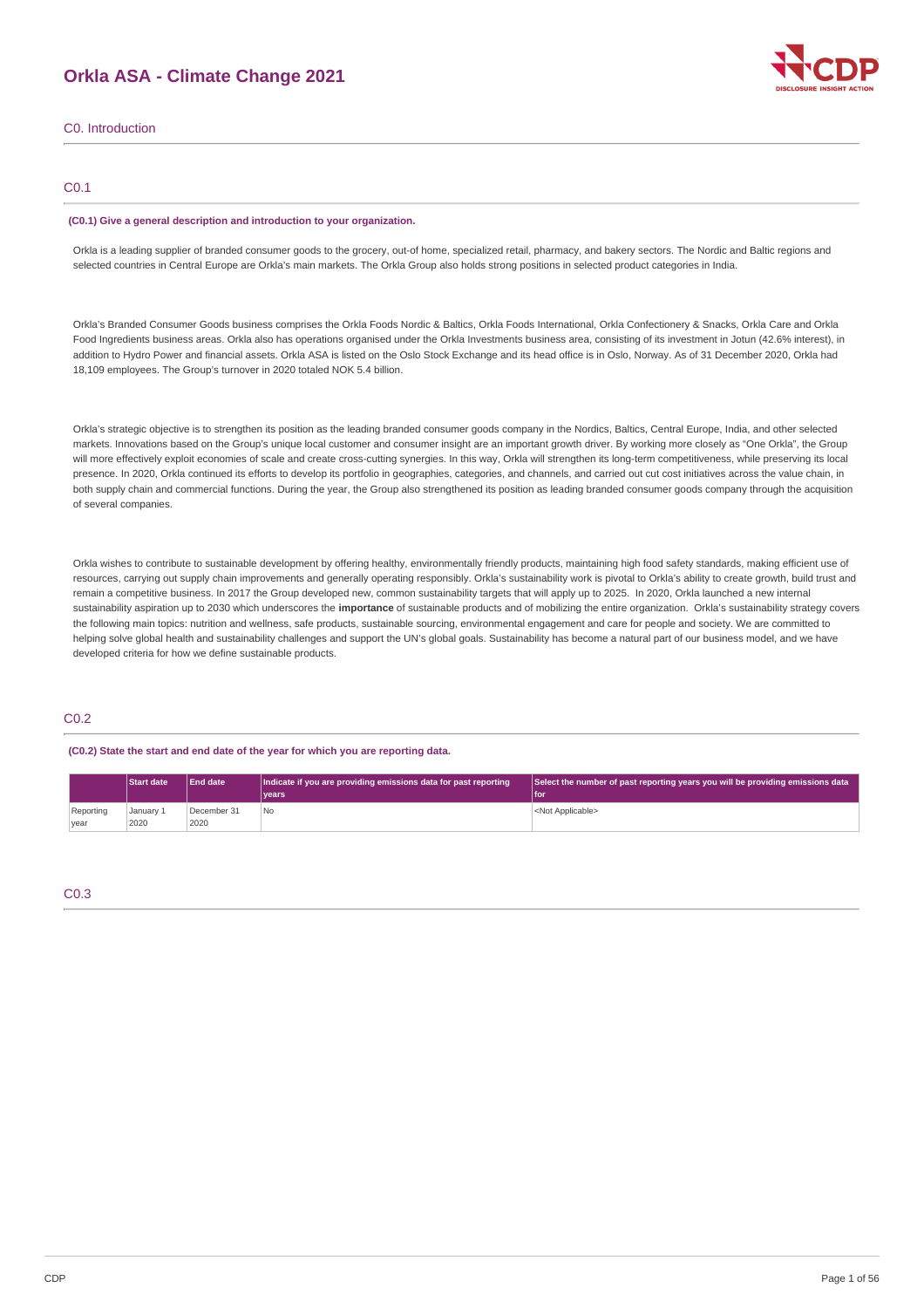#### **(C0.3) Select the countries/areas for which you will be supplying data.**

| Austria                                              |
|------------------------------------------------------|
| China                                                |
| Czechia                                              |
| Denmark                                              |
| Estonia                                              |
| Finland                                              |
| Germany                                              |
| Hungary                                              |
| Iceland                                              |
| India                                                |
| Latvia                                               |
| Lithuania                                            |
| Malaysia                                             |
| Netherlands                                          |
| Norway                                               |
| Poland                                               |
| Portugal                                             |
| Romania                                              |
| <b>Russian Federation</b>                            |
| Slovakia                                             |
| Spain                                                |
| Sweden                                               |
| United Kingdom of Great Britain and Northern Ireland |

## C0.4

**(C0.4) Select the currency used for all financial information disclosed throughout your response.** NOK

## C0.5

(C0.5) Select the option that describes the reporting boundary for which climate-related impacts on your business are being reported. Note that this option should **align with your chosen approach for consolidating your GHG inventory.** Operational control

### C-AC0.6/C-FB0.6/C-PF0.6

(C-AC0.6/C-FB0.6/C-PF0.6) Are emissions from agricultural/forestry, processing/manufacturing, distribution activities or emissions from the consumption of your products - whether in your direct operations or in other parts of your value chain - relevant to your current CDP climate change disclosure?

|                          | Relevance                                                                                            |
|--------------------------|------------------------------------------------------------------------------------------------------|
| Agriculture/Forestry     | Elsewhere in the value chain only [Agriculture/Forestry/processing/manufacturing/Distribution only]  |
| Processing/Manufacturing | Both direct operations and elsewhere in the value chain [Processing/manufacturing/Distribution only] |
| Distribution             | Both direct operations and elsewhere in the value chain [Processing/manufacturing/Distribution only] |
| Consumption              | Yes [Consumption only]                                                                               |

### C-AC0.6b/C-FB0.6b/C-PF0.6b

(C-AC0.6b/C-FB0.6b/C-PF0.6b) Why are emissions from agricultural/forestry activities undertaken on your own land not relevant to your current CDP climate **change disclosure?**

#### **Row 1**

**Primary reason**

Do not own/manage land

## **Please explain**

We have performed company-wide analysis and we have concluded that emissions from agriculture/forestry activities undertaken on own land are not relevant for us since we do not own any agricultural farms.

## C-AC0.7/C-FB0.7/C-PF0.7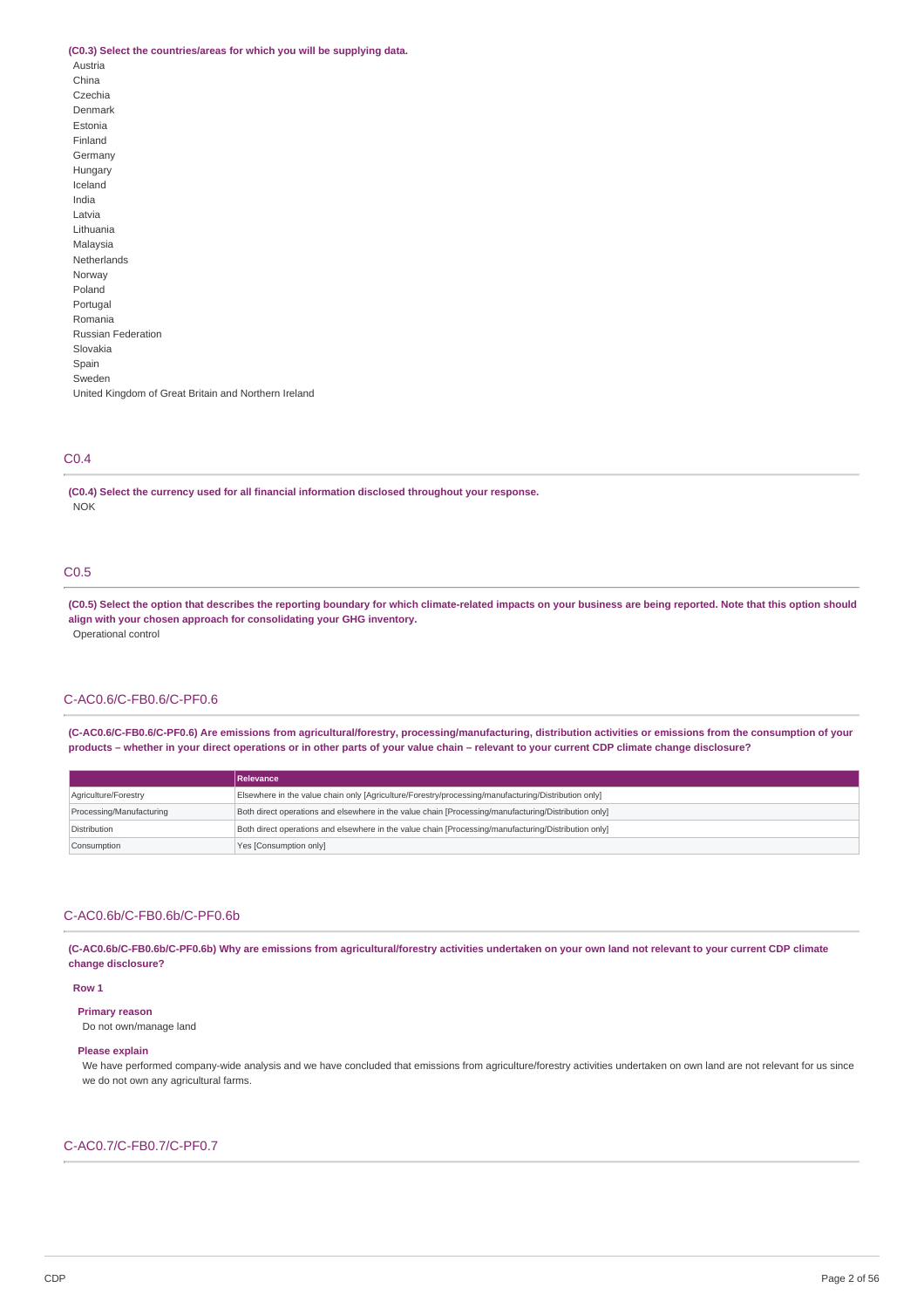(C-AC0.7/C-FB0.7/C-PF0.7) Which agricultural commodity(ies) that your organization produces and/or sources are the most significant to your business by **revenue? Select up to five.**

### **Agricultural commodity** Cattle products

## **% of revenue dependent on this agricultural commodity**

20-40%

#### **Produced or sourced** Sourced

#### **Please explain**

A broad range of Orkla's products include dairy products and we estimate that 20-40% of the revenues come from products with raw materials originating from dairy products.

#### **Agricultural commodity**

Wheat

#### **% of revenue dependent on this agricultural commodity** 10-20%

**Produced or sourced**

Sourced

### **Please explain**

A broad range of Orkla's products include wheat and we estimate that 10- 20% of the revenues come from products with raw materials originating from wheat.

## **Agricultural commodity**

Sugar

**% of revenue dependent on this agricultural commodity** 20-40%

**Produced or sourced** Sourced

#### **Please explain**

A broad range of Orkla's products include sugar and we estimate that 20-40% of the revenues come from products with sugars as an ingredient.

#### **Agricultural commodity** Palm Oil

**% of revenue dependent on this agricultural commodity**

Less than 10%

### **Produced or sourced**

Sourced

### **Please explain**

Orkla purchases palm oil mainly from Indonesia and Malaysia as well as South America and West Africa. We do not have own operations in the producing countries, but purchase from European food companies. Orkla does not have aggregated data on the share of products containing palm oil, hence the figure is a best estimate.

#### **Agricultural commodity**

Soy

**% of revenue dependent on this agricultural commodity** Less than 10%

**Produced or sourced** Sourced

### **Please explain**

Orkla uses various types of soy based raw materials in different product categories.

## **Agricultural commodity**

Timber

## **% of revenue dependent on this agricultural commodity**

More than 80%

#### **Produced or sourced** Sourced

### **Please explain**

Almost all products use some sort of paperbased packaging, hence the high estimate. Orkla purchase packaging materials consisting of virgin paper and recycled fibre mainly from European producers.

## C1. Governance

C1.1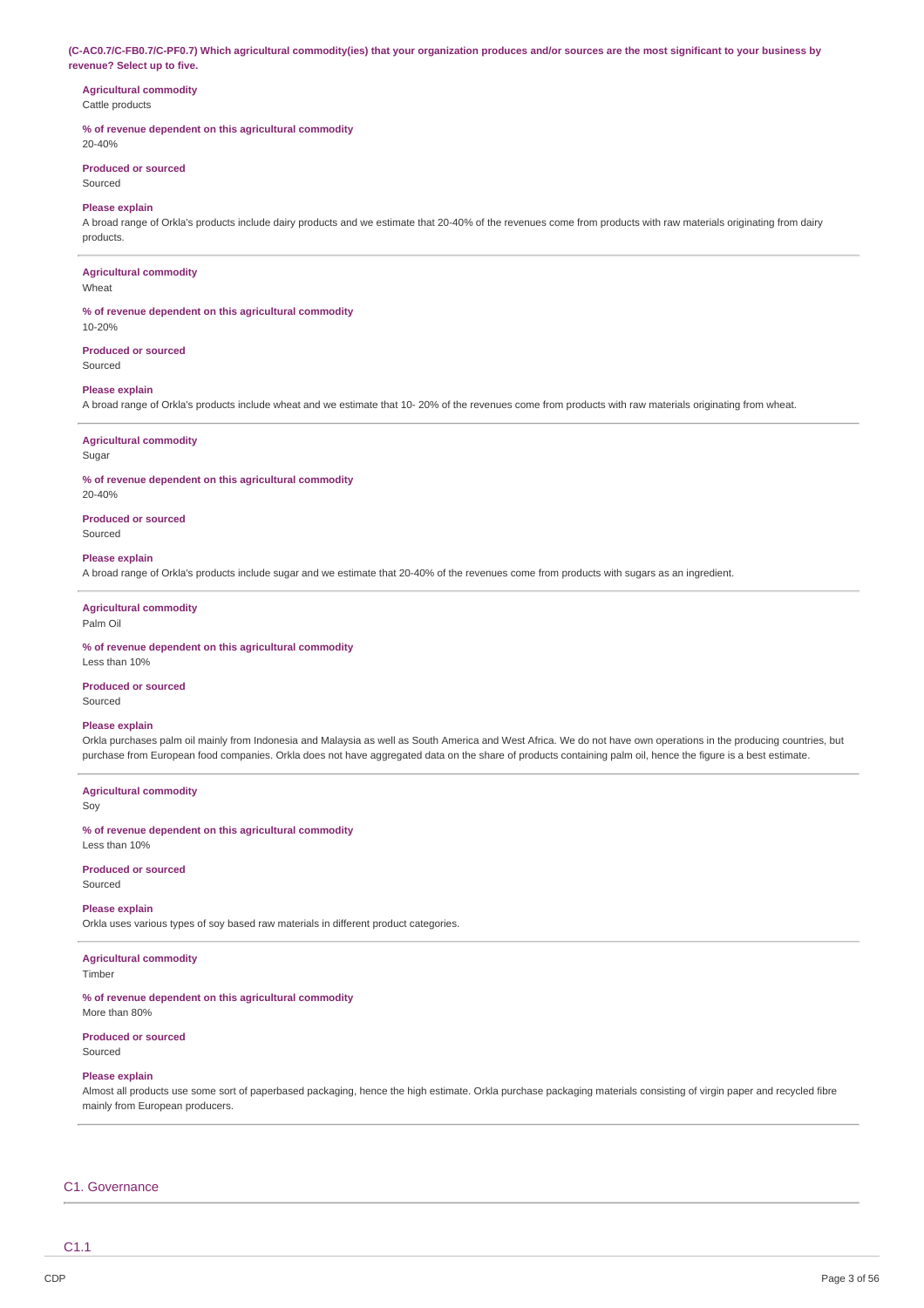## C1.1a

## (C1.1a) Identify the position(s) (do not include any names) of the individual(s) on the board with responsibility for climate-related issues.

|                      | <b>Position of Please explain</b>                                                                                                                                                                                                                                                                                                                                                                                                                                                                                                                                                                                                                                                                                                                                                                                                            |
|----------------------|----------------------------------------------------------------------------------------------------------------------------------------------------------------------------------------------------------------------------------------------------------------------------------------------------------------------------------------------------------------------------------------------------------------------------------------------------------------------------------------------------------------------------------------------------------------------------------------------------------------------------------------------------------------------------------------------------------------------------------------------------------------------------------------------------------------------------------------------|
| individual(s)        |                                                                                                                                                                                                                                                                                                                                                                                                                                                                                                                                                                                                                                                                                                                                                                                                                                              |
| Director on<br>board | The Orkla Sustainability Strategy and EHS management (including climate change), are anchored at Orkla Group Executive Board and the Board of Directors. The Audit Committee of the Board of<br>Directors performs a review of the risk picture with a 0-5 year perspective, including sustainability risks. The Committee reports to the Chairman of the Board. An important climate-related decision<br>made during 2020 was the establishment of Orkla Ocean, marking the start of Orkla's focus on seaweed as a raw material. Orkla Ocean is an important sustainability initiative for Orkla and is aimed<br>at developing seaweed-based aromas. The aromas have now gone into production at the Toro factory at Arna and will be introduced in the Naturli' burgers. This decision was anchored at the Orkla<br>Group Executive Board. |

## C1.1b

## **(C1.1b) Provide further details on the board's oversight of climate-related issues.**

| <b>Frequency with</b><br>which climate-<br><b>related issues</b><br>are a scheduled<br>agenda item | <b>Governance</b><br>mechanisms into<br>which climate-<br>related issues are<br>integrated                                                                                                                                                                                                                                                                                                                                                                                                                                                             | board-<br>level<br>oversight | Scope of Please explain                                                                                                                                                                                                                                                                                                                                                                                                                                                                                                                                                                                                                                                                                                     |
|----------------------------------------------------------------------------------------------------|--------------------------------------------------------------------------------------------------------------------------------------------------------------------------------------------------------------------------------------------------------------------------------------------------------------------------------------------------------------------------------------------------------------------------------------------------------------------------------------------------------------------------------------------------------|------------------------------|-----------------------------------------------------------------------------------------------------------------------------------------------------------------------------------------------------------------------------------------------------------------------------------------------------------------------------------------------------------------------------------------------------------------------------------------------------------------------------------------------------------------------------------------------------------------------------------------------------------------------------------------------------------------------------------------------------------------------------|
| Scheduled-<br>some meetings                                                                        | Reviewing and<br>quiding strategy<br>Reviewing and<br>guiding major plans of<br>action<br>Reviewing and<br>guiding risk<br>management policies<br>Reviewing and<br>quiding annual<br>budgets<br>Reviewing and<br>quiding business<br>plans<br>Setting performance<br>objectives<br>Monitoring<br>implementation and<br>performance of<br>objectives<br>Overseeing major<br>capital expenditures,<br>acquisitions and<br>divestitures<br>Monitoring and<br>overseeing progress<br>against goals and<br>targets for addressing<br>climate-related issues | $<$ Not<br>Applicabl<br>e >  | Orkla has developed Group targets for sustainability towards 2025. These include several climate-related targets. Orkla's Board of Directors monitors the<br>Group's efforts by means of an annual assessment of progress in sustainability work, quarterly reviews of changes in key EHS indicators and ongoing<br>discussion of individual matters considered to be of material importance of Orklas operations. Orkla's Group Director of Corporate Communications and<br>Corporate Affairs has administrative responsibility for Orkla's corporate responsibility work, and determines which matters are to be submitted to the Board of<br>Directors. The Board also assesses Orkla's annual sustainability reporting. |

## C1.2

## **(C1.2) Provide the highest management-level position(s) or committee(s) with responsibility for climate-related issues.**

| Name of the position(s) and/or<br>committee(s)                      |                        | <b>Reporting line Responsibility</b>                                   | Coverage of<br>responsibility | Frequency of reporting to the board on climate-related<br> issues |
|---------------------------------------------------------------------|------------------------|------------------------------------------------------------------------|-------------------------------|-------------------------------------------------------------------|
| Chief Executive Officer (CEO)                                       | $<$ Not<br>Applicable> | Both assessing and managing climate-related risks and<br>opportunities | <not applicable=""></not>     | Quarterly                                                         |
| Other committee, please specify (Audit<br>Committee)                | $<$ Not<br>Applicable> | Managing climate-related risks and opportunities                       | <not applicable=""></not>     | Half-yearly                                                       |
| Chief Operating Officer (COO)                                       | $<$ Not<br>Applicable> | Both assessing and managing climate-related risks and<br>opportunities | <not applicable=""></not>     | Quarterly                                                         |
| Other, please specify (Senior Vice President, <not<br>EHS)</not<br> | Applicable>            | Both assessing and managing climate-related risks and<br>opportunities | <not applicable=""></not>     | More frequently than quarterly                                    |

## C1.2a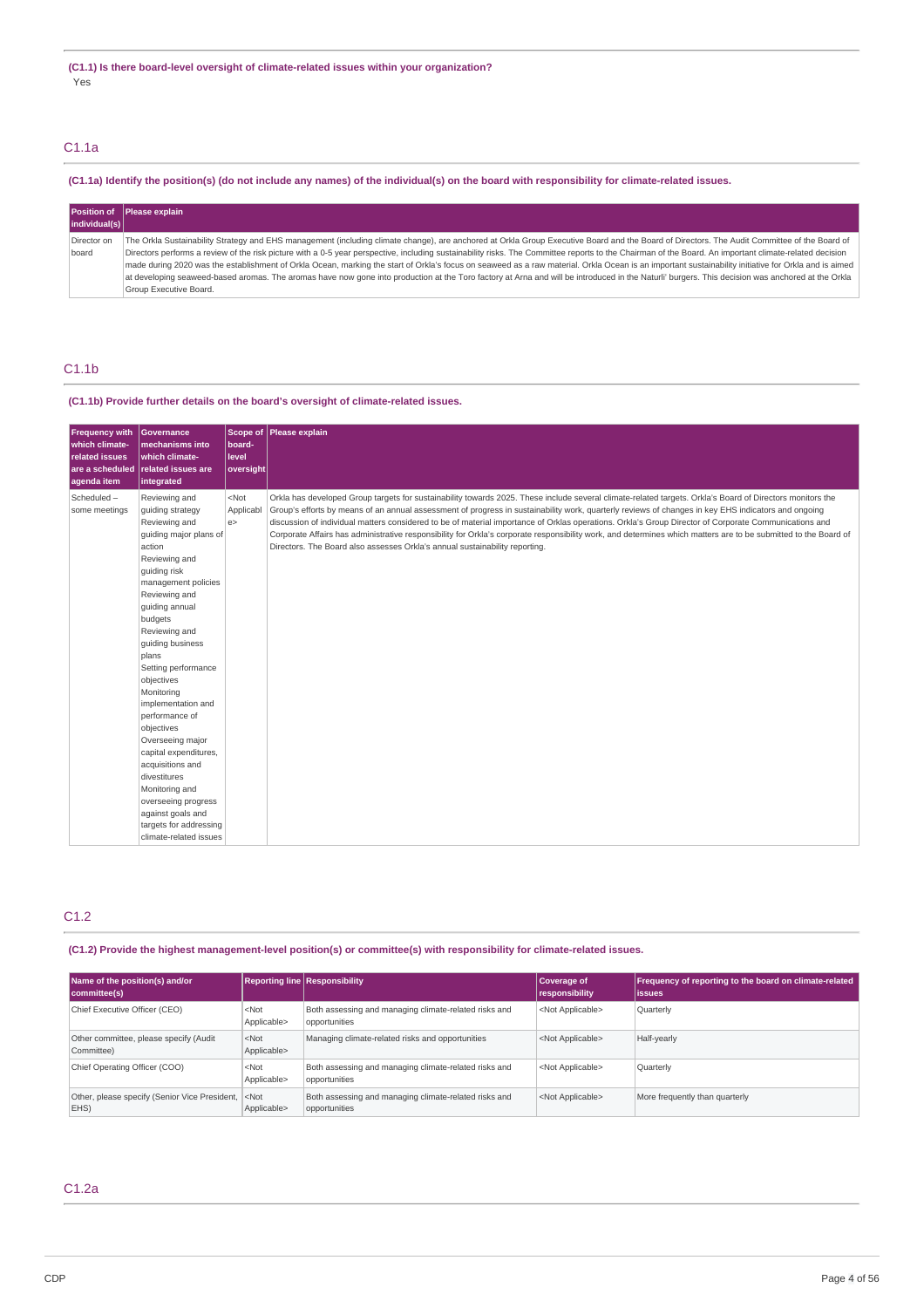### (C1.2a) Describe where in the organizational structure this/these position(s) and/or committees lie, what their associated responsibilities are, and how climate**related issues are monitored (do not include the names of individuals).**

Climate change is integrated into company strategy and company-wide management process. Therefore, the positions with the highest responsibilities for climate-related issues are the CEO of Orkla, and the CEO, Sustainability Director and COO of the business areas who have the overall overview of all strategic areas in the company. CEO reports to the Board of Orkla and status on climate-related issues is presented at least once a year in Board meetings. Senior Vice President, EHS reports on the status of climate related issues to CEO within regular meetings. SVP, EHS has quarterly meetings with Orkla BA's where climate-related issues are discussed with the Sustainability Director and COO. They provide feedback to SVP, EHS regarding plans, activities, targets and other climate-related initiatives. The assessing of climate-related issues is assigned to SVP, EHS that have competencies in environmental field.

The CEO of each Orkla company is responsible for implementing the Group's directive on corporate responsibility and drawing of action plans for sustainability work based on Orkla's sustainability targets up to 2025. This work must be integrated into the company's operations and be based on the precautionary principle and the principle of continuous improvement. To ensure ongoing follow-up in each Orkla company, a semi-annual update of the risk picture is carried out, in addition to the risk analysis that is integrated into the company's decision-making processes.

The audit committee has competences related to risk assessment. The climate-related issues are monitored on regular basis through established systems and routines. Orkla's overall risk picture, including climate-related issues, is reviewed by the Group Executive Board and discussed by the Board of Directors, in addition to being reviewed by the Board's Audit Committee. Orkla's Executive Management Team is presented with the status twice a year, in addition to taking part in ongoing discussions of individual cases that are considered to be of significant importance to Orkla's operations. The Group's risk management lies within the remit of the finance functions and is intended to ensure that all risk of significance for Orkla's value creation is identified, analysed and effectively dealt with by business areas and specialized staffs. The Central Finance staff are responsible for Orkla's risk management model, and the Group's risk management programme is reviewed on a regular basis.

In 2020, Orkla's Sustainability Committee was established to facilitate coordination of sustainability work across business areas and functions, initiate joint development activities and provide support for Orkla's Group Executive Board.

## C1.3

(C1.3) Do you provide incentives for the management of climate-related issues, including the attainment of targets?

|       | Provide incentives for the management of climate-related issues \ |  |
|-------|-------------------------------------------------------------------|--|
| Row 1 | Yes                                                               |  |

## C1.3a

(C1.3a) Provide further details on the incentives provided for the management of climate-related issues (do not include the names of individuals).

| <b>Entitled to incentive</b>                 | <b>Type of</b><br>lincentive | <b>Activity</b><br>l inventivized | <b>Comment</b>                                                                                                                                                                                                    |
|----------------------------------------------|------------------------------|-----------------------------------|-------------------------------------------------------------------------------------------------------------------------------------------------------------------------------------------------------------------|
| Chief Executive Officer (CEO) Non-monetary   | reward                       | Energy reduction<br>target        |                                                                                                                                                                                                                   |
| Chief Operating Officer<br>(COO)             | Monetary<br>reward           | Energy reduction<br>target        | Orkla has a long-term incentive programme for executive managers divided into financial and personal targets. Sustainability targets such as<br>KPI's for climate change related issues will be included in this. |
| Business unit manager                        | Non-monetary<br>reward       | Energy reduction<br>target        |                                                                                                                                                                                                                   |
| Facilities manager                           | Non-monetary<br>reward       | <b>Energy reduction</b><br>target |                                                                                                                                                                                                                   |
| Environmental, health, and<br>safety manager | Monetary<br>reward           | Emissions<br>reduction target     | Sustainability strategy is followed by environmental, health and safety manager and includes different clear targets related to climate change.                                                                   |

## C2. Risks and opportunities

## C2.1

(C2.1) Does your organization have a process for identifying, assessing, and responding to climate-related risks and opportunities? Yes

## C2.1a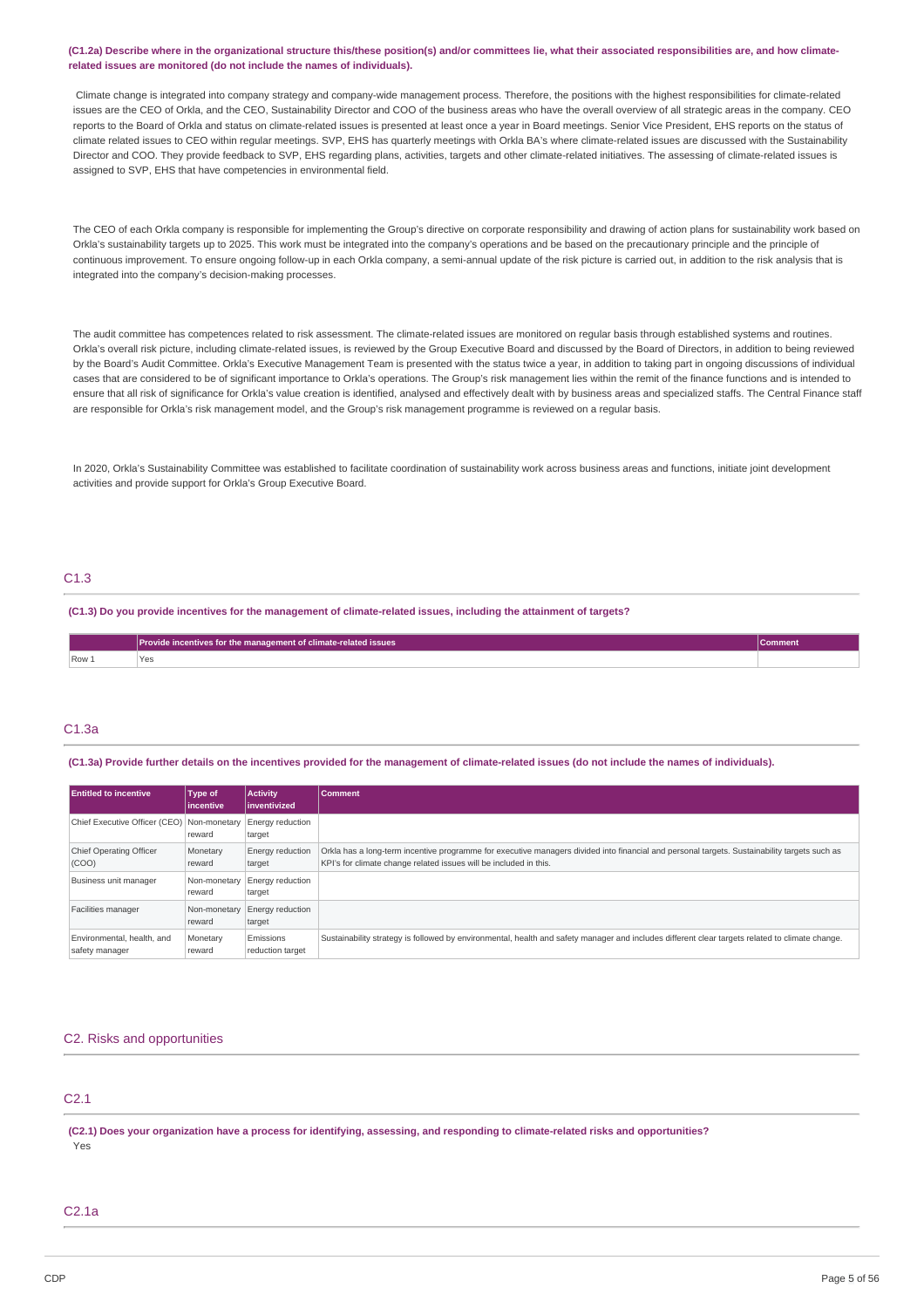#### **(C2.1a) How does your organization define short-, medium- and long-term time horizons?**

|                   | l From                      | 1To | <b>Comment</b>                                                                                                                                                                                                                                                                                                                             |
|-------------------|-----------------------------|-----|--------------------------------------------------------------------------------------------------------------------------------------------------------------------------------------------------------------------------------------------------------------------------------------------------------------------------------------------|
|                   | $ $ (years) $ $ (years) $ $ |     |                                                                                                                                                                                                                                                                                                                                            |
| Short-<br>term    |                             |     | Budget plan, KPI performance follow-up                                                                                                                                                                                                                                                                                                     |
| Medium-13<br>term |                             | 10  | Our business practice is to have a medium- term 3 year business plan.                                                                                                                                                                                                                                                                      |
| Long-<br>term     | 10                          | 20  | Our medium- term plan was developed for years 2016-2025, setting the Orkla climate commitment for 2025 based on the Science Based Targets initiative. For the long-term perspective<br>we have considered 2040 as a target year for our SBT and commit to reduce GHG for scope 1&2 with 77% by 2040 (base year 2014) and scope 3 with 75%. |

## C2.1b

## **(C2.1b) How does your organization define substantive financial or strategic impact on your business?**

During 2018 we started looking into the recommendations on risk assessment and reporting from the TCFD. In 2019, we carried out a structured workshop processes to develop a more comprehensive and detailed of climate-related risk assessment and the commercial implications for Orkla In 2020, work was carried out to increase awareness internally on the identified risk factors. Orkla's assessment and reporting of climate related risks will be further developed in line with the recommendations of TCFD during 2021. Substantive financial or strategic impact is an impact that has a material effect on Orkla's current or future profitability. The clear risk criteria's are defined in the management system.

We see substantial financial opportunities linked to product development and production efficiency. In most of the markets in which Orkla is present, demands for healthy food, plant-based products and grocery products with environmentally friendly packaging are clear consumer trends. Changing trends and consumer preferences pose a risk if Orkla fails to keep close track of developments and make the necessary adjustments to the new situation. Orkla is responding to these changes proactively by maintaining a long-term focus on e.g. sustainable raw material production. Orkla works systematically to offer new innovations in response to trends and has intensified its focus on plantbased products and climate-friendly products. To reduce risk, Orkla attaches importance to gaining good consumer insight through experience sharing and consumer testing and close-follow up of customer.

Drought and bad weather have impacted the production and hence, the price of certain agricultural raw materials purchased by Orkla. Changing weather patterns also pushed the price of energy and water up in some of the countries in which we have production facilities. We anticipate continued volatility in the price of raw materials, energy and water in the years ahead, but expect the consequences of extreme weather to be moderate for Orkla in the short and medium term.

Substantive financial or strategic impact is an impact that has a material effect on Orkla's current or future profitability. Orkla considers impacts with a cost above 25 MNOK as high in our risk assessments, as well as in contingency cases. A substantive risk is 5% of enterprice value. As Orkla do have several small companies, the related cost value will vary.

#### C2.2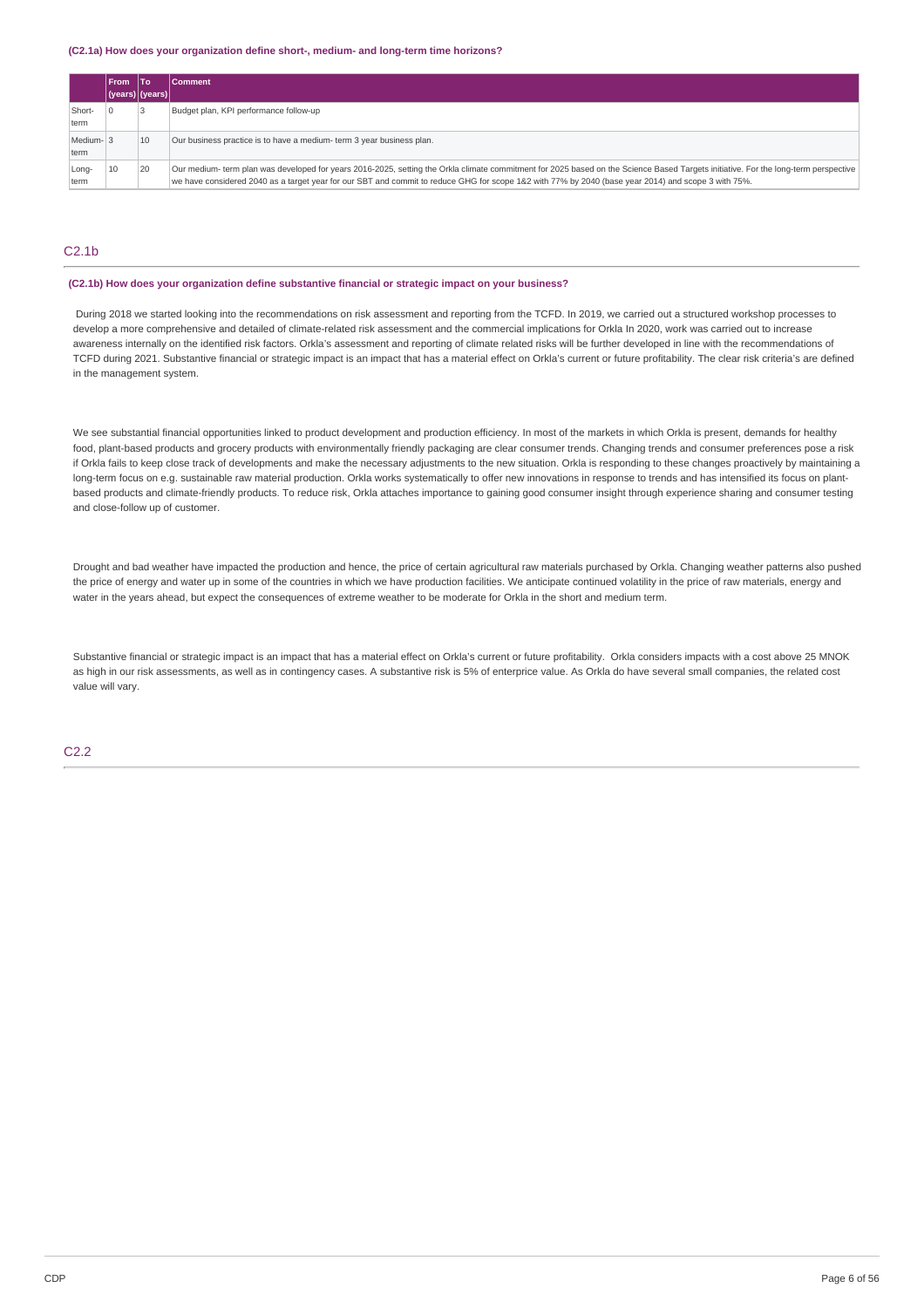#### **(C2.2) Describe your process(es) for identifying, assessing and responding to climate-related risks and opportunities.**

**Value chain stage(s) covered** Direct operations

#### **Risk management process**

Integrated into multi-disciplinary company-wide risk management process

#### **Frequency of assessment** More than once a year

**Time horizon(s) covered**

Short-term Medium-term Long-term

## **Description of process**

Orkla's 2025 targets and long term SBT are based on an assessment on climate related risks in a 10 year perspective. As part of our annual budget process the EHS mangers assess risks with a 1-3 year perspective. The overall Orkla risk review is conducted 2 times a year lead by the Group Financial department responsible for overall Risk Management work in Orkla. In 2018 we started to look into the recommendations on risk assessment and reporting from the TCFD. In 2019, we carried out a structured workshop processes to develop a more comprehensive and detailed understanding of climate-related risk assessment and the commercial implications for Orkla. In 2020, work was carried out to increase awareness internally on the identified risk factors. Orkla's assessment and reporting of climate related risks will be further developed in line with the recommendations of TCFD during 2021. i) Risk identification and assessment on company level Orkla has adopted a structured approach to identifying risk factors and implementing risk-mitigating measures in its operations. In all aspects of business operations within the Orkla Group, risk evaluation is an ongoing process, including an assessment of regulatory, customer behaviour change, reputational, political, technical, physical risks like exposure to climate change and carbon trading schemes. Companies within the Group's portfolio operates in different industries and in more than 20 different countries, so all kind of risks are considered before entering a new business or a new country, including exposure to climate change. Risk assessments are carried out routinely in all units, and thereafter presented to and discussed by the internal boards of directors as part of the budget process. The process of risk management. The identification and management of climate-related risks follows the Group's established process for risk management. The management of each Orkla company is responsible for risk management and internal control. Orkla's risk management system is fundamental to achieve these objectives. To ensure follow-up in each Orkla company, a semi-annual update of the risk picture is carried out, in addition to the risk analysis that is integrated into the company's decision-making process. The Group's risk management lies within the remit of the finance functions and is intended to ensure that all risk of significance for Orkla's value creation is identified, analysed, and effectively dealt with by business areas and specialised staffs. This entails, among other things, continuously monitoring important risk indicators in order to reassess the Group's level of risk and associated risk mitigation measures, if necessary, and ensuring that Orkla's risk management is in compliance with relevant regulatory requirements and reasonably satisfactory to Orkla's stakeholders. Designated risk management experts carry out detailed risk analyses in certain specialised fields and are responsible for selected measures to mitigate risk at Group level. The Central Finance staff are responsible for Orkla's risk management model, including presenting Orkla's consolidated risk profile to the Group Executive Board, the Board of Directors, and the Board's Audit Committee, as well as maintaining instructions and guidelines for risk management and reporting. The guidelines for risk management state that all significant matters must be considered. Climate risk is a significant risk factor. The Group will consider how climate risk factors can be further integrated into risk management in the future. A thorough assessment will help us understand the effect of climate-related risks and opportunities for the business, including the possible economic effect. It is important that Orkla's companies become familiar with and assess the effect of the exposure they have associated with climate risk and opportunities. In the short term there will therefore be a focus on communicating this and increasing competence further. This means increasing understanding of how to identify, assess and manage climate risk and opportunities throughout the company. Case study of physical risks/opportunity Through our ongoing risk evaluations and materiality assessments, Orkla has identified a range of opportunities and risks, including physical risks. Orkla's own production operations are exposed to a relatively limited degree to flooding, water scarcity, power failures or other acute physical risks, but such events will impact the countries in which we operate in the years to come. Orkla expect annual water consumption costs to rise in the medium-term. The risk of water shortage is a relevant risk factor for production of food raw materials that Orkla purchases for its own production. Agricultural drought can lead to raw material scarcity and higher sourcing costs. Collaboration with suppliers to secure raw materials that require lower water consumption will be essential in the medium-term. The Orkla companies in areas exposed to water shortage or power supply interruptions, such as India and Romania, are taking risk-mitigation actions. MTR Foods in India has established systems for collecting rainwater, recycling water, and ensuring access to locally produced solar energy. Case study of transitional risk/opportunity Through our ongoing risk evaluations and materiality assessments, Orkla has defined a range of risks and opportunities, including transitional opportunities. In most markets where Orkla has a presence, there is rising demand for locally produced food, plant-based food and products that promote better health. The increased interest in sustainable products offers substantial opportunity for growth for Orkla. In order to meet this increased interest, Orkla has drawn up criteria for what characterizes sustainable food and grocery products, and in 2019 the companies began to classify their products according to the new criteria. This work continued in 2020, and around 71% of turnover from Orkla's branded goods companies now derives from products that have been classified. The estimated share of turnover generated by products defined as "most sustainable" was 19% in 2020. To be considered one of Orkla's most sustainable products, the product must satisfy the criteria in at least two of the following three categories: sustainable raw materials, sustainable packaging and products that promote a healthy lifestyle. The efforts to develop the current product portfolio in a more sustainable direction continued in full force in 2020, with vigorous focus on plant-based food, "better-for-you" products and new packaging solutions that contribute to less plastic waste, increased recycling of plastic and reduced greenhouse gas emissions.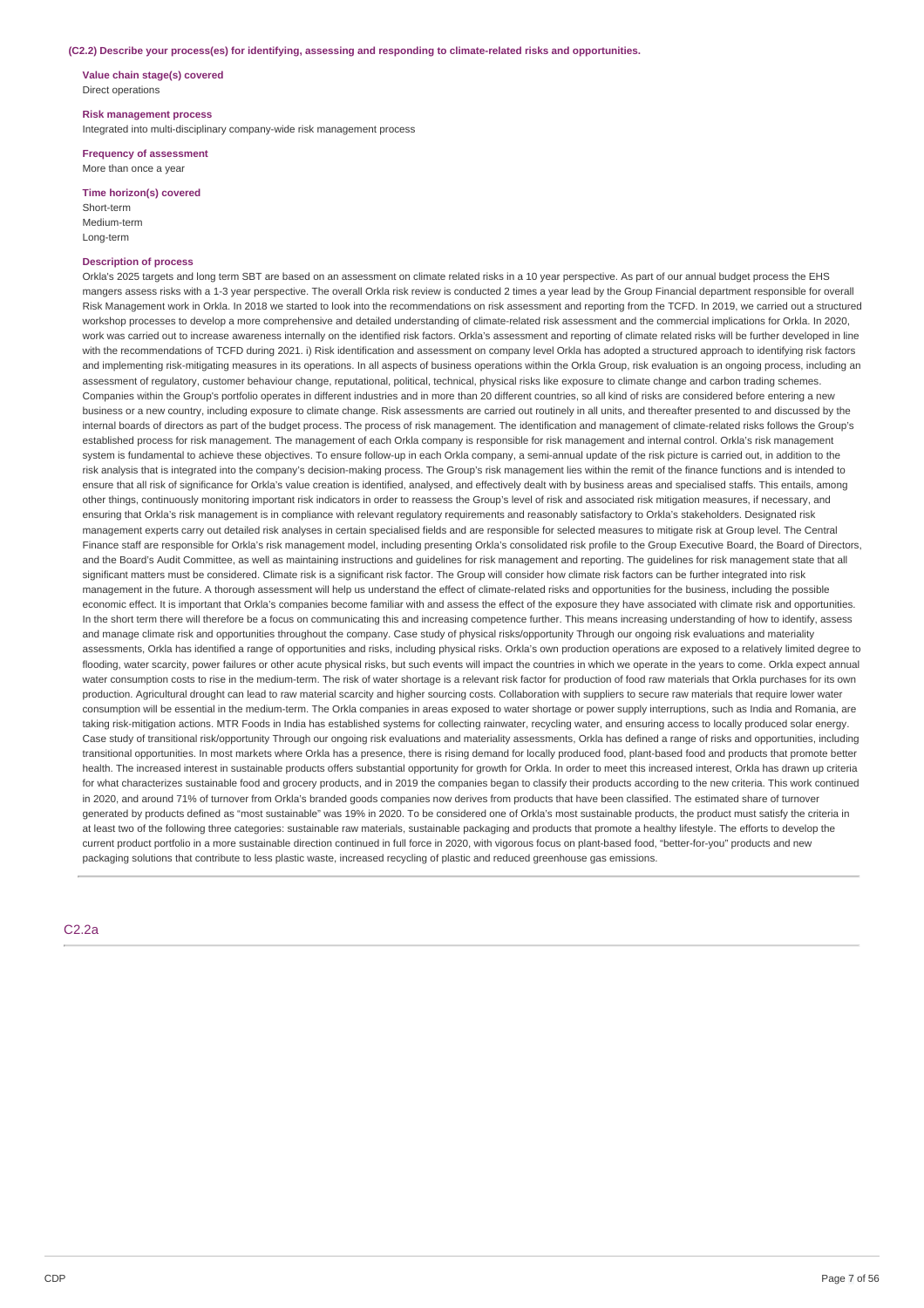## **(C2.2a) Which risk types are considered in your organization's climate-related risk assessments?**

|                        |                                 | Relevance Please explain                                                                                                                                                                                                                                                                                                                                                                                                                                                                                                                                                                                                                                                                                                                                                                                                                                                                                                                                                                                                                                                                                                                                                                                                                                                                                                                                                                                                                                                                                                                                                                                                                                                                                                                                                                                                                                                                                                                                                                                                                                                                                                                                                                                                                                                                                                                                                                                                                                                                                                                                                                  |
|------------------------|---------------------------------|-------------------------------------------------------------------------------------------------------------------------------------------------------------------------------------------------------------------------------------------------------------------------------------------------------------------------------------------------------------------------------------------------------------------------------------------------------------------------------------------------------------------------------------------------------------------------------------------------------------------------------------------------------------------------------------------------------------------------------------------------------------------------------------------------------------------------------------------------------------------------------------------------------------------------------------------------------------------------------------------------------------------------------------------------------------------------------------------------------------------------------------------------------------------------------------------------------------------------------------------------------------------------------------------------------------------------------------------------------------------------------------------------------------------------------------------------------------------------------------------------------------------------------------------------------------------------------------------------------------------------------------------------------------------------------------------------------------------------------------------------------------------------------------------------------------------------------------------------------------------------------------------------------------------------------------------------------------------------------------------------------------------------------------------------------------------------------------------------------------------------------------------------------------------------------------------------------------------------------------------------------------------------------------------------------------------------------------------------------------------------------------------------------------------------------------------------------------------------------------------------------------------------------------------------------------------------------------------|
|                        | &<br>inclusion                  |                                                                                                                                                                                                                                                                                                                                                                                                                                                                                                                                                                                                                                                                                                                                                                                                                                                                                                                                                                                                                                                                                                                                                                                                                                                                                                                                                                                                                                                                                                                                                                                                                                                                                                                                                                                                                                                                                                                                                                                                                                                                                                                                                                                                                                                                                                                                                                                                                                                                                                                                                                                           |
| Current<br>regulation  | Relevant,<br>always<br>included | Compliance with existing regulation is a requirement for all our business units, and the risk of violations of current regulation is monitored through internal EHS audits and governance<br>procedures. Current regulations include national and regional laws and regulations in areas such as emission and environment, product claims, taxes, corporate governance and reporting.<br>Within the risk assessment process, we consider the likelihood and potential consequences of becoming affected by changes in current regulation, such as changes in the regulation on<br>purchase of emission allowances and CO2 taxes. Currently only one boiler at Orkla Foods Sweden Eslöv factory is obliged to purchase emission allowances. We do not expect that other<br>Orkla factories will be included in the EU ETS within phase four. The production is also already influenced by energy tax in the fuel price. As an example, in Norway the energy tax included<br>in the fuel price has an effect of 1090 NOK per tonne of CO2e.                                                                                                                                                                                                                                                                                                                                                                                                                                                                                                                                                                                                                                                                                                                                                                                                                                                                                                                                                                                                                                                                                                                                                                                                                                                                                                                                                                                                                                                                                                                                                 |
| Emerging<br>regulation | Relevant,<br>always<br>included | Emerging regulations include emerging national and regional laws and regulations in areas such as environment, product claims, taxes, corporate governance and reporting. All emerging<br>regulations impacting the business are assessed as part of our environmental management system. An important considered risk is future regulations regarding HFCs as R-404A (GWP<br>3922) in Europe. From January 1st 2020 it will be illegal to refill refrigeration with HFC with a GWP above 2500. In 2020, Orkla's total emission from R-404A was 102.8 tCO2e, hence a<br>future regulation regarding R-404A will most likely lead to higher operational cost due to taxes and/or HFC leak controls. Another emerging regulation we have identified is that we expect<br>taxes on fossil-fuel energy sources to increase further, which may affect Orkla's production and transport costs. In a 1-3-year perspective, changes in national manufacturer's liability<br>systems are expected to raise the costs of handling used packaging, partly due to the European Strategy for Plastic in a Circular Economy. To contribute to good, cost-effective solutions to<br>plastic pollution problems and reduce greenhouse gas emissions from packaging, Orkla is engaging actively in packaging innovation and collaboration on improvements in collection,<br>sorting and recycling systems. We also anticipate stricter regulation of fishing and production of agricultural raw materials vulnerable to climate change as part of the efforts to ensure<br>sustainable fishing and agriculture. Orkla pursues a dialogue with government authorities on these issues, both directly and through its membership in national and international trade<br>organisations.                                                                                                                                                                                                                                                                                                                                                                                                                                                                                                                                                                                                                                                                                                                                                                                                                       |
| Technology             | Relevant,<br>always<br>included | We consider risks related to implementation of new technologies and innovations that will be necessary to reach our emission reduction targets and follow the transition to low-carbon and<br>energy efficient business. Effective development and implementation of new technologies as sustainable packaging and renewable energy is important to maintain a competitive position in<br>the market and fulfill customer requirements and expectations. Orkla is responding to these issues through e.g. involvement in research projects and close cooperation with suppliers and<br>research communities. One example is FuturePacks, a research project that aims to develop new expertise and technology to make future plastic packaging eco-friendly. Orkla's crisps<br>factory at Åland in Finland increased its investment in renewable energy in 2020. At the start of the year, the factory switched to electricity generated by locally produced wind power from<br>the Ålandic energy company Allwinds. An investment was also made in expanding the crisps factory's own biogas plant in 2020. Since the late 1980's, the plant has met part of the<br>factory's energy needs with biogas produced from materials such as potato peelings and by products from its own production operations. Since the new investment, production has<br>increased from 650 000 m3 to 1 400 000 m3 biogas pr year, substantially reducing the need for fossil energy sources. The goal is to reduce greenhouse gas emissions from the factory by<br>1 000 tCO2 per year. Besides potato peelings and factory by-products, sludge from local farms is used to increase the efficiency of biogas production process. The biogas is used as an<br>energy source at the crisp's factory, while residues are returned to the local farms as biofertilizer. This creates a circular flow that significantly reduces the overall impact of both the factory<br>and the farms.                                                                                                                                                                                                                                                                                                                                                                                                                                                                                                                                                                                                                     |
| Legal                  | Relevant,<br>always<br>included | Compliance to national and international legal requirements are non-negotiable for Orkla. Risks related to litigation claims associated with e.g. introduction of new products on the market<br>might lead to additional future costs as well as affecting our reputation. Hence, the risk is always assessed at business level and recognized as relevant for Orkla.                                                                                                                                                                                                                                                                                                                                                                                                                                                                                                                                                                                                                                                                                                                                                                                                                                                                                                                                                                                                                                                                                                                                                                                                                                                                                                                                                                                                                                                                                                                                                                                                                                                                                                                                                                                                                                                                                                                                                                                                                                                                                                                                                                                                                     |
| Market                 | Relevant,<br>always<br>included | We consider risks related to changes in consumer and customer behavior as highly relevant to Orkla. Such changes can lead to reduced demand for our products, and therefore this risk is<br>a part of the overall risk assessment at business level. Consumers and professional costumers are increasingly requesting information on the climate impact of individual products or raw<br>materials, which necessitates new knowledge and expertise and could increase complexity. In order to meet these demands, several Orkla companies have in the past years introduced<br>climate impact labelling of food. In 2019, Orkla Foods Norway launched it's 'Klodemerket' (The Planet Label) for TORO soups. The label is based on a climate impact scale developed in<br>cooperation with the RISE Research Institute of Sweden. In 2020, 'Klodemerket' was used on several products from Orkla Foods Norway, including a number of TORO products, Pizza<br>Grandiosa mozzarella, pesto and tomatoes, and Mandagspizza. Orkla Foods Sweden has launched a similar climate impact labelling system for several products from Felix, Pauluns, and<br>Abba, and Orkla Foods Cesko a Slovensko has introduced climate impact labelling for Vitana soups in the Czech Republic and Slovakia. In 2020, Toro also launched a new webpage<br>aimed at inspiring climate-smart food choices. The webpage features content on the 'Klodemerket' label, tips for green dinners, leftover-based meals and other information that makes it<br>easier for consumers to choose climate-friendly food. According to the Orkla Sustainable Life Barometer survey 2020, as many as 72% of respondents say that they are worried about the<br>negative consequences of using plastic packaging. A total of 63% say it is important to them that the products they buy have recyclable packaging. In cooperation with packaging suppliers<br>and other partners, Orkla focuses on developing new packaging solutions that minimize the use of fossil raw materials and contribute to increased recycling. Orkla Confectionery &<br>Snacks Sweden launched four varities of OLW crisps in bags made of bioplast produced from pine oil, a residual product from the Nordic forest industry. Use of bioplast in the packaging<br>reduces CO2 emissions by 50% compared to conventional plastic packaging. Orkla Foods Sweden has switched to transparent plastic containers for FELIX ready meals, so that the<br>containers can now be recovered, making it possible to recycle 91 tonnes of plastic per year. |
| Reputation             | Relevant,<br>always<br>included | In the risk assessment process, we have considered risks related to reduced reputation of the company. This may lead to decrease in income due to lower demand for our products, hence<br>the risk was assessed as relevant and is assess at business level. Reputational risks related to sustainability are always present, as Orkla might receive negative mention in the media.<br>Potential examples could be pollution from factories, misleading marketing, ingredients with a negative environmental impact, incorrect reporting, suppliers with unsustainable practices or<br>focus on the environmental impacts of company transportation. A negative reputation can affect multiple stakeholders: shareholders, customers, consumers, suppliers, civil society.<br>Systematic work across all of Orkla to prevent undesirable practices and reduce the negative environmental impacts of our products and operations is critical to reduce the reputation risk.<br>Also, proactive, fact-based and reliable communication is important. It is important to prevent misleading information and use independent third parties in our assessments, as we have<br>done in the climate labelling of Norwegian Toro products. An open and active dialogue with governments, environmental NGOs and other relevant stakeholders is also important in order to<br>get valuable input to the work of reducing the environmental impact of our products and to build trust. Development of easily recyclable packaging solutions and increased use of recycled<br>and renewable materials is important to contribute to circular plastics value chains and turn brand reputation risk into goodwill and brand strength.                                                                                                                                                                                                                                                                                                                                                                                                                                                                                                                                                                                                                                                                                                                                                                                                                                                                  |
| Acute<br>physical      | Relevant,<br>always<br>included | Acute physical risks e.g. through seasonal flooding and drought in areas where we source our raw materials can lead to increased raw material and operational costs as well as reduced<br>access to raw materials. Hence, the risks are assessed as relevant and evaluated at business level. Flooding and water scarcity might also increase energy costs, for example dry dams.<br>Several Orkla companies in areas exposed to water shortages or power supply interruptions, such as India and Romania, are raking risk-mitigation action. MTR Foods in India has<br>established systems for collecting rainwater, recycling water and ensuring access to locally produced solar energy. Annual water consumption costs are expected to rise in the years<br>ahead.                                                                                                                                                                                                                                                                                                                                                                                                                                                                                                                                                                                                                                                                                                                                                                                                                                                                                                                                                                                                                                                                                                                                                                                                                                                                                                                                                                                                                                                                                                                                                                                                                                                                                                                                                                                                                    |
| Chronic<br>physical    | Relevant,<br>always<br>included | Climate change is causing water scarcity, erosion and changes in biodiversity that affect the basis for agriculture in vulnerable areas. This type of chronic physical climate risk is expected<br>to lead to considerable fluctuation in the prices of cocoa, cotton, soya and other agricultural products from Asia, Africa, South America and Southern Europe in both the short and long term.<br>In the years ahead, drought, flooding and other forms of extreme weather may also affect crop harvests in the rest of Europe and the USA. The anticipated effects of such acute physical<br>climate risks are cost fluctuations, quality deficiencies and temporary supply problems for key raw materials such as grain, fruit, vegetables and animal products. Ocean warming is causing<br>changes in the sustenance base and habitats of several species of fish, and could affect supply and prices. To reduce the risk of serious shortage of raw materials, Orkla is committed to<br>promoting sustainable agriculture and fishing by monitoring its suppliers, purchasing certified raw materials, participating in improvement projects and engaging in political dialogue. We are<br>also increasing our use of long-term contract farming agreements and are exploring the possibility of replacing certain raw materials with other alternatives.                                                                                                                                                                                                                                                                                                                                                                                                                                                                                                                                                                                                                                                                                                                                                                                                                                                                                                                                                                                                                                                                                                                                                                                                                          |

## C2.3

(C2.3) Have you identified any inherent climate-related risks with the potential to have a substantive financial or strategic impact on your business? Yes

## C2.3a

(C2.3a) Provide details of risks identified with the potential to have a substantive financial or strategic impact on your business.

## **Identifier**

Risk 1

**Where in the value chain does the risk driver occur?** Direct operations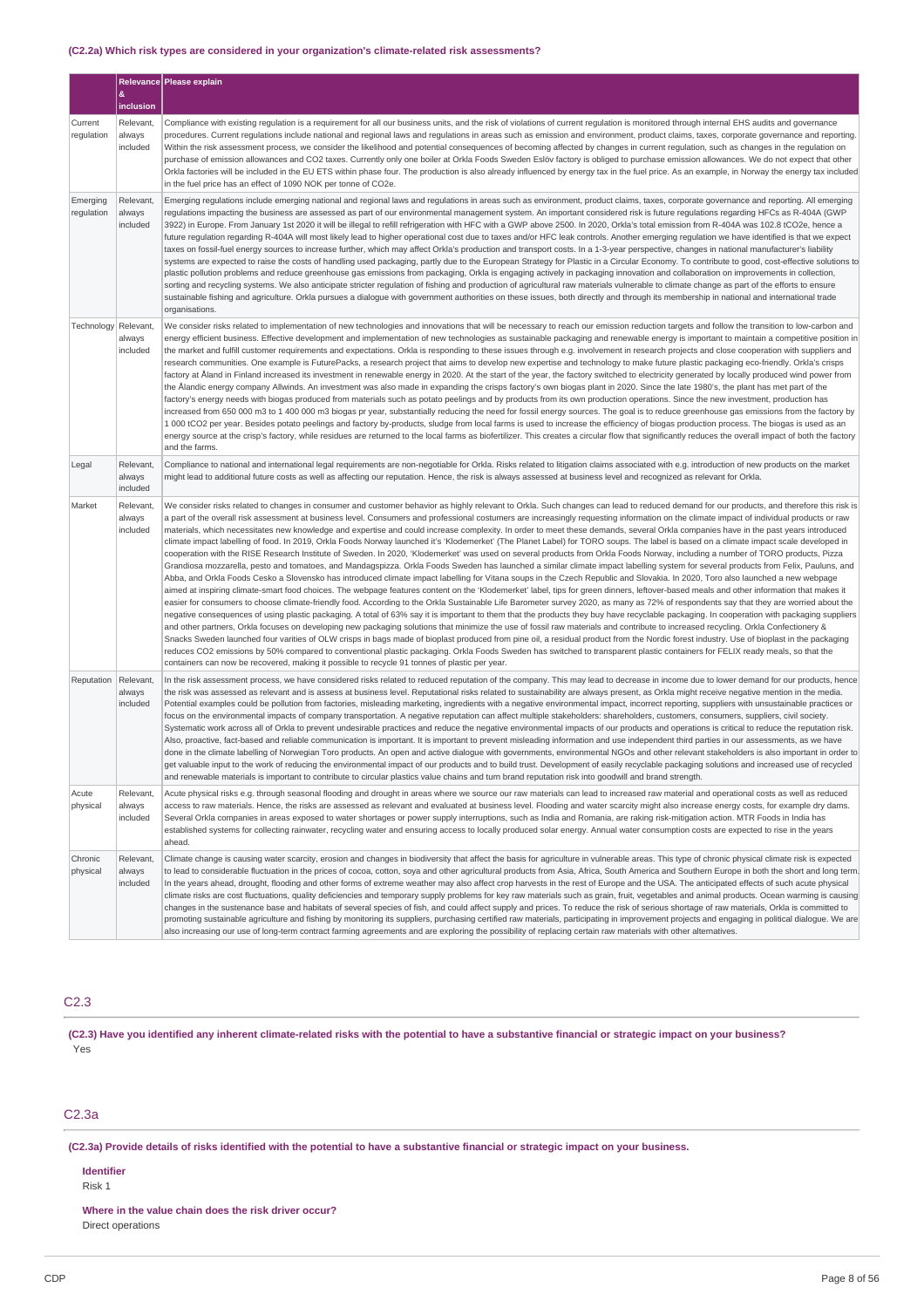Emerging regulation **Carbon pricing mechanisms** carbon pricing mechanisms

## **Primary potential financial impact**

Increased indirect (operating) costs

## **Climate risk type mapped to traditional financial services industry risk classification**

<Not Applicable>

#### **Company-specific description**

Orkla considers emerging regulations related to carbon pricing mechanisms as a potential risk, for example potential changes in regulations imposed by the European Union Emission Trading Scheme (EU ETS). Orkla expects that we will be affected by drastic GHG emission reduction requirements as a potential consequence, and Orkla will therefore probably be required to purchase emission allowances for its factory's emissions. As a result, we expect increased operational cost in factories participating in the scheme. Today the production of foods and other consumer goods are not included in the EU ETS. The 4th trading periode (2021 – 2030) will continue with a system of free allocation and has been revised to focus on sectors at the highest risk of relocating their production outside of the EU. The consumer goods sector is not included in this. The chosen sectors will receive 100% of their allocation for free. For less exposed sectors, free allocation is foreseen to be phased out after 2026 from a maximum of 30% to 0 at the end of phase 4 (2030). It is of importance to follow the development of the EU requirements and legislation.

**Time horizon** Short-term

## **Likelihood**

About as likely as not

**Magnitude of impact**

## Low

### **Are you able to provide a potential financial impact figure?** Yes, a single figure estimate

**Potential financial impact figure (currency)**

3700000

### **Potential financial impact figure – minimum (currency)** <Not Applicable>

**Potential financial impact figure – maximum (currency)** <Not Applicable>

#### **Explanation of financial impact figure**

Currently only one boiler at Orkla Foods Sweden Eslöv factory is obliged to purchase emission allowances. We don't expect any additional Orkla factories to be included in the next phases of the EU-ETS. Assuming a CO2-price of 250 NOK per tonne CO2e in 2020 for the EU ETS phase 4 we estimate the maximum cost to be 3,7 MNOK.

**Cost of response to risk** 200000

#### **Description of response and explanation of cost calculation**

The Group closely follows the development of political framework conditions in each market the Group operates in, and if possible the risks and probability are quantified and taken into account in the financial evaluation of the projects, both ongoing and new projects. The management method used to tackle described risk include a number of GHG emission reduction projects. This is established through a Corporate Program "Improved resource and energy efficiency". The program also includes the movement from non-renewable to renewable energy sources as well as investments in renewable energy production. One of the examples for movement from non-renewable to renewable energy sources is the transition at Orkla crisps factory at Åland, Finland, to electricity generated by locally produced wind power. This saves the factory approximately 1000 tonnes CO2 each year. Examples of improved energy efficiency at several Orkla factories include replacement of lights with LED lights, reduction of energy consumption, sensor control and new electrical systems. Direct cost associated with responding to this risk is a part of an ongoing business and is related to following development in regulatory requirements by EHS employees. The cost of response to risk is approximately 20% of 2 FTE's, which amounts to 200 000 NOK.

#### **Comment**

**Identifier** Risk 2

#### **Where in the value chain does the risk driver occur?**

Direct operations

## **Risk type & Primary climate-related risk driver**

Emerging regulation **Carbon pricing mechanisms** Carbon pricing mechanisms

## **Primary potential financial impact**

Increased indirect (operating) costs

#### **Climate risk type mapped to traditional financial services industry risk classification**

<Not Applicable>

## **Company-specific description**

Orkla assess that there is a likeliness of emerging regulations related to the introduction of direct carbon taxes on fossil fuels, as well as an increase in carbon taxes on fossil fuels. In countries where such market instrument has already been introduced, an increase of operational costs are already seen. In Norway and Sweden carbon taxes is a part of the fuel prices, and Orkla is expecting the introduction of such taxes in the other countries where Orkla operates. One example from Norway is that the Norwegian Government has published a White Paper regarding an increase in carbon taxes for the non-quota sector. Orkla has an overall goal to work towards fossil free energy consumption and all companies set targets to reduce the use of fossil energy sources. This will in effect have positive effect on climate gas emissions as well as reduced cost due to carbon taxes. In the Orkla crisps factory in Åland, the Group has moved from non-renewable to the generation of renewable electricity through locally produced wind-power. Orkla will increasingly focus on the movement from non-renewable to renewable energy-sources.

**Time horizon**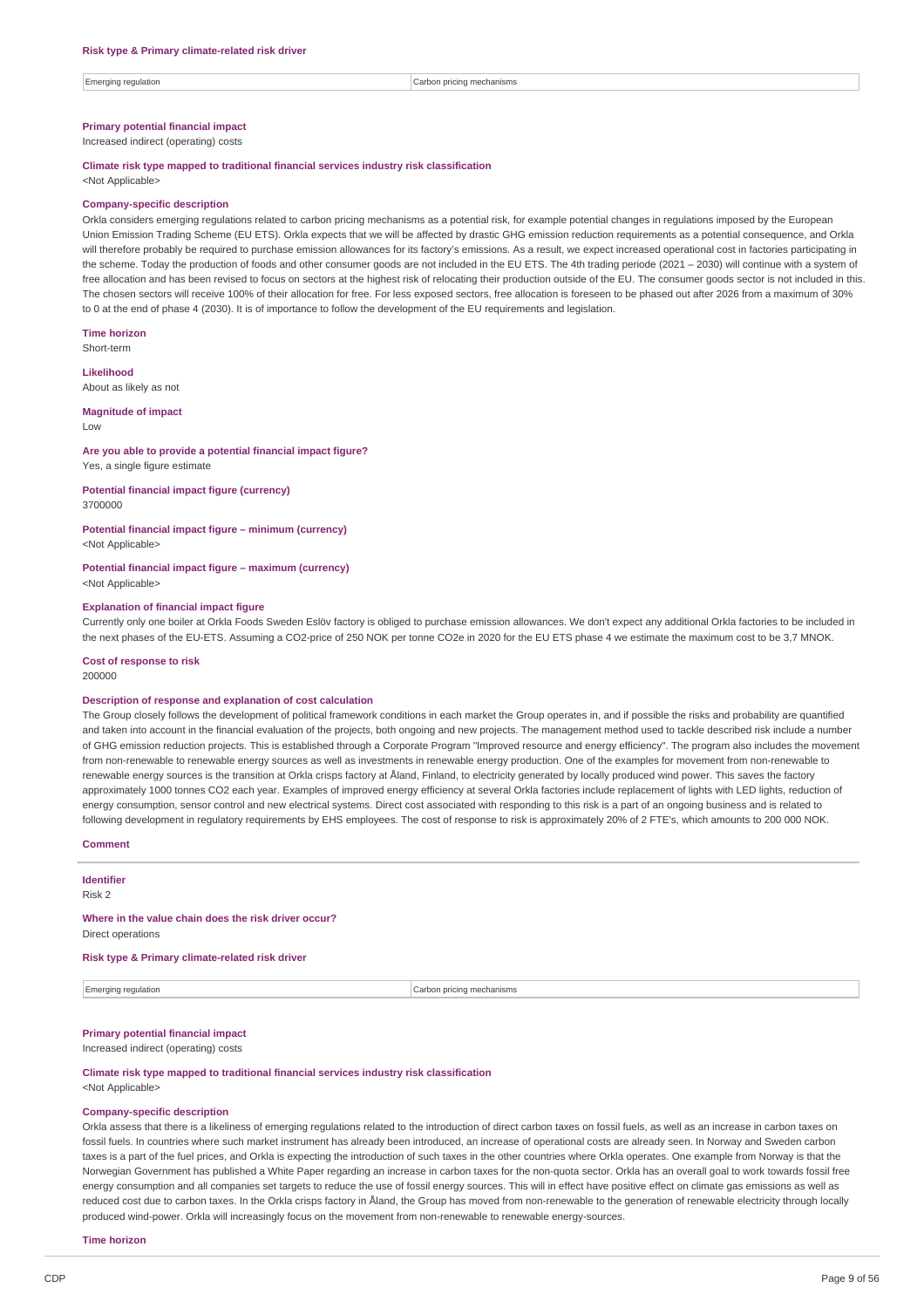#### Short-term

**Likelihood** Likely

## **Magnitude of impact**

Medium-low

### **Are you able to provide a potential financial impact figure?** Yes, a single figure estimate

**Potential financial impact figure (currency)** 54806726

### **Potential financial impact figure – minimum (currency)** <Not Applicable>

**Potential financial impact figure – maximum (currency)**

<Not Applicable>

#### **Explanation of financial impact figure**

Taxes have been introduced in several European countries, but the effect is still unclear. An estimate has been made based on the effect in Norway and Sweden, where the tax is already a part of the fuel price (1090 NOK per tonne of CO2e). The financial impact was calculated based on amount of tCO2e emitted in 2020 in Norway and Sweden from burning of fossil fuels that is: 50 281.4 tCO2e and multiplied with a price of 1 tCO2e that is 1 090 NOK that gives 54 806 726 NOK.

#### **Cost of response to risk** 200000

### **Description of response and explanation of cost calculation**

The Group closely follows the development of political framework conditions in each market the Group operates in, and if possible, the risks and probability are quantified and taking into account in the financial evaluation of the projects, both ongoing and new projects. One of the examples where the Group has made a decision to move from non-renewable to renewable energy sources in order to meet emerging requirements, is the transition at Orkla crisps factory at Åland, Finland, to electricity generated by locally produced wind power. This saves the factory 1000 tCO2 annually. Direct costs associated with management of this risk is allocated between all the implicated business units from local management up to the Group's central staff units. Direct cost associated with responding to this risk is a part of an ongoing business and is related to following development in regulatory requirements by EHS employees. The cost of response to risk is approximately 20% of 2 FTE's, which amounts to 200 000 NOK.

#### **Comment**

## **Identifier**

Risk 3

#### **Where in the value chain does the risk driver occur?** Downstream

**Risk type & Primary climate-related risk driver**

Emerging regulation Mandates on and regulation of existing products and services

## **Primary potential financial impact**

Increased indirect (operating) costs

## **Climate risk type mapped to traditional financial services industry risk classification**

<Not Applicable>

## **Company-specific description**

Orkla sees a potential risk with the introduction of new regulations regarding information and documentation of environmental impact from products. For example, carbon footprint labelling. This may lead to increased operational costs as this necessitates new knowledge and expertise and could increase complexity. Orkla has developed a tool that makes it possible to map the climate footprint of food products and has begun to provide information on this impact for selected products and costumer groups. For example, TORO launched in 2019 a climate impact label to give guidance to consumers on the climate efforts of TORO products and tips on making good climate-smart choices. In 2020, this climate impact label was used on additional products from Orkla Foods Norway. Both Orkla Foods Sweden and Orkla foods Cesko a Slovensko launched similar climate impact label for several of their products. In the years to come, use of this tool will be expanded to include more companies and products. This is a difficult process that will have to be carried out over time.

**Time horizon** Long-term

**Likelihood** Likely

**Magnitude of impact** High

#### **Are you able to provide a potential financial impact figure?** Yes, a single figure estimate

**Potential financial impact figure (currency)** 1600000000

### **Potential financial impact figure – minimum (currency)** <Not Applicable>

**Potential financial impact figure – maximum (currency)** <Not Applicable>

### **Explanation of financial impact figure**

If legislation is introduced, we assume there will be a requirement for a third-party verified LCA assessment of products. Based on prices for the consultancy services needed to conduct LCA assessments, the estimated cost per product is NOK 200 000 on average. The reported financial impact is based on third-party LCA assessments for 8000 products, and Orkla is planning on doing the LCA assessments of the remaining products internally. Given the high cost, we recommend that such regulation is not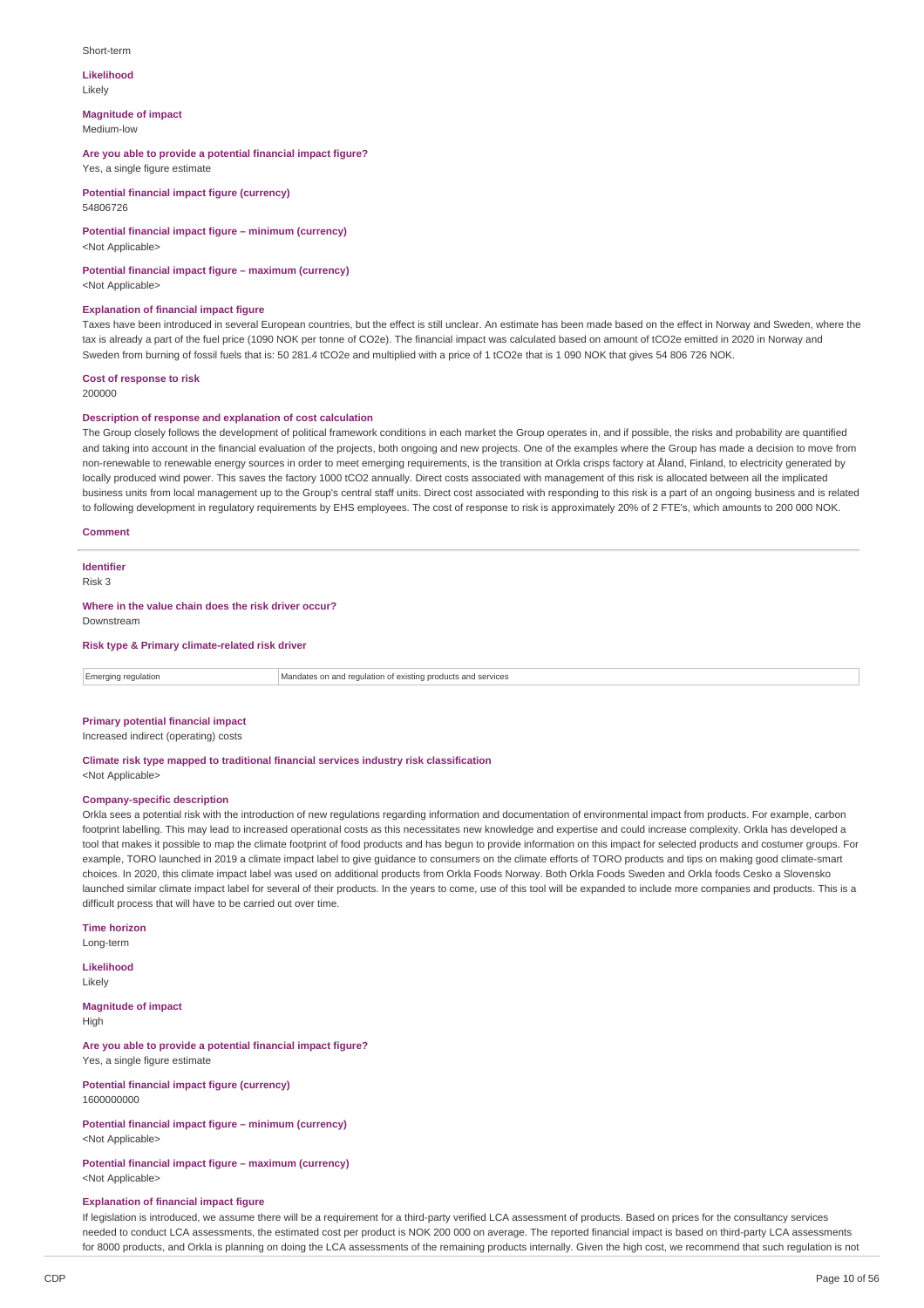introduced and that other measures are evaluated. The potential financial impact was calculated as following: 200 000 NOK x 8 000 products that gives 1 600 000 000 000 **NOK** 

#### **Cost of response to risk** 3000000

#### **Description of response and explanation of cost calculation**

The Group closely follows the development of political framework conditions in each market the Group operates in, and if possible the risks and probability are quantified and taking into account in the financial evaluation of the projects, both ongoing and new projects. Orkla has developed a tool for calculating the Climate impact related to products, "Climate impact tool". Several of Orkla's companies have started to implement the tool, to get a better understanding of the product's climate impact. By working with this type of measure we reduce the risk for mandatory environmental product declarations. Direct cost associated with responding to this risk is allocated between all the implicated business units from local management up to the Group's central staff units. The cost associated with further development of the Climate Impact Tool was estimated to 2000 000 NOK. The work within the companies to implement the tool and develop product LCAs are estimated to 1000 000 NOK. The cost of response is therefore the sum of both.

#### **Comment**

#### **Identifier**

Risk 4

#### **Where in the value chain does the risk driver occur?** Upstream

#### **Risk type & Primary climate-related risk driver**

Chronic physical Changes in precipitation patterns and extreme variability in weather patterns

#### **Primary potential financial impact**

Increased indirect (operating) costs

## **Climate risk type mapped to traditional financial services industry risk classification**

<Not Applicable>

#### **Company-specific description**

Changing temperatures and precipitations patterns may lead to decreased availability of critical raw materials in the supply chain and volatile prices, especially for agricultural commodities. These may lead to increased operational cost or even disrupt the business operations along the value chain of Orkla companies. Both energy, water and other important food raw materials might be affected. Several Orkla companies in areas exposed to water shortage or power supply interruptions, such as India and Romania, are taking risk-mitigation action. MTR Foods in India has established systems for collecting rainwater, recycling water and ensuring access to locally produced solar energy.

### **Time horizon**

Short-term

**Likelihood** Virtually certain

## **Magnitude of impact**

Medium-high

#### **Are you able to provide a potential financial impact figure?** Yes, a single figure estimate

**Potential financial impact figure (currency)** 400000000

**Potential financial impact figure – minimum (currency)** <Not Applicable>

**Potential financial impact figure – maximum (currency)**

<Not Applicable>

#### **Explanation of financial impact figure**

The financial impact was estimated to less than 1% increase in operational cost, as this affects only a few of our factories in India and Romania . Orkla's operating expenses in 2020 was 40 billion NOK, therefore, the potential financial impact was calculated to 400 000 000 NOK.

#### **Cost of response to risk** 5000000

#### **Description of response and explanation of cost calculation**

An obvious method to respond to the described risk is to reduce consumption of energy and increase energy efficiency. Another method is to diversify the supply sources and become less vulnerable to sudden disruption in the supply change due to e.g. draughts and extreme weather. Example of management method is a mobilized effort in order to increase the percentage of palm oil certified by the Roundtable on Sustainable Palm Oil in the palm oil used by Orkla. Certification reduces the risk of deforestation and other undesirable practices. Orkla's main suppliers have also initiated a range of measures to monitor their sub-contractors, prevent and put out fires and promote sustainable cultivation. Costs associated with responding to this risk relates mainly to internal analyses in order to find more energy efficient solutions. There is also a significant cost premium linked to sourcing environmentally certified palm oil, cocoa, soy, and other raw materials, but regard this as investment in long-term risk reduction (by securing sustainable production of raw materials). The cost of responding to this risk will require internal personnel to conduct analyses for the Orkla companies in order to implement the needed measures. The cost of response risk is estimated to be 5 million NOK, which amounts to the required personnel internally at Orkla (10 FTE's = 5 million NOK).

#### **Comment**

C2.4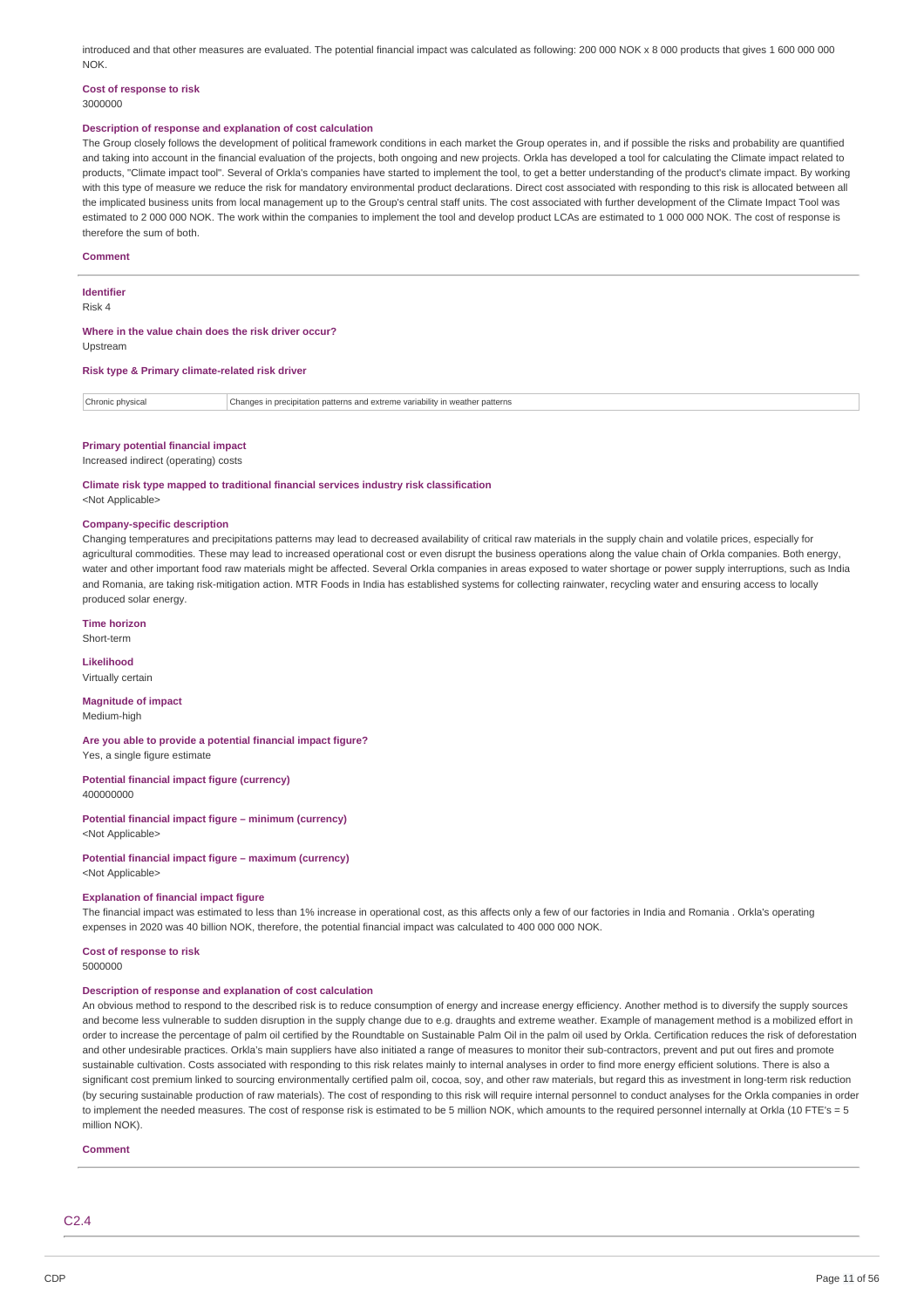## C2.4a

(C2.4a) Provide details of opportunities identified with the potential to have a substantive financial or strategic impact on your business.

**Identifier**  $Onn1$ 

**Where in the value chain does the opportunity occur?**

Direct operations **Opportunity type**

Energy source

**Primary climate-related opportunity driver** Use of lower-emission sources of energy

**Primary potential financial impact**

Reduced indirect (operating) costs

### **Company-specific description**

Orkla expects an introduction of either cap or trade schemes or other fuel/carbon taxes of energy in the long term, and we evaluate this as an opportunity for us. Orkla may gain a cost advantage as the majority of the Orkla facilities are located within low carbon grid system and as an energy efficient producer. Low carbon intensive products may also in the future gain a price premium in consumer markets. Different food products need very different amounts of energy per unit of mass depending on their nature, their origin and the kind of processing they have been subjected to. Refined products and products of animal origin generally need an amount of energy several times larger than vegetables, fruits and cereal products. Orkla has for many years had a focus on reducing energy consumption in the production. Consumers are increasingly concerned about the climate footprint from their food consumption. Food with low carbon footprint (vegan, locally produced, etc) are increasingly popular. We therefore see an opportunity in developing and introducing products with higher carbon productivity, meeting consumers and customers expectations like e.g. vegetarian products, products with improved packaging. Examples are the Anamma, NATURLI and recently launched Frankful brands.

**Time horizon**

Long-term

**Likelihood** Likely

**Magnitude of impact** High

## **Are you able to provide a potential financial impact figure?**

Yes, a single figure estimate

#### **Potential financial impact figure (currency)** 12500000

#### **Potential financial impact figure – minimum (currency)** <Not Applicable>

### **Potential financial impact figure – maximum (currency)** <Not Applicable>

#### **Explanation of financial impact figure**

The financial impact was estimated on 1-3% reduction in operating costs. The financial implication of Orkla being located in countries with a higher degree of renewables in the energy mix like e.g. the Nordic region may imply a cost advantage if the price of carbon increase, and also being an energy efficient producer of branded consumer goods represent an opportunity in terms of potential premium prices and lower operational costs. Orkla has set a goal to reduce GHG emissions with 60% from 2014 to 2025. From 2025 to 2030 we assume an annual reduction of 50 000 tonnes of CO2e due to the change from fossil to renewable energy. We estimate the average carbon price to be NOK 250 per tonne CO2e. The potential financial impact has been calculated as following: 50 000 tCO2e x 250 NOK that gives 12 500 000 NOK.

#### **Cost to realize opportunity**

30000000

#### **Strategy to realize opportunity and explanation of cost calculation**

There is a constant focus among the different Orkla facilities and sites to reduce and reuse energy in order to reduce energy/carbon intensity of the products. Management method used to take advantage of the described opportunity include a number of GHG emission reduction projects. The plans also includes the change from non-renewable to renewable energy sources as well as investments in renewable energy production. One of the examples for changing from non-renewable to renewable energy sources at Orkla crisps factory in Åland, Finland, to electricity generated by locally produced wind power. It is estimated that the factory will save 1000 tCO2 annually. Other initiatives are changing boilers operating on fossil fuels to renewable fuels. We estimate the cost of installation of one new boiler to be 3 million NOK, and we need to install 10 new boilers (3 million NOK x 10 = 30 million NOK).

**Comment**

**Identifier**

Opp2

**Where in the value chain does the opportunity occur?** Direct operations

**Opportunity type** Resource efficiency

**Primary climate-related opportunity driver** Use of more efficient production and distribution processes

**Primary potential financial impact**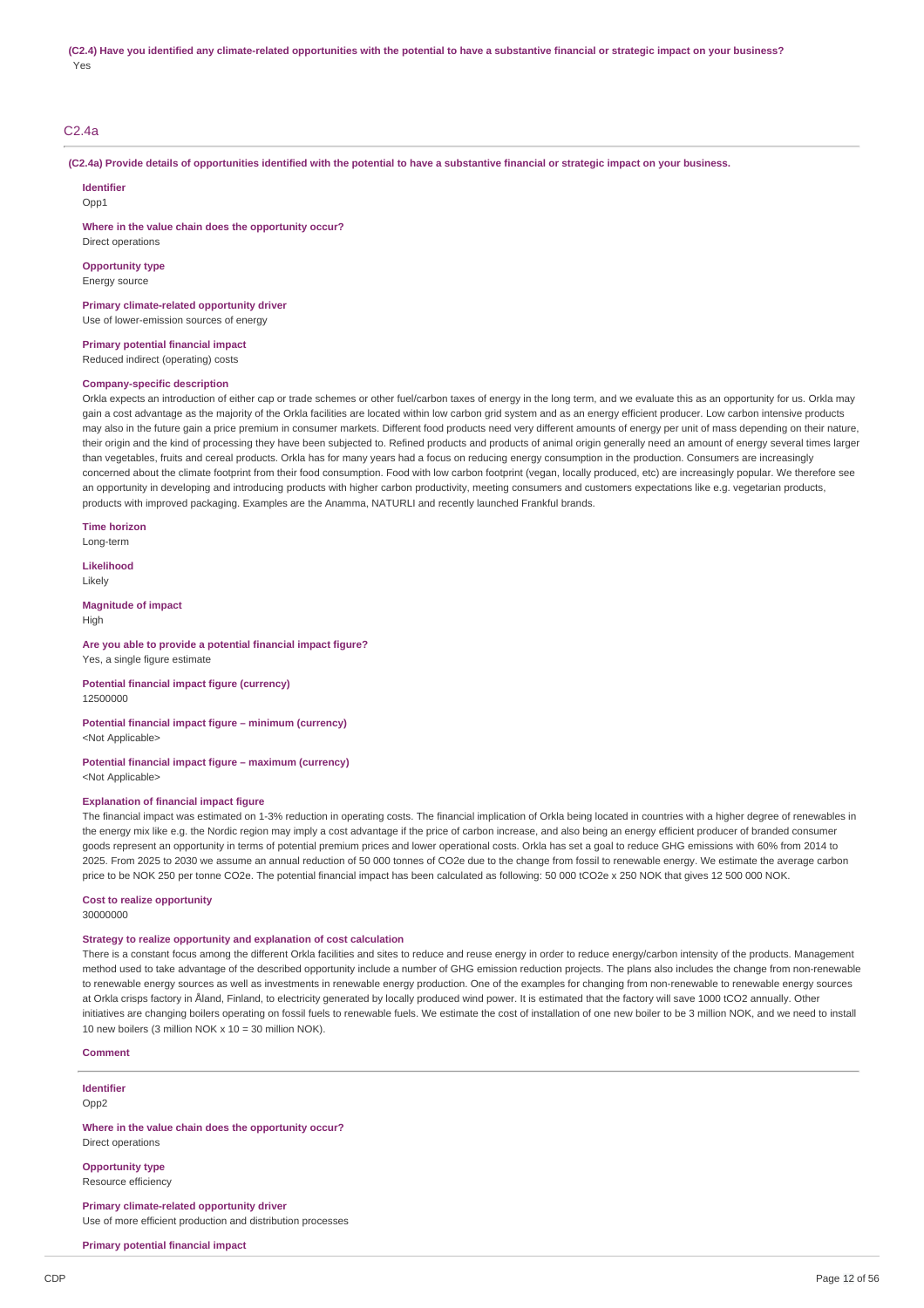#### **Company-specific description**

Renewable energy accounted for a total of 47 per cent of our energy use in 2020. We intend to reach our target of 60 per cent renewable energy in 2025 by phasing out fossil fuels and increasing use of energy from renewable sources. Therefore, we see increased use of renewable energy as an opportunity, as the transition to renewable energy is expected to generate a growing cost benefit in the years to come, in step with energy market price trends. This opportunity has the potential to reduce our exposure to climate-related energy taxes and thereby reducing the operating costs. Orkla has invested in HydroPower production in Norway. The energy operations generate and supply electricity to the Nordic power market and have an annual production of 2.5 TWh. One of the examples for movement from non-renewable to renewable energy sources is the transition at Orkla crisps factory at Åland, Finland, to electricity generated by locally produced wind power. It is estimated that the factory will save 1000 tCO2 annually. Examples of improved energy efficiency at several factories are replacement of lights with LED lights, reduction and control of the leakage of compressed air and improved shut-off procedures. We also have a plan to replace boilers based on fossil fuel to boilers using bio-fuel or renewable electricity.

**Time horizon** Medium-term

**Likelihood** Virtually certain

**Magnitude of impact**

Medium

**Are you able to provide a potential financial impact figure?** Yes, a single figure estimate

**Potential financial impact figure (currency)** 222000000

**Potential financial impact figure – minimum (currency)** <Not Applicable>

**Potential financial impact figure – maximum (currency)** <Not Applicable>

#### **Explanation of financial impact figure**

The energy consumption is estimated to be reduced by 30% in 2025 compared to the base line year 2014. The energy costs for 2020 was 739 NOK million. Assuming an 30% reduction in energy costs by 2025 will lead to an annual saving of 222 NOK million.

#### **Cost to realize opportunity** 5000000

### **Strategy to realize opportunity and explanation of cost calculation**

There is a constant focus among the different Orkla facilities and sites to reduce and reuse energy in order to reduce energy/carbon intensity of the products. Management method used to take advantage of described opportunity include a number of GHG emission reduction projects. This is established through a Corporate Program "Improved resource and energy efficiency". The program also includes the movement from non-renewable to renewable energy sources as well as investments in renewable energy production. Example of improved energy efficiency that are focused at several factories are replacement of lights with LED lights, reduction of energy consumption, sensor control and new electrical systems. In addition, Orkla is participating in the research program HighEFF at Sintef, to increase energy efficiency and ensure green industries. One project example is Orkla Confectionery & Snacks Denmark, that supply surplus heat from its crisps factory at Søndersø to Fjernvarme fyn district heating company. This is equivalent to heat for 400 households and reduces the plant's CO2 emissions by around 600 tonnes per year. New measures are being explored with a view of supplying district heating to additional households. We estimate an average annual cost for realization of opportunities to be 5 MNOK, which is the salary of 10 Orkla employees required.

#### **Comment**

## **Identifier**

Opp3

**Where in the value chain does the opportunity occur?** Direct operations

#### **Opportunity type**

Energy source

**Primary climate-related opportunity driver** Use of lower-emission sources of energy

## **Primary potential financial impact**

Increased revenues resulting from increased demand for products and services

## **Company-specific description**

Orkla has invested in HydroPower production in Norway. The energy operations generate and supply electricity to the Nordic power market and have an annual production of 2.5 TWh. Orkla Hydro Power is also a part of the system for Guarantees of Origin (GO) and selling certificates for renewable energy and projects. We consider the increased demand for renewable energy as an opportunity for HydroPower, as it has the potential to increase the Group's revenues. In addition, Orkla has a target of 60 per cent renewable energy in 2025 by phasing out fossil fuels and increasing use of energy from renewable sources. Renewable energy accounted for a total of 47 per cent of our energy use in 2020. The use of GoOs is a central part of this strategy to realise the targets, and Orkla has decided to secure GoOs for all Orkla operations in Europe linked to own production of hydro power to secure 100% renewable electricity.

**Time horizon** Short-term

**Likelihood**

Likely

**Magnitude of impact**

Low

**Are you able to provide a potential financial impact figure?** Yes, a single figure estimate

**Potential financial impact figure (currency)**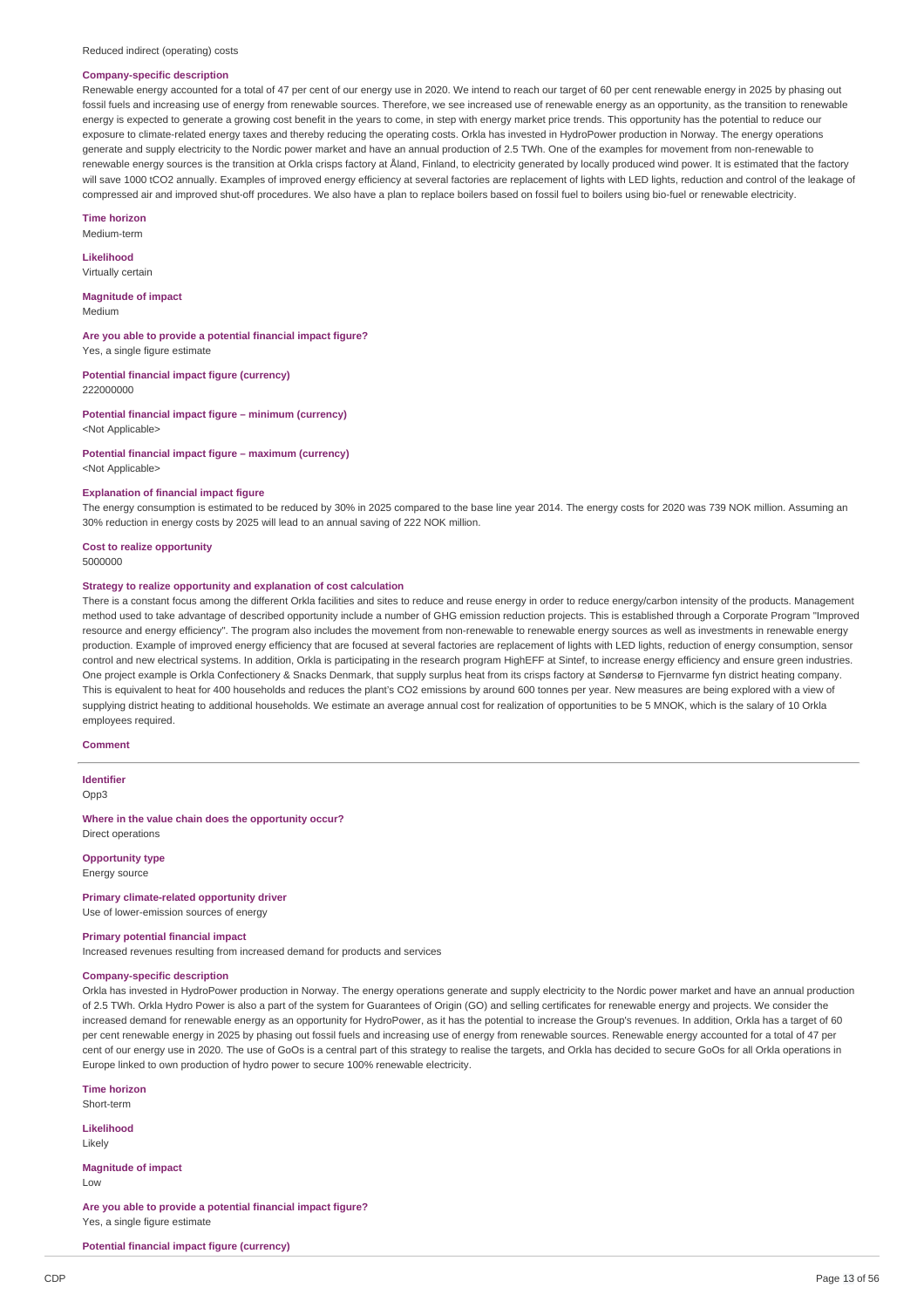#### 12500000

#### **Potential financial impact figure – minimum (currency)**

<Not Applicable>

#### **Potential financial impact figure – maximum (currency)**

<Not Applicable>

#### **Explanation of financial impact figure**

The financial impact, total revenue, is estimated based on the estimated price for GoOs of NOK 5,0 /MWh and the average production of electrical energy in Orkla of 2,5TWh. The potential financial impact has been calculated as following: 2,5 TWh x 5 NOK that gives a total revenue of 12 500 000 NOK.

#### **Cost to realize opportunity**

5000000

#### **Strategy to realize opportunity and explanation of cost calculation**

Orkla has invested in HydroPower production in Norway, which generate and supply electricity to the Nordic power market and have an annual production of 2.5TWh. Orkla Hydro power is also a part of the system for Guarantees of Origins (GO) and selling certificates for renewable energy and projects. Orkla has also decided to secure GoOs for all Orkla operations in Europe linked to own production of hydro power. The use of GoOs is a central part of this strategy to realise the targets, and Orkla has decided to secure GoOs for all Orkla operations in Europe linked to own production of hydro power to secure 100% renewable electricity. This had a cost of approx 430 000 NOK in 2020. The estimated cost in the future is estimated to vary and cost to realize opportunity is estimated to 5 MNOK.

**Comment**

### C3. Business Strategy

## C3.1

**(C3.1) Have climate-related risks and opportunities influenced your organization's strategy and/or financial planning?** Yes, and we have developed a low-carbon transition plan

## C3.1a

(C3.1a) Is your organization's low-carbon transition plan a scheduled resolution item at Annual General Meetings (AGMs)?

|                | Is your low-carbon transition plan a scheduled resolution item at AGMs?              | <b>Comment</b> |
|----------------|--------------------------------------------------------------------------------------|----------------|
| $\sqrt{$ Row 1 | No, but we intend it to become a scheduled resolution item within the next two years |                |

### C3.2

**(C3.2) Does your organization use climate-related scenario analysis to inform its strategy?** Yes, qualitative and quantitative

## C3.2a

#### **(C3.2a) Provide details of your organization's use of climate-related scenario analysis.**

| Climate-<br>related<br>scenarios<br>and<br>models<br>applied | Details                                                                                                                                                                                                                                                                                                                                                                                                                                                                                                                                                                                                                                                                                                                                                                                                                                                                                                                                                                                                                                                                                                                                                                                                                                                                                                                                                                                                                                                                                                                                                                                                                                                                                                                                                                                                                                                                                                                                                                                                                                                                                                                                                                                                                                                                                                                                                                                                                                                                                                                                                                                                                                                                                                                                                                                                                                                                                                                                                                                                                                                                                                                                                                                                                                                                                          |
|--------------------------------------------------------------|--------------------------------------------------------------------------------------------------------------------------------------------------------------------------------------------------------------------------------------------------------------------------------------------------------------------------------------------------------------------------------------------------------------------------------------------------------------------------------------------------------------------------------------------------------------------------------------------------------------------------------------------------------------------------------------------------------------------------------------------------------------------------------------------------------------------------------------------------------------------------------------------------------------------------------------------------------------------------------------------------------------------------------------------------------------------------------------------------------------------------------------------------------------------------------------------------------------------------------------------------------------------------------------------------------------------------------------------------------------------------------------------------------------------------------------------------------------------------------------------------------------------------------------------------------------------------------------------------------------------------------------------------------------------------------------------------------------------------------------------------------------------------------------------------------------------------------------------------------------------------------------------------------------------------------------------------------------------------------------------------------------------------------------------------------------------------------------------------------------------------------------------------------------------------------------------------------------------------------------------------------------------------------------------------------------------------------------------------------------------------------------------------------------------------------------------------------------------------------------------------------------------------------------------------------------------------------------------------------------------------------------------------------------------------------------------------------------------------------------------------------------------------------------------------------------------------------------------------------------------------------------------------------------------------------------------------------------------------------------------------------------------------------------------------------------------------------------------------------------------------------------------------------------------------------------------------------------------------------------------------------------------------------------------------|
| <b>RCP 2.6</b>                                               | For Orkla's measured Science-based Target we have used IPCC AR 5 and the scenario was identified through the Paris Agreement focus in the news and reviewed by us together with our advisors.<br>The target setting method is based on the allocation mechanism, contraction of absolute emissions, as described in the Science-based Target Setting Manual. The emissions reduction is based on the<br>scenario RCP 2.6 in IPCC's ARG WGIII, chapter 6, table 6.3, page 431. Given the lowest overshoot the global emissions must be reduced by 49-72% by 2050 from 2010 levels in order to have a 12 to<br>22% chance of stabilizing temperatures below 2°C temperature increase relative to the preindustrial temperature. 72% reduction over 40 years implies an average of 3.13% annual reduction. This level<br>of contraction is used as an absolute minimum, and both mid-term and long-term target are well on the ambitious side of this annual reduction. This time horizon is relevant to Orkla where the SBTs are<br>set at base year 2014 with a 63 % reduction by 2025 and a 77 % reduction by 2040. This includes 100 % of Scope 1 and 2 emissions. The Scope 3 emissions are going to be reduced by 29% within<br>2025 and 75% by 2040. Thus, the target can be interpreted as in line with the decarbonisation required to stabilize the global temperature to less than 2℃ over preindustrial levels. The target can<br>therefore be considered a "science-based" target. 100 % of our relevant emissions in all scopes are included in our analysis on climate-related scenarios. The results of our work with identified both<br>transitional and physical climate risks and opportunities all the good and bad scenarios from IPCC gave us our new SBT. In addition to this, we work with raising awareness and spreading the trend on<br>setting long term SBT and have gotten our SBT approved by the SBTi. The results of this scenario analysis have directly influenced our business objectives and strategy to for example include all<br>relevant Scope 3 emissions in our carbon accounting, as well as including them in our SBT. This means that appropriate emissions reduction activities, such as energy efficiency projects and increased<br>renewable energy consumption, are set to meet the target for all relevant emissions. In the past few years, several Orkla companies have introduced climate impact labelling on food. In 2019, we made<br>the important climate-related decision to introduce a climate impact label of TORO products as part of our sustainability strategy and emission reduction activities based on the scenario analysis and<br>SBTi targets. The label, which was developed in collaboration with the RISE Research Institute of Sweden, is based on the climate impact tool developed by Orkla in 2018. In 2020, the label was used<br>on several products from Orkla Foods Norge, Orkla Foods Sverige and Orkla Foods Cesko a Slovensko. In 2020, TORO also launched a new webpage aimed at inspiring climate-smart food choices.<br>The webpage features content on the label, tips for green dinners, left-over based meals and other information that makes it easier for consumers to choose climate-friendly food. |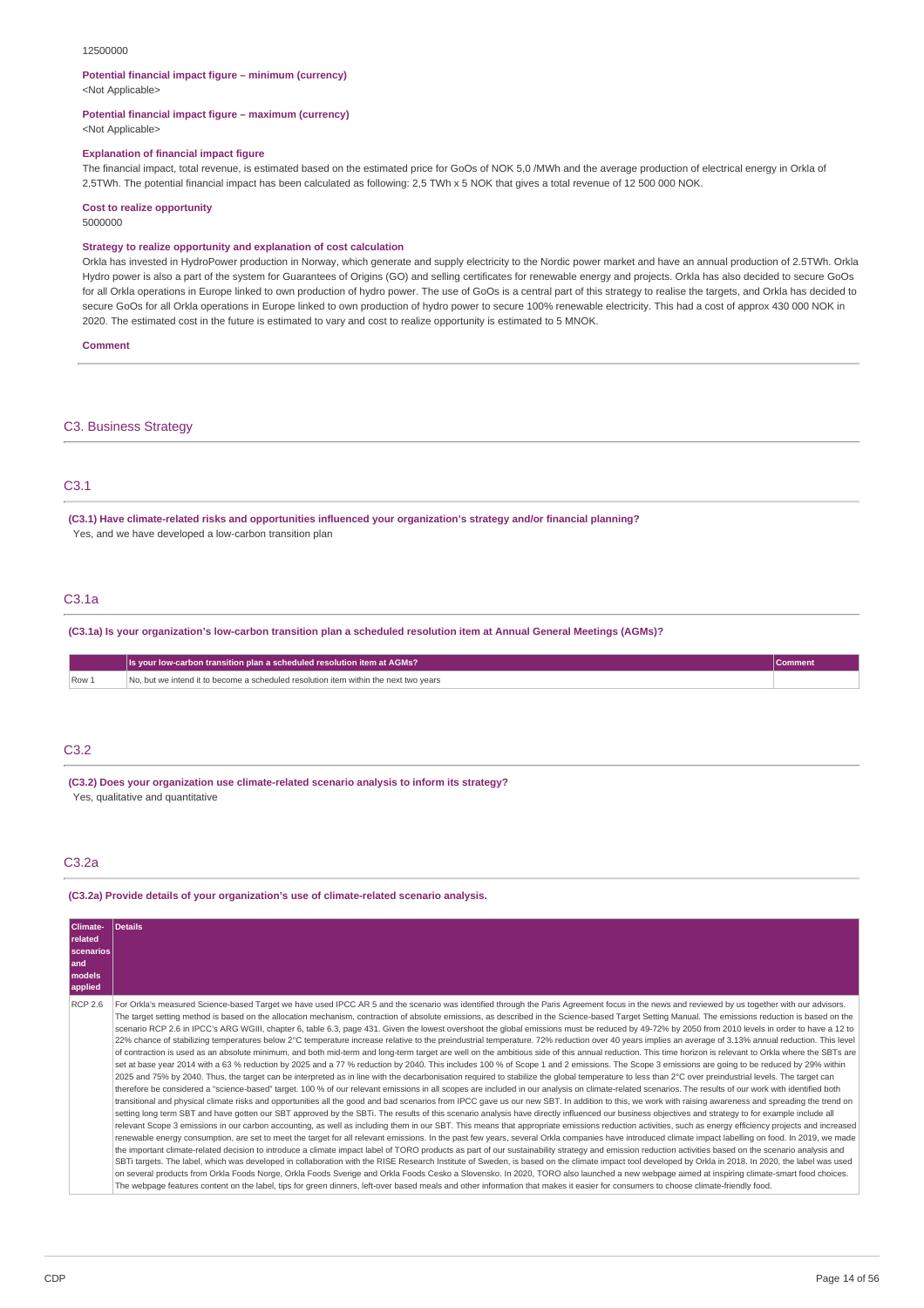## C3.3

## **(C3.3) Describe where and how climate-related risks and opportunities have influenced your strategy.**

|                                             | related risks<br>and<br>opportunities<br>influenced<br>your strategy<br>in this area? | Have climate- Description of influence                                                                                                                                                                                                                                                                                                                                                                                                                                                                                                                                                                                                                                                                                                                                                                                                                                                                                                                                                                                                                                                                                                                                                                                                                                                                                                                                                                                                                                                                                                                                                                                                                                                                                                                        |
|---------------------------------------------|---------------------------------------------------------------------------------------|---------------------------------------------------------------------------------------------------------------------------------------------------------------------------------------------------------------------------------------------------------------------------------------------------------------------------------------------------------------------------------------------------------------------------------------------------------------------------------------------------------------------------------------------------------------------------------------------------------------------------------------------------------------------------------------------------------------------------------------------------------------------------------------------------------------------------------------------------------------------------------------------------------------------------------------------------------------------------------------------------------------------------------------------------------------------------------------------------------------------------------------------------------------------------------------------------------------------------------------------------------------------------------------------------------------------------------------------------------------------------------------------------------------------------------------------------------------------------------------------------------------------------------------------------------------------------------------------------------------------------------------------------------------------------------------------------------------------------------------------------------------|
| Products<br>and<br>services                 | Yes                                                                                   | Consumers are increasingly concerned about the climate footprint from their food consumption. Food with low carbon footprint (vegan, locally produced, etc) are increasingly popular.<br>We therefore see an opportunity in developing and introducing new products meeting consumers and customer expectations like e.g. vegetarian products and products with improved<br>packaging. In 2020, Orkla's food companies launched several new plant-based products in new markets. Orkla aims to achieve strong growth in plant-based foods in the coming years.<br>Plant-based raw materials are important for Orkla's products, and in 2020 around 32% of the turnover of Orkla Foods and Orkla Confectionery & Snacks was generated by vegan<br>products. The plant-based brands NATURLI, Anamma, Felix, Beaucais Veggie and Lecora Green Line had a total turnover of NOK 869 million in 2020 and 21% growth compared with<br>2019. In 2020, Lilleborg launched SURE, a range of kitchen and personal care products made of renewable, plant-based and 100% biodegradable raw materials. The plant-based<br>ingredients are based on waste and by-products from the agrofood industry. Pierre Robert Group launched a sports collection and a range of tights in 2020 made of textiles produced<br>from recycled plastic and textile waste. Recycled polyester and polyamide require less water, chemicals and energy to produce new synthetic materials and reduce the textile industry's<br>dependency on oil as a raw material. This opportunity impacts all business areas. The magnitude of impact is assessed to be high as long as we see developing demand for those kinds<br>of products. We assess this opportunity to be short- and medium term. |
| Supply<br>chain<br>and/or<br>value<br>chain | Yes                                                                                   | We see a potential risk of volatile prices and lower availability of raw materials (mainly agriculture) due to climate change. We assume that these risks will impact all business areas. The<br>magnitude of impact is increasing, but the consequences of extreme weather is moderate for Orkla in the short and medium term. Most of Orkla's manufacturing and sourcing is carried<br>out in the Nordics, the Baltics and Eastern Europe, where the likelihood of water shortages and drought is lower than in areas with a warmer climate. However, raw materials produced<br>in other continents, like cocoa, are at risk because of climate change combined with unsustainable farming practices, hence the availability might be threatened. We therefore engage in<br>improvement projects in the value chain, working closely with our suppliers. In 2020, Orkla established a new classification system for sustainable food raw materials with detailed<br>criteria for sustainable raw material production. The system offers a comprehensive approach to promoting sustainable agricultural production, based on the Farm Sustainability<br>Assessment (FSA) framework, developed by SAI platform. Key raw materials are assessed, and supplier's certification systems are compared with the FSA. Where there are no relevant<br>FSA criteria, Orkla has initiated action to establish the necessary criteria. If an existing certification system does not meet the requirements of the FSA Silver level, Orkla will consider<br>other, more suitable certification programmes.                                                                                                                                                                |
| Investment   Yes<br>in R&D                  |                                                                                       | We see an opportunity in developing new products including packaging as well as being part of developing new technologies as partner in R&D programs (e.g. development of bio-<br>based plastic, energy efficient production and increasing recycling). The magnitude of impact is increasing. The companies are involved in a variety of development projects in<br>cooperation with suppliers, external centers of expertise and other players in the value chain. In 2020, Orkla companies continued their efforts to optimize packaqing, design packaqing<br>to facilitate recycling and develop new packaging solutions based on recyclable, recycled or renewable materials. Orkla cooperates with HolyGrail, which is a joint international project<br>under the auspices of AIM, the European Brands Association. The goal is to test digital watermarking for packaging which makes it possible to track the packaging through the value<br>chain. By identifying types of plastic and previous applications, waste packaging can be sorted more accurately, and the quality of the recycled plastic can be improved. Orkla has been<br>involved in the project since 2019, and in 2020 the new solutions were tested on several products. We assess this opportunity to be medium term.                                                                                                                                                                                                                                                                                                                                                                                                                                                             |
| Operations Yes                              |                                                                                       | We see an opportunity in renewable energy which we assume will reduce operational costs. The magnitude of the impact is currently low but may increase in the future as we already<br>see increasing carbon taxes in Europe. Orkla has invested in HydroPower production in Norway, which generate and supply electricity to the Nordic power market and have an annual<br>production of 2.5TWh. Orkla Hydro power is also a part of the system for Guarantees of Origins (GO) and selling certificates for renewable energy and projects. Orkla has also decided<br>to secure GoOs for all Orkla operations in Europe linked to own production of hydro power. Renewable energy accounted for a total of 47% of our energy use in 2020. A strategic<br>decision related to our operations is setting our target of 60% renewable energy in 2025 will be reached by phasing out fossil fuels and increasing our use of energy from renewable<br>sources. We assess this opportunity to be short-term.                                                                                                                                                                                                                                                                                                                                                                                                                                                                                                                                                                                                                                                                                                                                                         |

## C3.4

## **(C3.4) Describe where and how climate-related risks and opportunities have influenced your financial planning.**

| <b>Financial</b><br>planning<br><b>elements</b><br><b>that have</b>                                                                                                          | Description of influence                                                                                                                                                                                                                                                                                                                                                                                                                                                                                                                                                                                                                                                                                                                                                                                                                                                                                                                                                                                                                                                                                                                                                                           |
|------------------------------------------------------------------------------------------------------------------------------------------------------------------------------|----------------------------------------------------------------------------------------------------------------------------------------------------------------------------------------------------------------------------------------------------------------------------------------------------------------------------------------------------------------------------------------------------------------------------------------------------------------------------------------------------------------------------------------------------------------------------------------------------------------------------------------------------------------------------------------------------------------------------------------------------------------------------------------------------------------------------------------------------------------------------------------------------------------------------------------------------------------------------------------------------------------------------------------------------------------------------------------------------------------------------------------------------------------------------------------------------|
| been<br><b>influenced</b>                                                                                                                                                    |                                                                                                                                                                                                                                                                                                                                                                                                                                                                                                                                                                                                                                                                                                                                                                                                                                                                                                                                                                                                                                                                                                                                                                                                    |
| Row Revenues<br>Direct costs<br>Indirect<br>costs<br>Capital<br>Capital<br>allocation<br>Acquisitions<br>and<br>divestments<br>Access to<br>capital<br>Assets<br>Liabilities | We see an opportunity for increased sale of vegetarian food and products with a reduced climate impact. In 2020, around 32% of the turnover of Orkla Foods and Orkla Confectionery and<br>Snacks were generated by vegan products. The share of turnover from vegan and lacto-ovo vegetarian were 57% compared to 53% in 2019. The plant-based brands NATURLI, Anamma,<br>Felix, Beauvais Veggie and Lecora Green Line had a total turnover of NOK 869 million in 2020 and 21% growth compared with 2019. In 2020, Orkla's food companies launched several new<br>plant-based products in new markets. Under the NATURLI brand, the portfolio has been expanded to include a growing number of new products such as Joe'Kurt (vegan alternative to yoghurt),<br>vegan ice cream, plant-based drinks and alternatives to meat. Orkla Foods Sverige has launched Frankful, a new brand driven by sustainability that focuses on plant-based, climate-smart food.<br>expenditures Orkla aims to achieve strong growth in plant-based foods in the coming years. We are therefore expecting increase in revenue from sale of vegan, vegetarian, and organic products in the short-<br>and medium term. |

## C3.4a

(C3.4a) Provide any additional information on how climate-related risks and opportunities have influenced your strategy and financial planning (optional).

## C4. Targets and performance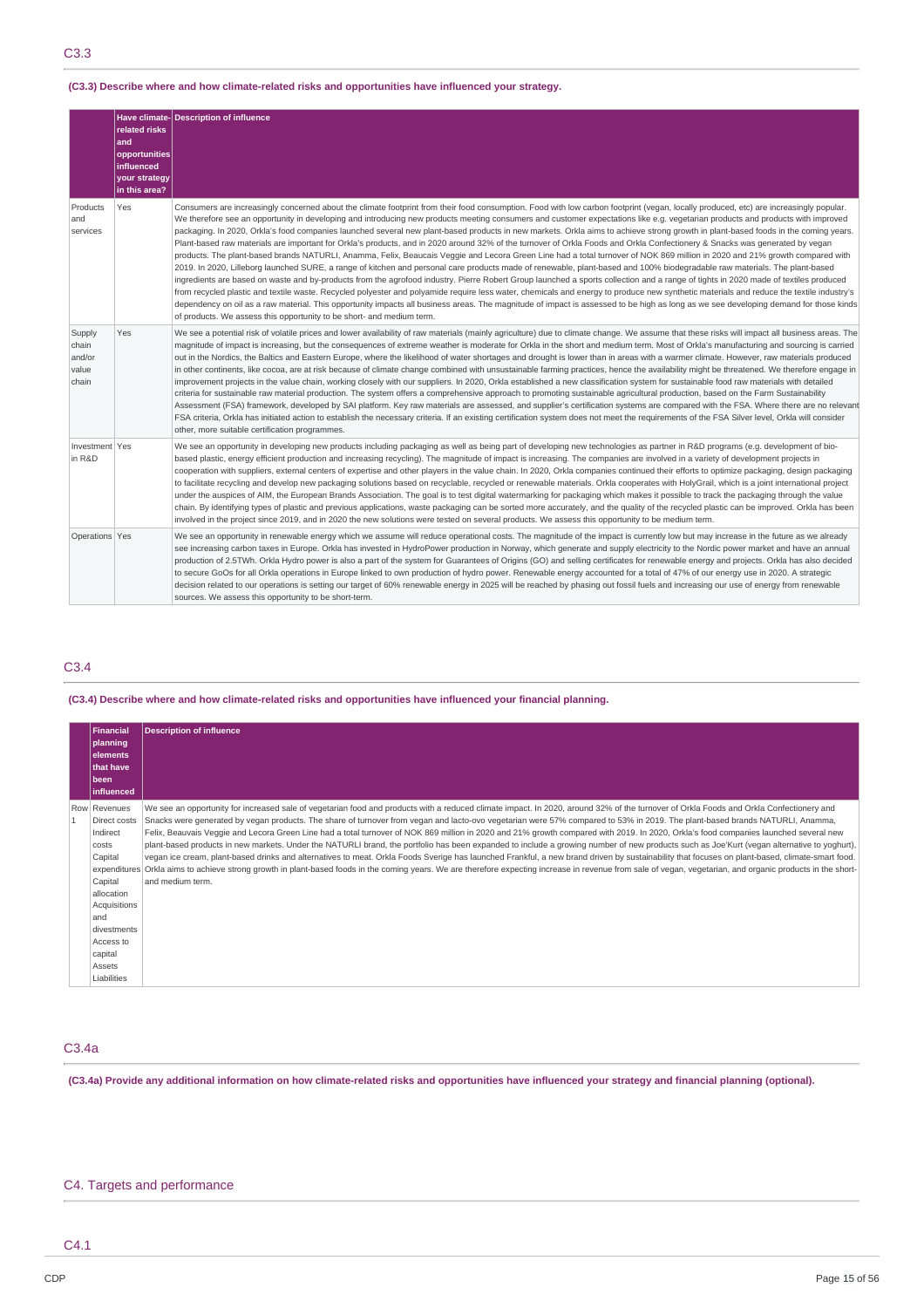**(C4.1) Did you have an emissions target that was active in the reporting year?** Absolute target

## C4.1a

**(C4.1a) Provide details of your absolute emissions target(s) and progress made against those targets.**

**Target reference number** Abs 1

**Year target was set** 2017

**Target coverage** Company-wide

**Scope(s) (or Scope 3 category)** Scope 1+2 (market-based)

**Base year** 2014

**Covered emissions in base year (metric tons CO2e)** 294930

Covered emissions in base year as % of total base year emissions in selected Scope(s) (or Scope 3 category) 100

**Target year** 2025

**Targeted reduction from base year (%)**

63

**Covered emissions in target year (metric tons CO2e) [auto-calculated]** 109124.1

**Covered emissions in reporting year (metric tons CO2e)** 124631

**% of target achieved [auto-calculated]** 91.6542477929926

**Target status in reporting year** Underway

## **Is this a science-based target?**

Yes, and this target has been approved by the Science-Based Targets initiative

**Target ambition**

1.5°C aligned

## **Please explain (including target coverage)**

The Science-based target was developed based on IPCC AR5 RCP2.6. The target is going to be achieved through phasing out fossil fuels for stationary combustion (burning oil and heavy fuel oil) as well as purchase of guarantees of origin for the total electricity consumption in Orkla Group.

**Target reference number** Abs 2

**Year target was set** 2017

**Target coverage** Company-wide

**Scope(s) (or Scope 3 category)** Scope 1+2 (market-based)

**Base year** 2014

**Covered emissions in base year (metric tons CO2e)** 294930

Covered emissions in base year as % of total base year emissions in selected Scope(s) (or Scope 3 category) 100

**Target year** 2040

**Targeted reduction from base year (%)**

77

**Covered emissions in target year (metric tons CO2e) [auto-calculated]** 67833.9

**Covered emissions in reporting year (metric tons CO2e)**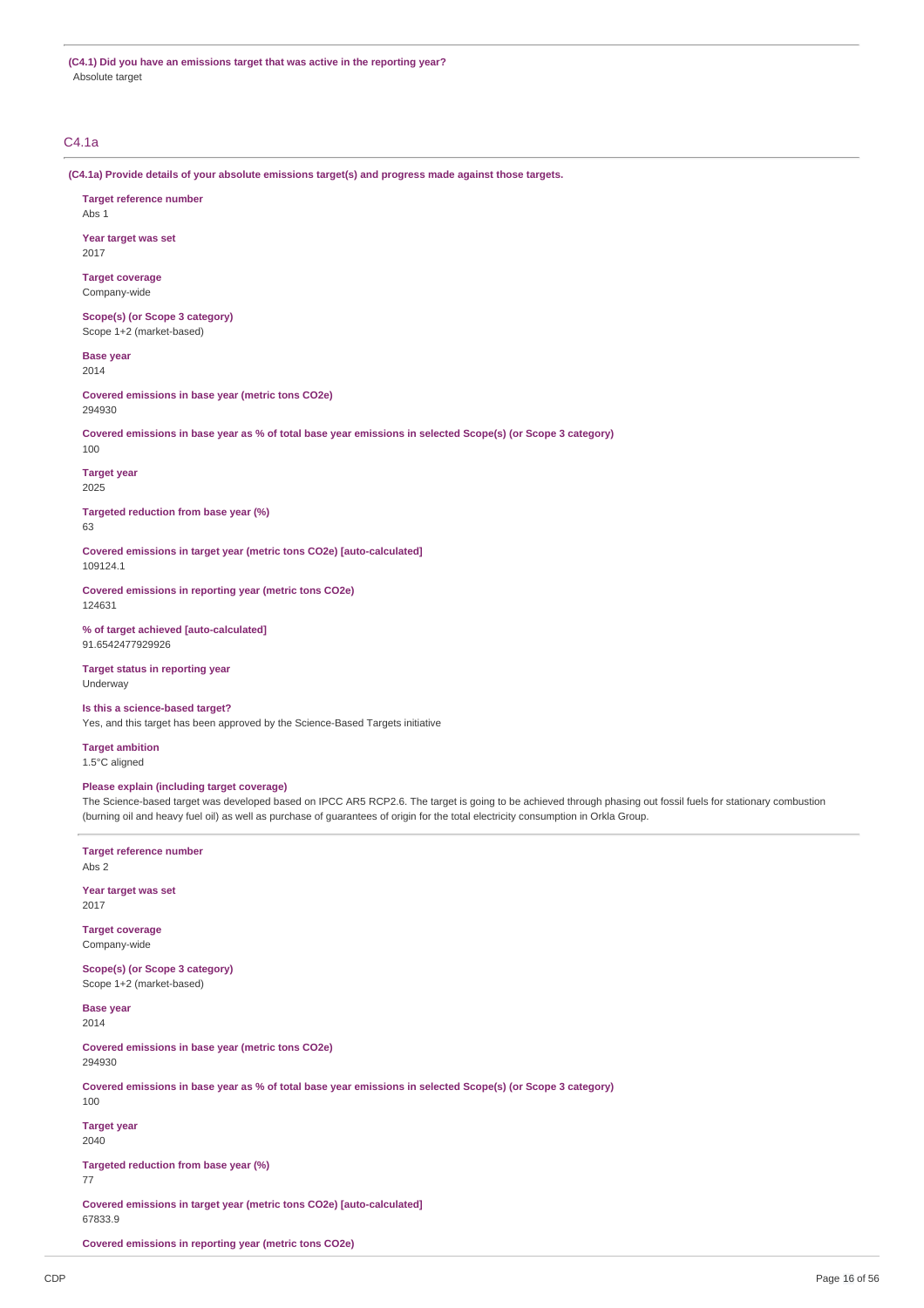#### 124631

#### **% of target achieved [auto-calculated]** 74.9898391033576

**Target status in reporting year** Underway

**Is this a science-based target?**

Yes, and this target has been approved by the Science-Based Targets initiative

**Target ambition** 1.5°C aligned

## **Please explain (including target coverage)**

The Science-based target was developed based on IPCC AR5 RCP2.6.

**Target reference number** Abs 3

**Year target was set** 2017

**Target coverage** Company-wide

**Scope(s) (or Scope 3 category)** Scope 3 (upstream & downstream)

**Base year** 2014

**Covered emissions in base year (metric tons CO2e)** 1698100

Covered emissions in base year as % of total base year emissions in selected Scope(s) (or Scope 3 category)

100

**Target year** 2025

**Targeted reduction from base year (%)**

29

**Covered emissions in target year (metric tons CO2e) [auto-calculated]** 1205651

**Covered emissions in reporting year (metric tons CO2e)** 1652350

**% of target achieved [auto-calculated]** 9.29030214296303

**Target status in reporting year** Please select

**Is this a science-based target?** Yes, and this target has been approved by the Science-Based Targets initiative

**Target ambition** 1.5°C aligned

**Please explain (including target coverage)** The Science-based target was developed based on IPCC AR5 RCP2.6.

**Target reference number** Abs 4

**Year target was set** 2017

**Target coverage** Company-wide

**Scope(s) (or Scope 3 category)** Scope 3 (upstream & downstream)

**Base year** 2014

**Covered emissions in base year (metric tons CO2e)** 1698100

Covered emissions in base year as % of total base year emissions in selected Scope(s) (or Scope 3 category) 100

**Target year** 2040

**Targeted reduction from base year (%)**

75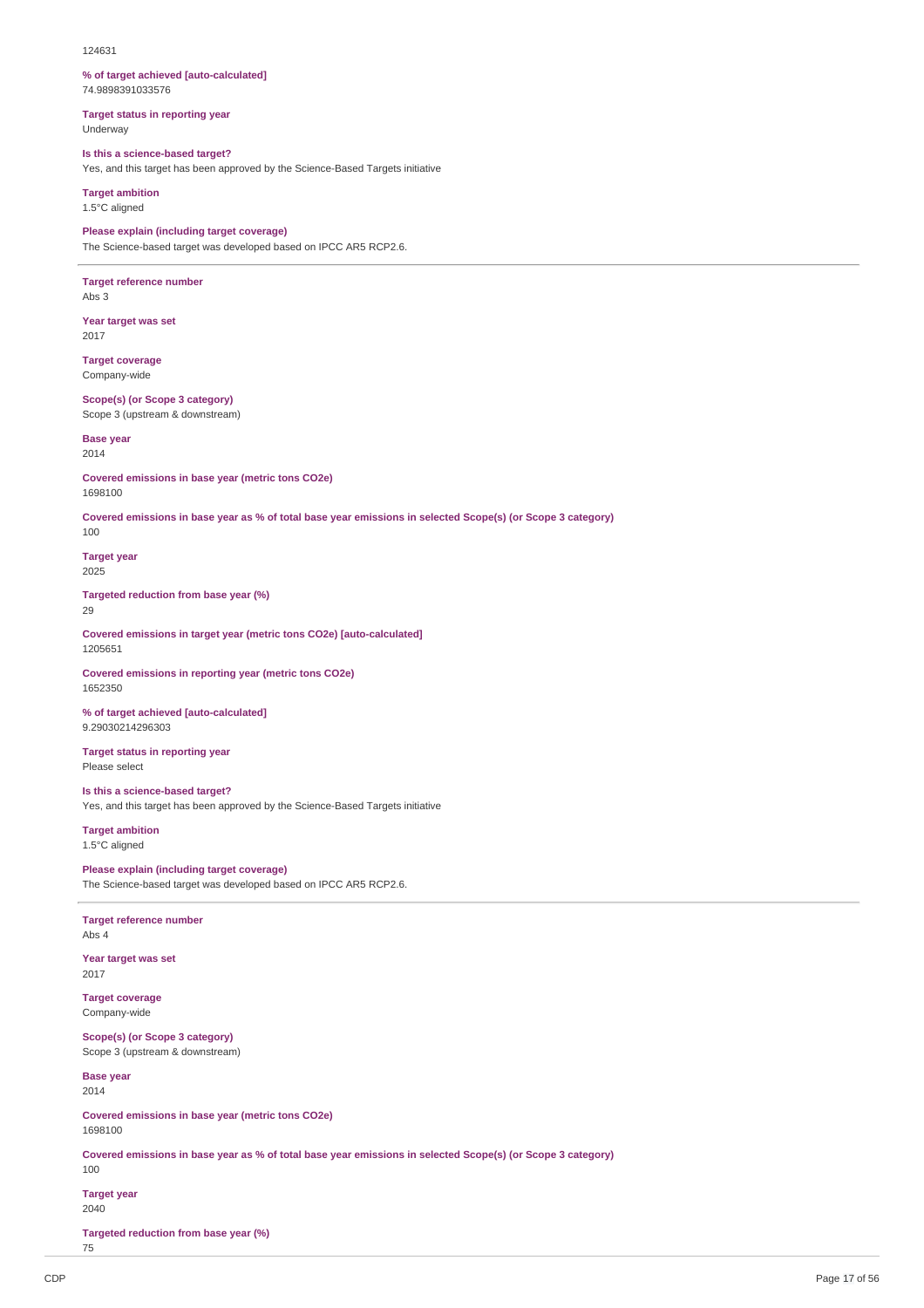**Covered emissions in target year (metric tons CO2e) [auto-calculated]** 424525

## **Covered emissions in reporting year (metric tons CO2e)** 1652350

**% of target achieved [auto-calculated]** 3.5922501619457

**Target status in reporting year** Please select

**Is this a science-based target?** Yes, and this target has been approved by the Science-Based Targets initiative

**Target ambition** 1.5°C aligned

**Please explain (including target coverage)** The Science-based target was developed based on IPCC AR5 RCP2.6.

**Target reference number** Abs 5

**Year target was set** 2016

**Target coverage** Company-wide

**Scope(s) (or Scope 3 category)** Other, please specify (Scope 3: Water consumption)

**Base year** 2014

**Covered emissions in base year (metric tons CO2e)** 5233.2

Covered emissions in base year as % of total base year emissions in selected Scope(s) (or Scope 3 category) 0.01

**Target year** 2020

**Targeted reduction from base year (%)** 20

**Covered emissions in target year (metric tons CO2e) [auto-calculated]** 4186.56

**Covered emissions in reporting year (metric tons CO2e)** 7729.2

**% of target achieved [auto-calculated]** -238.477413437285

**Target status in reporting year** Achieved

**Is this a science-based target?** No, but we are reporting another target that is science-based

**Target ambition** <Not Applicable>

**Please explain (including target coverage)** Reduction of GHG emission from water consumption by 20% by 2020.

**Target reference number**

Abs 6

**Year target was set** 2016

**Target coverage** Company-wide

**Scope(s) (or Scope 3 category)** Scope 3: Waste generated in operations

**Base year**

2014

0.01

**Covered emissions in base year (metric tons CO2e)** 12980.4

Covered emissions in base year as % of total base year emissions in selected Scope(s) (or Scope 3 category)

**Target year**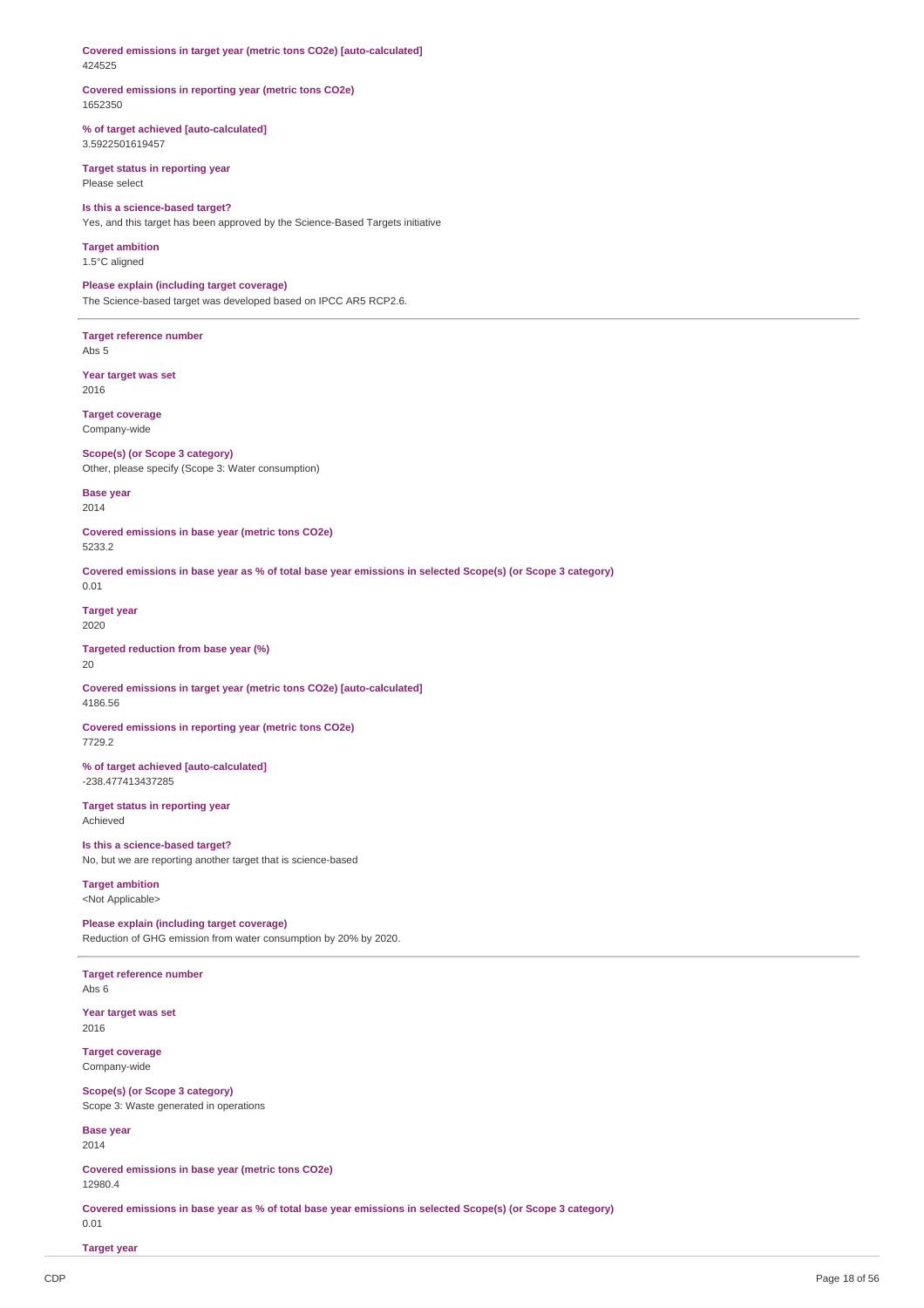#### 2020

**Targeted reduction from base year (%)** 30

**Covered emissions in target year (metric tons CO2e) [auto-calculated]** 9086.28

**Covered emissions in reporting year (metric tons CO2e)** 10470.2

**% of target achieved [auto-calculated]** 64.4612903557158

**Target status in reporting year** Achieved

#### **Is this a science-based target?**

No, but we are reporting another target that is science-based

**Target ambition**

<Not Applicable>

**Please explain (including target coverage)**

Reduction of GHG emission from waste management by 30% by 2020.

## C4.2

**(C4.2) Did you have any other climate-related targets that were active in the reporting year?** No other climate-related targets

## C4.3

(C4.3) Did you have emissions reduction initiatives that were active within the reporting year? Note that this can include those in the planning and/or **implementation phases.**

Yes

## C4.3a

(C4.3a) Identify the total number of initiatives at each stage of development, and for those in the implementation stages, the estimated CO2e savings.

|                           | Number of initiatives | Total estimated annual CO2e savings in metric tonnes CO2e (only for rows marked *) |
|---------------------------|-----------------------|------------------------------------------------------------------------------------|
| Under investigation       |                       |                                                                                    |
| To be implemented*        | 35                    | 2985                                                                               |
| Implementation commenced* |                       | 500                                                                                |
| Implemented*              | 130                   | 36852.6                                                                            |
| Not to be implemented     |                       |                                                                                    |

## C4.3b

**(C4.3b) Provide details on the initiatives implemented in the reporting year in the table below.**

### **Initiative category & Initiative type**

Energy efficiency in buildings Lighting

**Estimated annual CO2e savings (metric tonnes CO2e)** 250

**Scope(s)** Scope 2 (market-based)

## **Voluntary/Mandatory**

Voluntary

**Annual monetary savings (unit currency – as specified in C0.4)**

2500

**Investment required (unit currency – as specified in C0.4)** 650000

### **Payback period**

1-3 years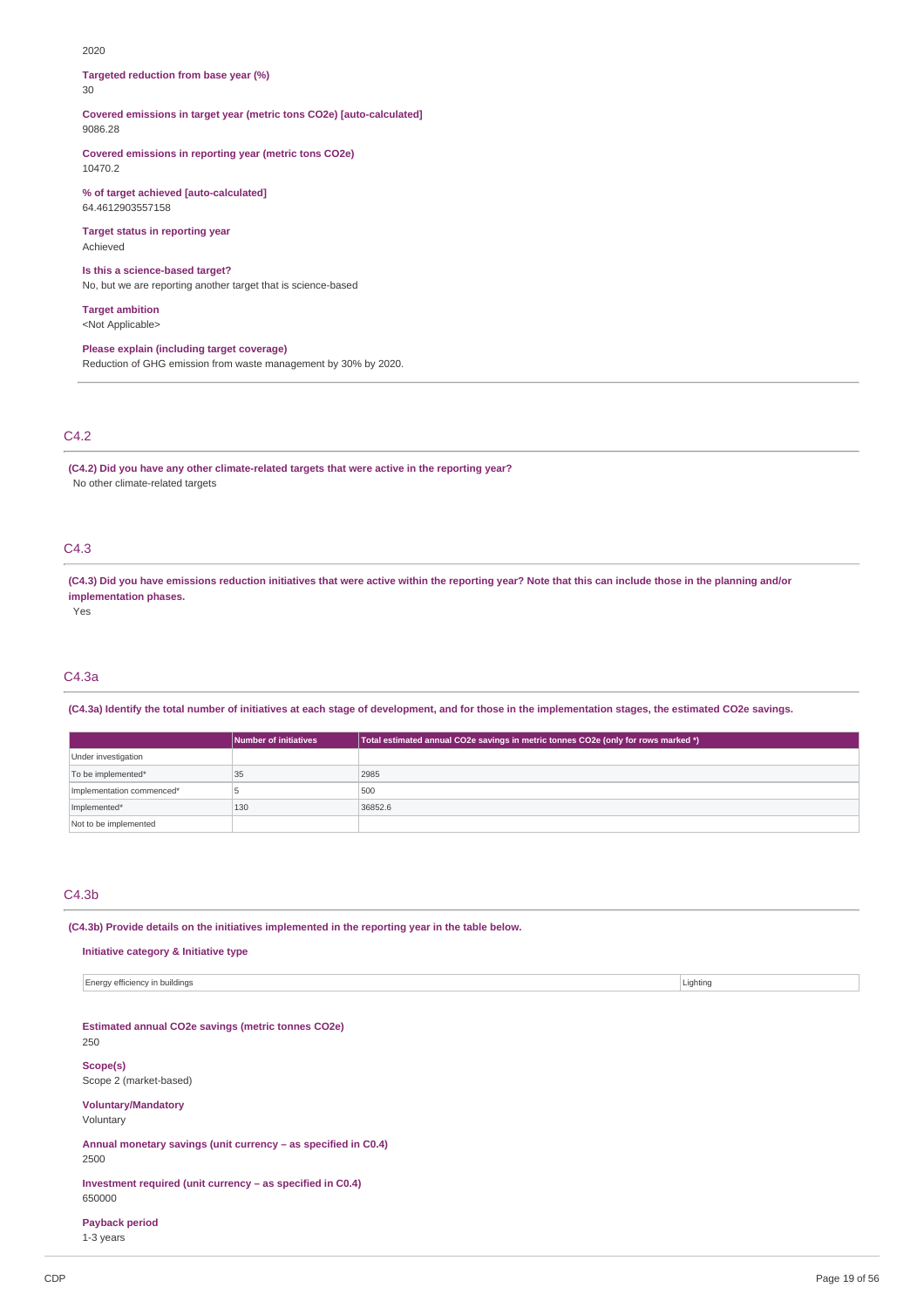#### **Estimated lifetime of the initiative**

## 6-10 years

### **Comment**

Lighting has been replaced with LED at several sites.

## **Initiative category & Initiative type**

Energy efficiency in production processes Waste heat recovery

**Estimated annual CO2e savings (metric tonnes CO2e)** 3500

## **Scope(s)**

Scope 1 Scope 2 (location-based)

#### **Voluntary/Mandatory** Voluntary

**Annual monetary savings (unit currency – as specified in C0.4)** 7000000

**Investment required (unit currency – as specified in C0.4)** 23000000

**Payback period** 1-3 years

### **Estimated lifetime of the initiative** 11-15 years

**Comment** Installation of heat pump.

## **Initiative category & Initiative type**

Energy efficiency in production processes Cooling technology

#### **Estimated annual CO2e savings (metric tonnes CO2e)** 600

**Scope(s)** Scope 2 (location-based)

## **Voluntary/Mandatory**

Voluntary

#### **Annual monetary savings (unit currency – as specified in C0.4)** 600000

**Investment required (unit currency – as specified in C0.4)** 2000000

### **Payback period** 1-3 years

**Estimated lifetime of the initiative** 11-15 years

# **Comment**

Improvement of cooling technology at sites.

## **Initiative category & Initiative type**

Low-carbon energy consumption **Example 2018** Hydropower **Hydropower Hydropower** 

## **Estimated annual CO2e savings (metric tonnes CO2e)** 32502.6

**Scope(s)** Scope 2 (market-based)

## **Voluntary/Mandatory**

Voluntary

**Annual monetary savings (unit currency – as specified in C0.4)**

## 0

**Investment required (unit currency – as specified in C0.4)** 165000

## **Payback period**

No payback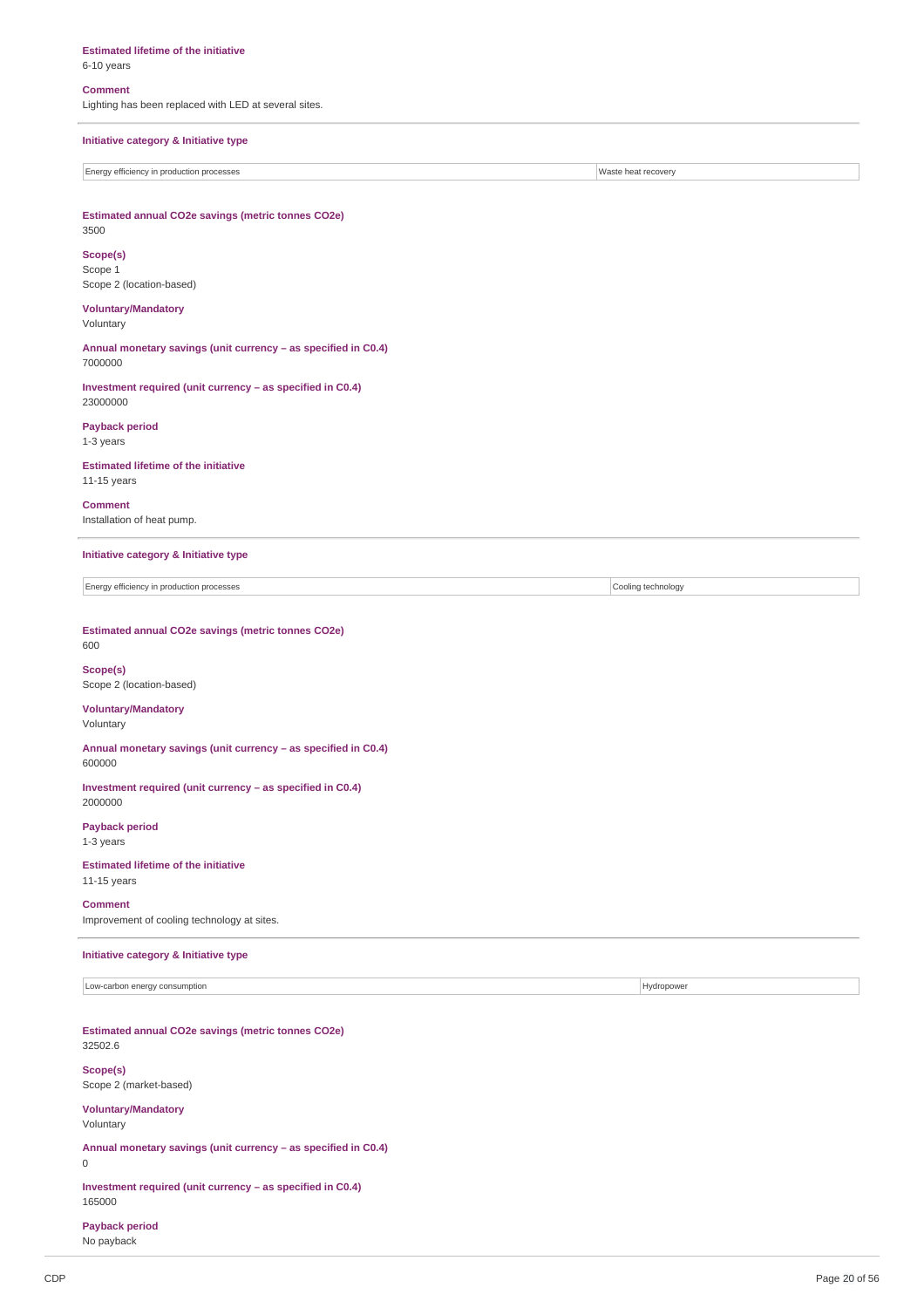1-2 years

### **Comment**

Emission reduction due to purchase of guarantees of origin for the consumption of the additional amount of electricity (82,000 MWh) in 2020 compared with 2019 in Orkla's locations in Europe and Malaysia.

#### C4.3c

#### **(C4.3c) What methods do you use to drive investment in emissions reduction activities?**

| <b>Method</b>                   | Comment                                                                                                                                                                                                                                                                                 |
|---------------------------------|-----------------------------------------------------------------------------------------------------------------------------------------------------------------------------------------------------------------------------------------------------------------------------------------|
| Employee engagement             | Orkla has implemented resource and efficiency program where employee engagement in sustainability work is a part of it. We encourage all employees through different internal<br>initiatives to contribute to Orkla sustainability work and help achieving common goals in these terms. |
| Internal incentives/recognition | Orkla recognizes and prizes any contribution to sustainability work both monetary and non-monetary. We believe that appreciation of the hard work of each part involved in                                                                                                              |
| programs                        | achieving sustainability goals will pay off and stimulate even better performance in the future.                                                                                                                                                                                        |
| Compliance with regulatory      | Orkla committed to phase out heavy oil that is a part of implemented resource and efficiency program. This will allow to be compliant with stringent requirements and drive low                                                                                                         |
| requirements/standards          | carbon business.                                                                                                                                                                                                                                                                        |
| Financial optimization          | Before making decision of any investment Orkla assesses how it will impact the financial planning towards what climate-related benefits it will bring. The investments with the highest                                                                                                 |
| calculations                    | environmental benefits and lowest financial contribution required minimizing the payback time are prioritized.                                                                                                                                                                          |

## C4.5

(C4.5) Do you classify any of your existing goods and/or services as low-carbon products or do they enable a third party to avoid GHG emissions? Yes

## C4.5a

(C4.5a) Provide details of your products and/or services that you classify as low-carbon products or that enable a third party to avoid GHG emissions.

#### **Level of aggregation**

Product

## **Description of product/Group of products**

Orkla is involved in a variety of research and innovation projects with the purpose of developing low-carbon or otherwise sustainable products and circular business models. So far, the biggest contributions to revenues come from vegetarian food and products with low-carbon packaging.

#### **Are these low-carbon product(s) or do they enable avoided emissions?**

Low-carbon product

**Taxonomy, project or methodology used to classify product(s) as low-carbon or to calculate avoided emissions** Other, please specify (ISO standards for LCA calculations )

**% revenue from low carbon product(s) in the reporting year**

32

**% of total portfolio value** <Not Applicable>

**Asset classes/ product types** <Not Applicable>

**Comment**

## C5. Emissions methodology

C5.1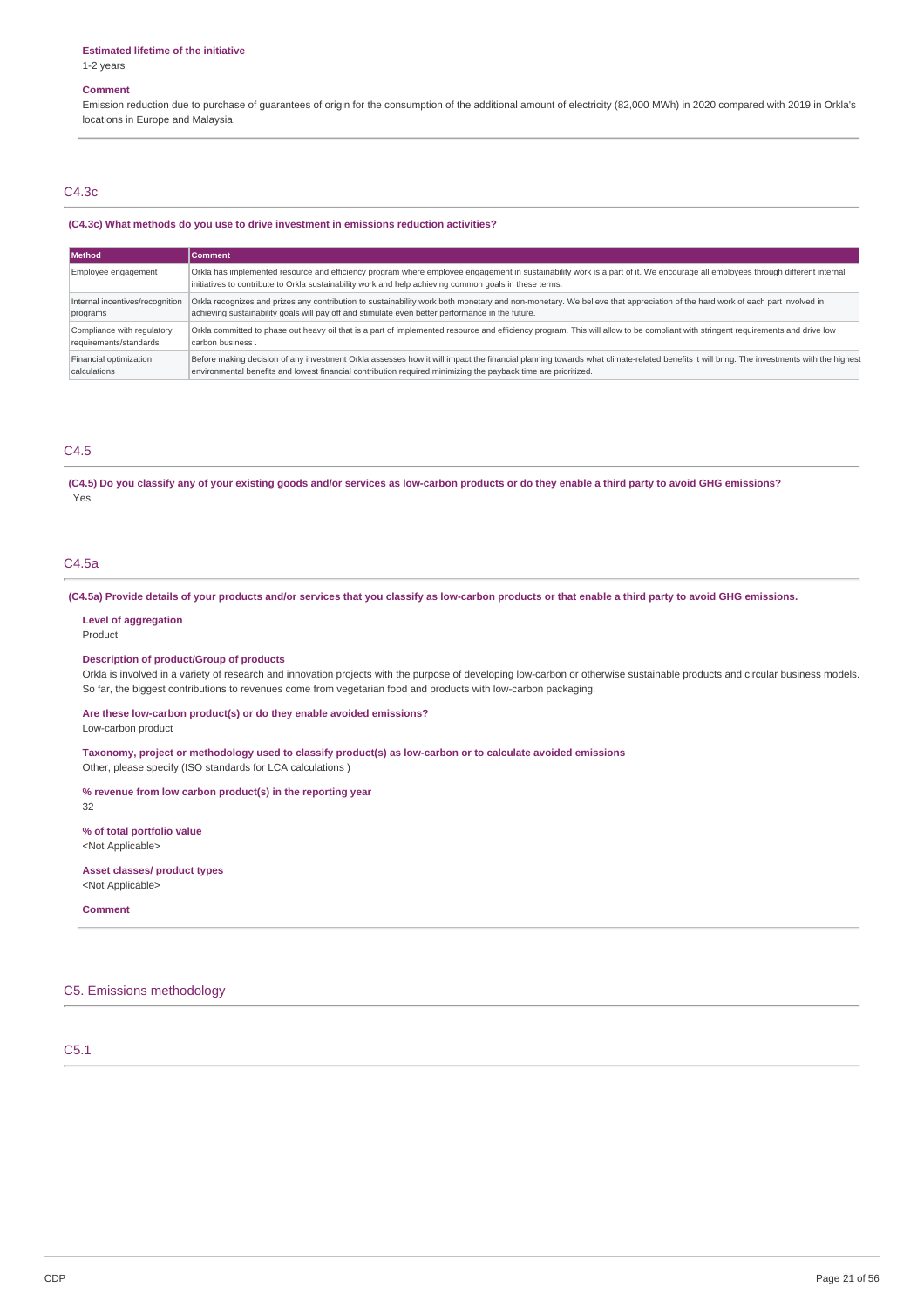## **(C5.1) Provide your base year and base year emissions (Scopes 1 and 2).**

#### **Scope 1**

**Base year start**

January 1 2014

**Base year end** December 31 2014

**Base year emissions (metric tons CO2e)** 134758

**Comment** Note: The base year emission has been updated to most recent data.

## **Scope 2 (location-based)**

**Base year start** January 1 2014

**Base year end** December 31 2014

**Base year emissions (metric tons CO2e)** 95779

**Comment** Note: The base year emission has been updated to most recent data.

## **Scope 2 (market-based)**

**Base year start** January 1 2014

**Base year end** December 31 2014

**Base year emissions (metric tons CO2e)** 160172

#### **Comment**

Note: The base year emission has been updated to most recent data.

## C5.2

(C5.2) Select the name of the standard, protocol, or methodology you have used to collect activity data and calculate emissions. The Greenhouse Gas Protocol: A Corporate Accounting and Reporting Standard (Revised Edition)

### C6. Emissions data

## C6.1

**(C6.1) What were your organization's gross global Scope 1 emissions in metric tons CO2e?**

#### **Reporting year**

**Gross global Scope 1 emissions (metric tons CO2e)**

## 117701 **Start date**

<Not Applicable>

## **End date**

<Not Applicable>

## **Comment**

C6.2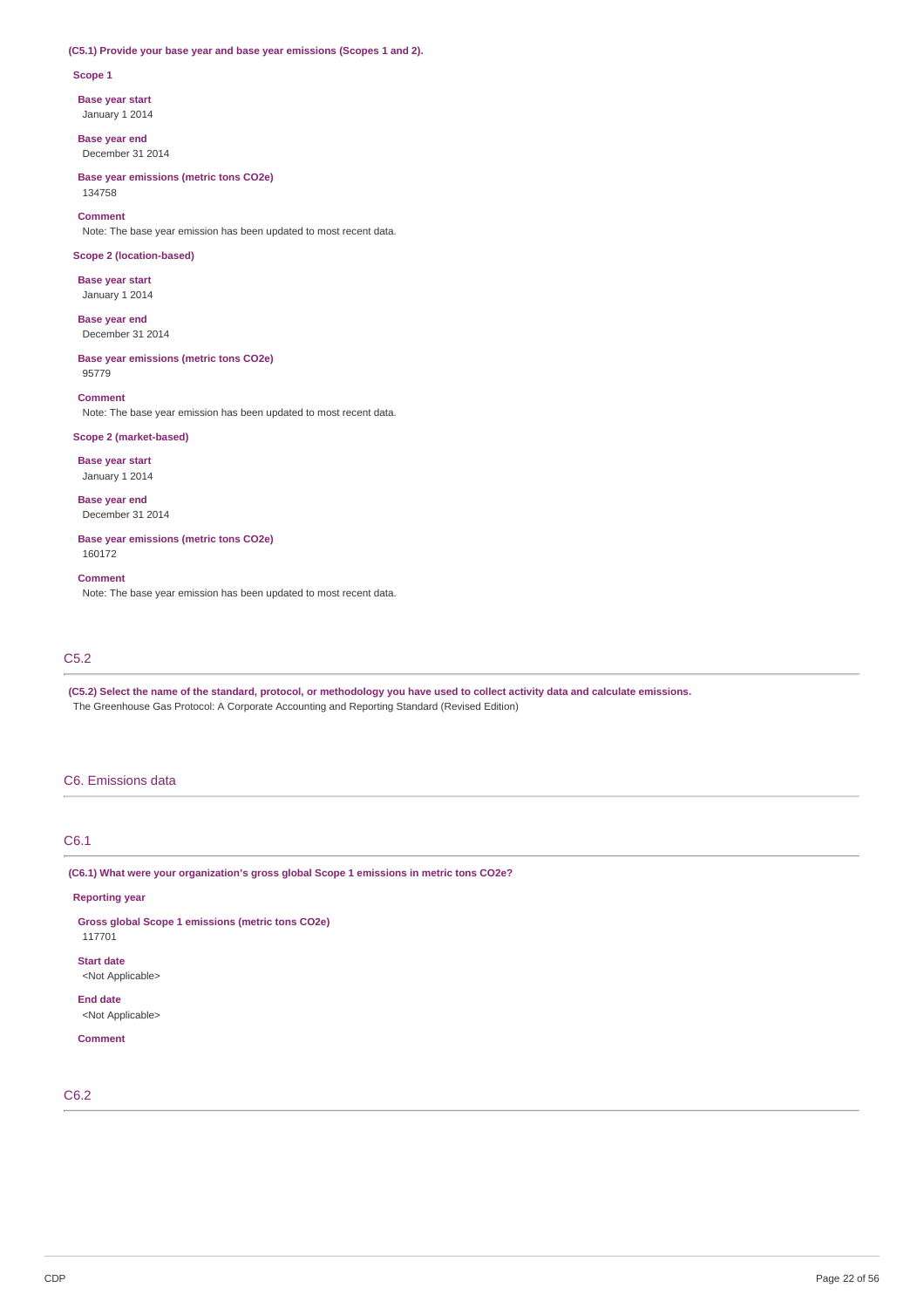#### **(C6.2) Describe your organization's approach to reporting Scope 2 emissions.**

#### **Row 1**

#### **Scope 2, location-based**

We are reporting a Scope 2, location-based figure

#### **Scope 2, market-based**

We are reporting a Scope 2, market-based figure

## **Comment**

C6.3

**(C6.3) What were your organization's gross global Scope 2 emissions in metric tons CO2e?**

#### **Reporting year**

**Scope 2, location-based** 63263.6

**Scope 2, market-based (if applicable)** 6929.9

**Start date**

<Not Annlicahle>

**End date** <Not Applicable>

**Comment**

## C6.4

(C6.4) Are there any sources (e.g. facilities, specific GHGs, activities, geographies, etc.) of Scope 1 and Scope 2 emissions that are within your selected reporting **boundary which are not included in your disclosure?** No

## C6.5

**(C6.5) Account for your organization's gross global Scope 3 emissions, disclosing and explaining any exclusions.**

**Purchased goods and services**

**Evaluation status**

Relevant, calculated

**Metric tonnes CO2e** 1647175.21

## **Emissions calculation methodology**

The emission data is calculated based on production input of raw materials and "cradle-to-gate" LCA emission factors which again are developed according to ISO 14040 series for different food ingredients and packaging materials made by Swedish Institute for Food and Bio Technology AB, Gothenburg. The number includes emissions associated with withdrawal and treatment of water. Factors used are: 0.344 kg CO2e per m3 for water withdrawal and 0.708 kg CO2e per m3 for water treatment (DEFRA 2020). The GWP values used to calculate the emissions are IPCC Fourth Assessment Report (AR4 - 100 year).Allocation is based on the principle of operational control in the GHG Protocol Corporate Accounting and Reporting Standard.

**Percentage of emissions calculated using data obtained from suppliers or value chain partners**

100

**Please explain**

**Capital goods**

**Evaluation status** Not relevant, explanation provided

**Metric tonnes CO2e** <Not Applicable>

### **Emissions calculation methodology**

<Not Applicable>

**Percentage of emissions calculated using data obtained from suppliers or value chain partners**

<Not Applicable>

#### **Please explain**

This is not relevant for our business model.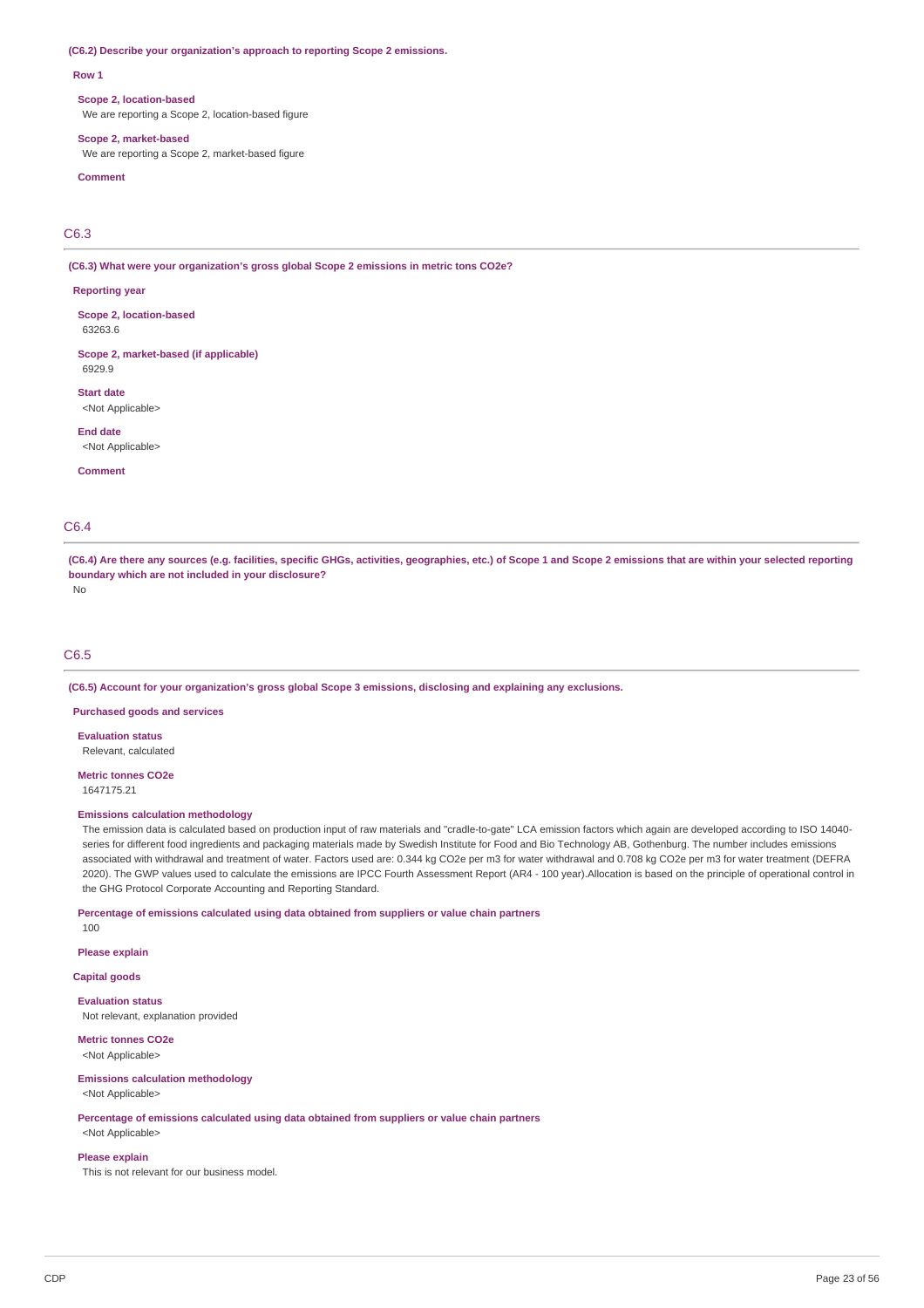#### **Fuel-and-energy-related activities (not included in Scope 1 or 2)**

**Evaluation status** Relevant, calculated

**Metric tonnes CO2e**

22479.2

#### **Emissions calculation methodology**

These are upstream scope 3 emissions from the reported fuel consumption emissions in scope 1 and electricity consumption in scope 2. The data source is identical to the data sources in scope 1 and 2 and the source for the emissions factors is The Department of Environment, Food and Rural Affairs, DEFRA 2020. For diesel: 0.6262 kg CO2e per litre, for petrol: 0,5979 kg CO2e per liter, for burning oil: 0,5282 kgCO2e per liter, for LPG: 0,1915 kgCO2e per liter, for natural gas: 0,2641 kgCO2e per m3. For electricity, the source of emission factor is IEA 2014-2016 . As long as electricity consumption from Norwegian locations constitutes over 80% of the total electricity consumption in Orkla Group the same emission factor: Electricity nordic grid loss (0.002 kgCO2e/kWh) was used to calculate upstream emission from the total electricity consumption. The GWP values used to calculate the emissions are IPCC Fourth Assessment Report (AR4 - 100 year). Data quality is identical to what is reported in scope 1 and 2. Allocation is based on the principle of operational control in the GHG Protocol Corporate Accounting and Reporting Standard

**Percentage of emissions calculated using data obtained from suppliers or value chain partners**

**Please explain**

100

#### **Upstream transportation and distribution**

**Evaluation status** Relevant, calculated

**Metric tonnes CO2e** 160000

#### **Emissions calculation methodology**

Allocation is based on the principle of operational control in the GHG Protocol Corporate Accounting and Reporting Standard. The emission data comes from the 3rd party companies providing transportation services to Orkla.

**Percentage of emissions calculated using data obtained from suppliers or value chain partners**

100

**Please explain**

#### **Waste generated in operations**

**Evaluation status**

Relevant, calculated

#### **Metric tonnes CO2e** 10470.2

## **Emissions calculation methodology**

The activity data is provided by the waste management supplier. In order to reflect the new LCA standard (EN15804) the emission factors shows the total climate impact of waste treatment without including avoided emissions in other systems (next cycle). This means that the energy recovery from the incineration of waste for the production of district heating is not deducted from the emission factor of waste for incineration. Recycled waste fractions includes only a small transport component (collection of waste) while the material recycling and replacement of virgin materials takes place outside the system (by the actor who buy the recycled material). The emission factor is 0.502 kg CO2 per kg incinerated waste and 0.021 for recycled waste. The source of emission factors is Ecoinvent 3.7.1 and DEFRA 2020. The GWP values used to calculate the emissions are IPCC Fourth Assessment Report (AR4 - 100 year). Allocation is based on the principle of operational control in the GHG Protocol Corporate Accounting and Reporting Standard.

**Percentage of emissions calculated using data obtained from suppliers or value chain partners**

100

**Please explain**

### **Business travel**

**Evaluation status**

Relevant, calculated

**Metric tonnes CO2e** 2000

### **Emissions calculation methodology**

The data is provided by internal system. The emission factors used come from DEFRA 2020. The GWP values used to calculate the emissions are IPCC Fourth Assessment Report (AR4 - 100 year). Allocation is based on the principle of operational control in the GHG Protocol Corporate Accounting and Reporting Standard.

**Percentage of emissions calculated using data obtained from suppliers or value chain partners**

100

## **Please explain**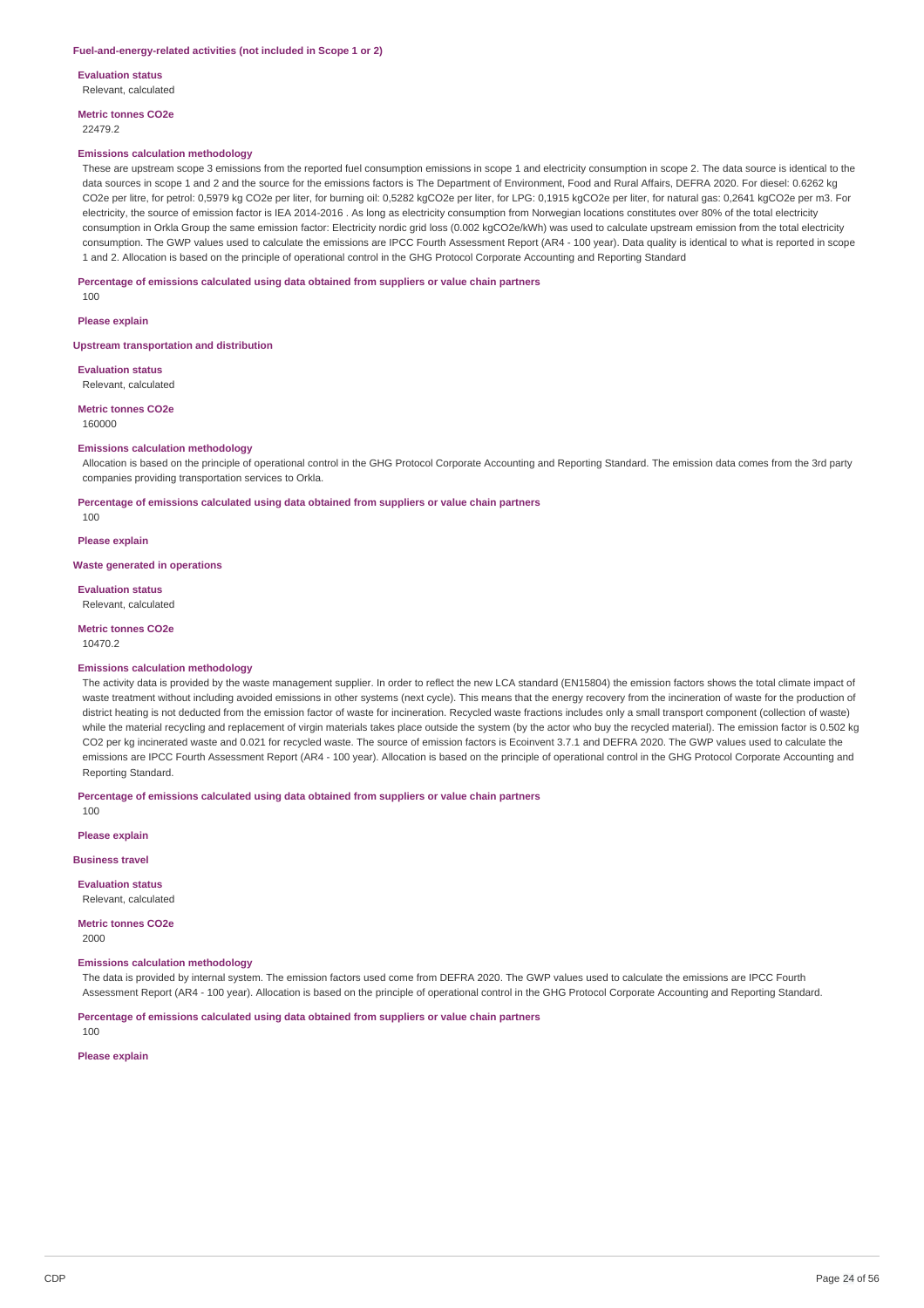#### **Employee commuting**

## **Evaluation status**

Not relevant, explanation provided

**Metric tonnes CO2e** <Not Applicable>

#### **Emissions calculation methodology**

<Not Applicable>

**Percentage of emissions calculated using data obtained from suppliers or value chain partners**

## <Not Applicable> **Please explain**

Orkla has not yet mapped GHG emission from employee commuting, however, this emission is assessed to be negligible compared to other calculated GHG emissions.

#### **Upstream leased assets**

**Evaluation status** Not relevant, explanation provided

#### **Metric tonnes CO2e**

<Not Applicable>

#### **Emissions calculation methodology**

<Not Applicable>

**Percentage of emissions calculated using data obtained from suppliers or value chain partners**

## <Not Applicable> **Please explain**

Any emissions from relevant upstream leased asset are already reported in Scope 1.

#### **Downstream transportation and distribution**

**Evaluation status** Relevant, calculated

**Metric tonnes CO2e**

80000

#### **Emissions calculation methodology**

Allocation is based on the principle of operational control in the GHG Protocol Corporate Accounting and Reporting Standard. The emission data comes from the 3rd party companies providing transportation services to Orkla.

**Percentage of emissions calculated using data obtained from suppliers or value chain partners**

**Please explain**

100

#### **Processing of sold products**

**Evaluation status**

Not relevant, explanation provided

**Metric tonnes CO2e** <Not Applicable>

### **Emissions calculation methodology**

<Not Applicable>

**Percentage of emissions calculated using data obtained from suppliers or value chain partners**

## <Not Applicable> **Please explain**

Orkla ASA produces only consumer's goods with no further processes involved.

## **Use of sold products**

**Evaluation status**

Not relevant, explanation provided

## **Metric tonnes CO2e** <Not Applicable>

#### **Emissions calculation methodology** <Not Applicable>

**Percentage of emissions calculated using data obtained from suppliers or value chain partners**

## <Not Applicable> **Please explain**

Orkla ASA is mainly into food production and only a small share of the products need further preparation before consumption. These emissions are considered negligible.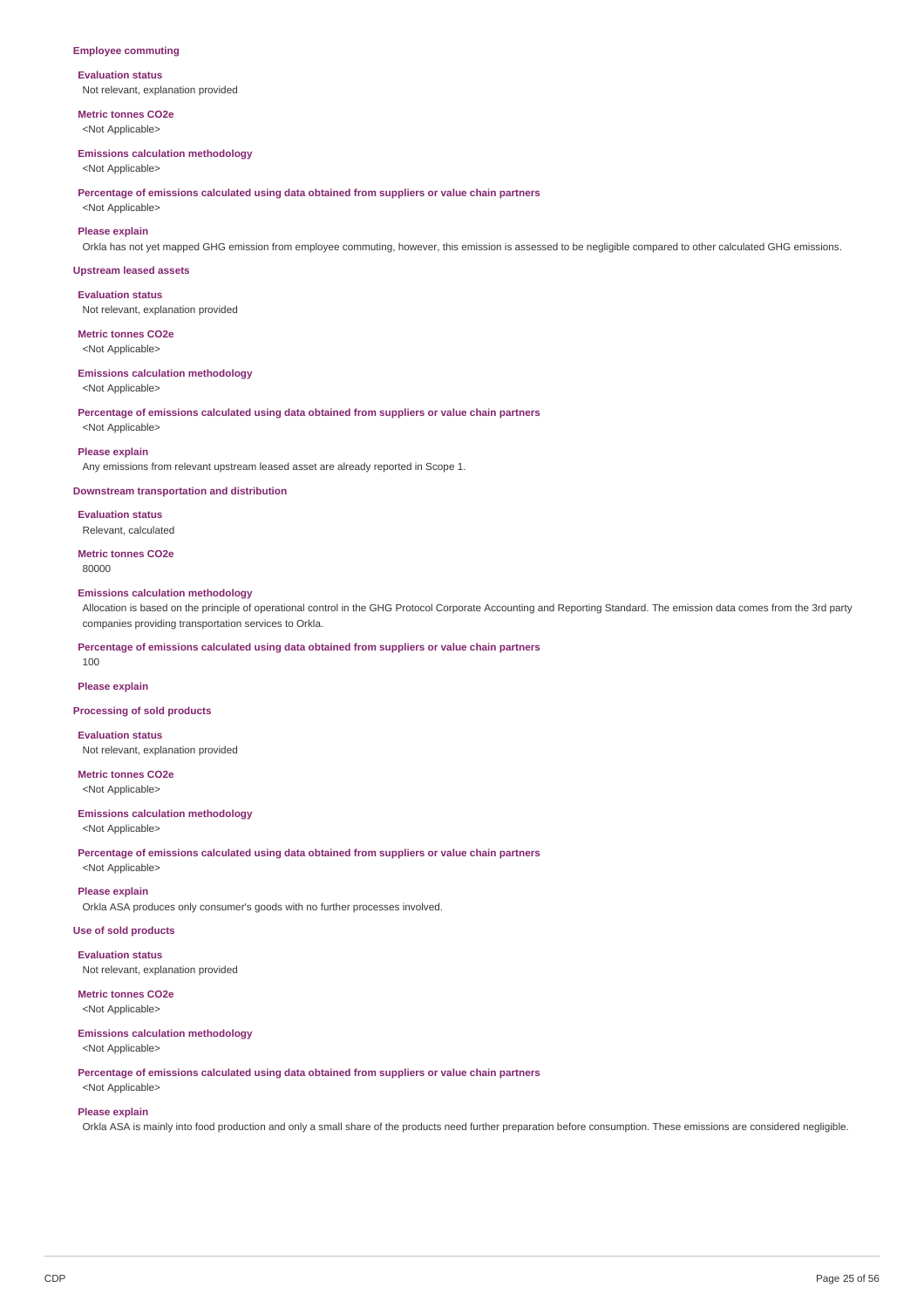#### **End of life treatment of sold products**

**Evaluation status** Not relevant, explanation provided

**Metric tonnes CO2e** <Not Applicable>

# **Emissions calculation methodology**

<Not Applicable>

## **Percentage of emissions calculated using data obtained from suppliers or value chain partners** <Not Applicable>

**Please explain**

Orkla ASA is mainly into food production and therefore this category is assessed to be irrelevant.

#### **Downstream leased assets**

**Evaluation status** Not relevant, explanation provided

## **Metric tonnes CO2e**

<Not Applicable>

#### **Emissions calculation methodology**

<Not Applicable>

#### **Percentage of emissions calculated using data obtained from suppliers or value chain partners** <Not Applicable>

**Please explain**

Orkla does not have any downstream leased assets.

#### **Franchises**

**Evaluation status** Not relevant, explanation provided

**Metric tonnes CO2e** <Not Applicable>

#### **Emissions calculation methodology**

<Not Applicable>

<Not Applicable>

**Percentage of emissions calculated using data obtained from suppliers or value chain partners**

**Please explain**

Orkla is not involved in any franchise activity.

## **Investments**

**Evaluation status** Relevant, calculated

**Metric tonnes CO2e**

30000

100

#### **Emissions calculation methodology**

Allocation is based on the principle of operational control in the GHG Protocol Corporate Accounting and Reporting Standard. The GHG emission was calculated based on % ownership of Jotun AS - 42.6% and the total GHG emission provided by the company. The GWP values used for calculation of Jotun AS GHG emission are IPCC Fourth Assessment Report (AR4 - 100 year).

**Percentage of emissions calculated using data obtained from suppliers or value chain partners**

**Please explain**

**Other (upstream)**

**Evaluation status**

**Metric tonnes CO2e** <Not Applicable>

**Emissions calculation methodology**

<Not Applicable>

**Percentage of emissions calculated using data obtained from suppliers or value chain partners**

<Not Applicable> **Please explain**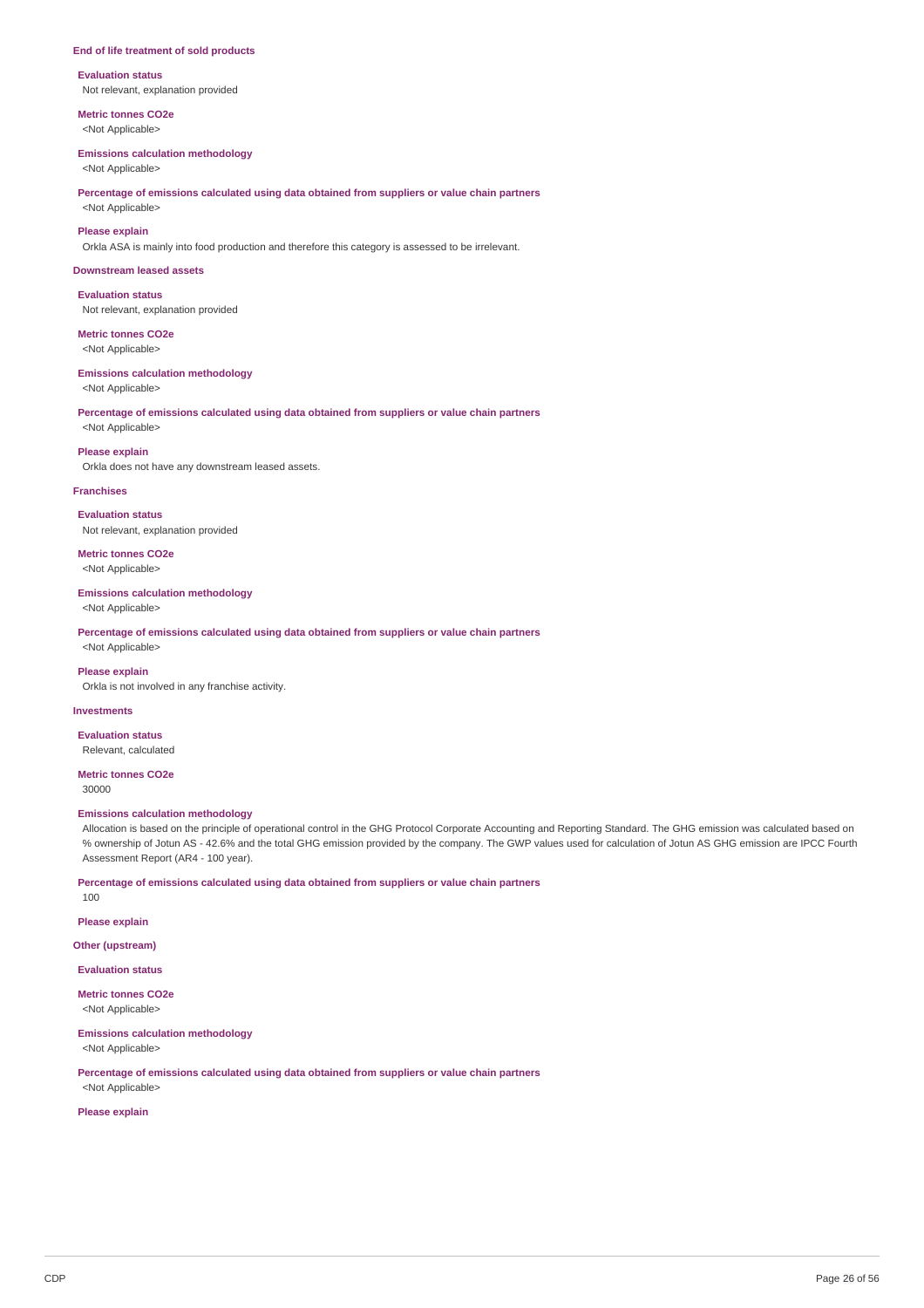#### **Other (downstream)**

**Evaluation status**

**Metric tonnes CO2e** <Not Applicable>

#### **Emissions calculation methodology**

<Not Applicable>

**Percentage of emissions calculated using data obtained from suppliers or value chain partners** <Not Applicable>

**Please explain**

### C-AC6.6/C-FB6.6/C-PF6.6

**(C-AC6.6/C-FB6.6/C-PF6.6) Can you break down your Scope 3 emissions by relevant business activity area?** Partially

## C-AC6.6a/C-FB6.6a/C-PF6.6a

#### **(C-AC6.6a/C-FB6.6a/C-PF6.6a) Disclose your Scope 3 emissions for each of your relevant business activity areas.**

**Activity**

Agriculture/Forestry

**Scope 3 category** Purchased goods and services

**Emissions (metric tons CO2e)** 1453739

#### **Please explain**

The emission data is calculated based on production input of raw materials and "cradle-to-gate" LCA emission factors which again are developed according to ISO 14040 series for different food ingredients and packaging materials made by Swedish Institute for Food and Bio Technology AB, Gothenburg. Allocation is based on the principle of operational control in the GHG Protocol Corporate Accounting and Reporting Standard.

#### **Activity**

Distribution

## **Scope 3 category**

Downstream transportation and distribution

## **Emissions (metric tons CO2e)**

80000

## **Please explain**

Allocation is based on the principle of operational control in the GHG Protocol Corporate Accounting and Reporting Standard. The emission data comes from the 3rd party companies providing transportation services to Orkla.

**Activity** Distribution

#### **Scope 3 category**

Upstream transportation and distribution

#### **Emissions (metric tons CO2e)**

160000

#### **Please explain**

Allocation is based on the principle of operational control in the GHG Protocol Corporate Accounting and Reporting Standard. The emission data comes from the 3rd party companies providing transportation services to Orkla.

## C-AC6.8/C-FB6.8/C-PF6.8

(C-AC6.8/C-FB6.8/C-PF6.8) Is biogenic carbon pertaining to your direct operations relevant to your current CDP climate change disclosure? No

### C-AC6.9/C-FB6.9/C-PF6.9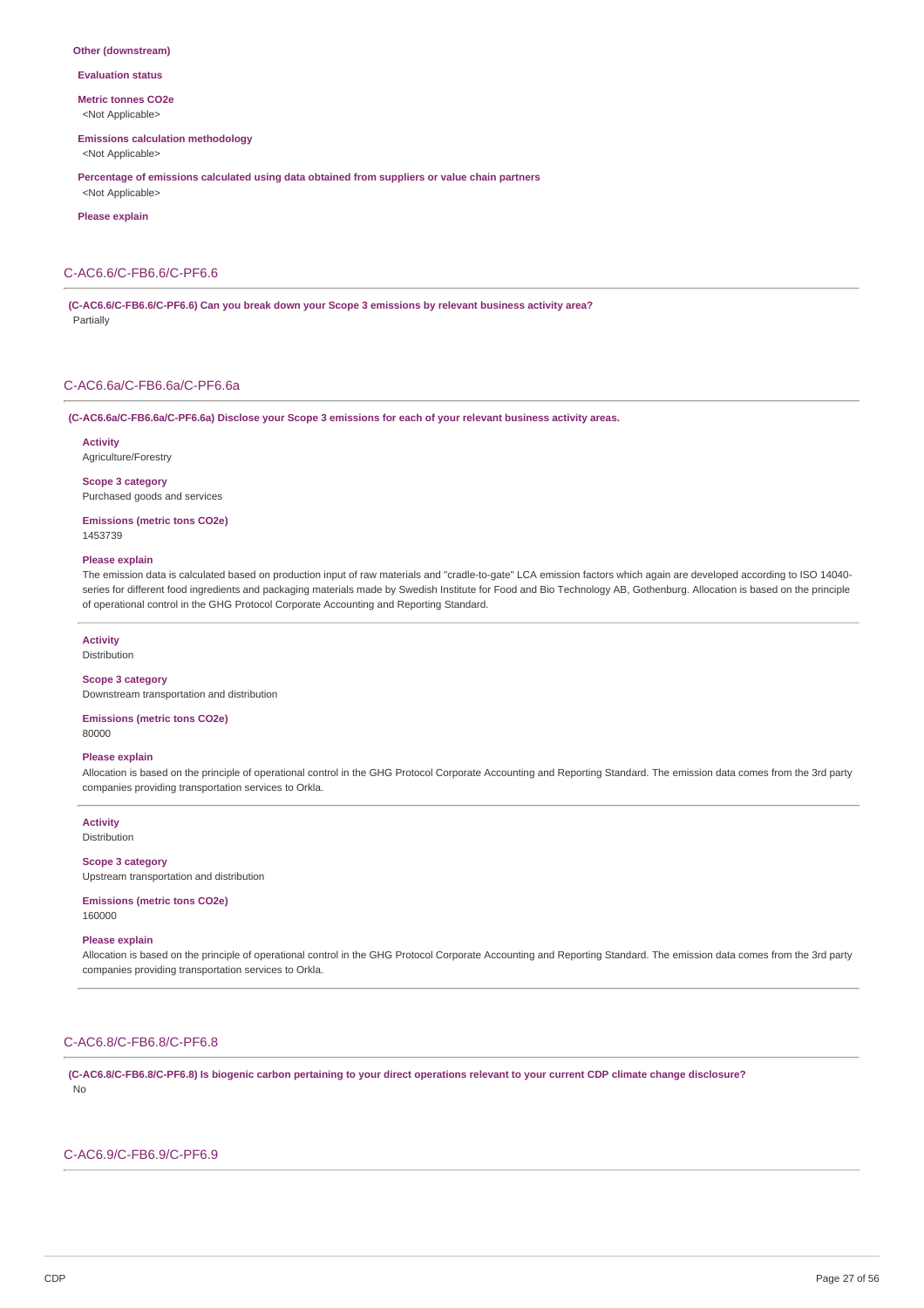(C-AC6.9/C-FB6.9/C-PF6.9) Do you collect or calculate greenhouse gas emissions for each commodity reported as significant to your business in C-**AC0.7/FB0.7/PF0.7?**

### **Agricultural commodities** Cattle products

## **Do you collect or calculate GHG emissions for this commodity?** Yes

**Please explain**

Company-wide GHG emission calculation.

## **Agricultural commodities**

Wheat

**Do you collect or calculate GHG emissions for this commodity?** Yes

**Please explain** Company-wide GHG emission calculation.

## **Agricultural commodities**

Sugar

**Do you collect or calculate GHG emissions for this commodity?** Yes

## **Please explain**

Company-wide GHG emission calculation.

C-AC6.9a/C-FB6.9a/C-PF6.9a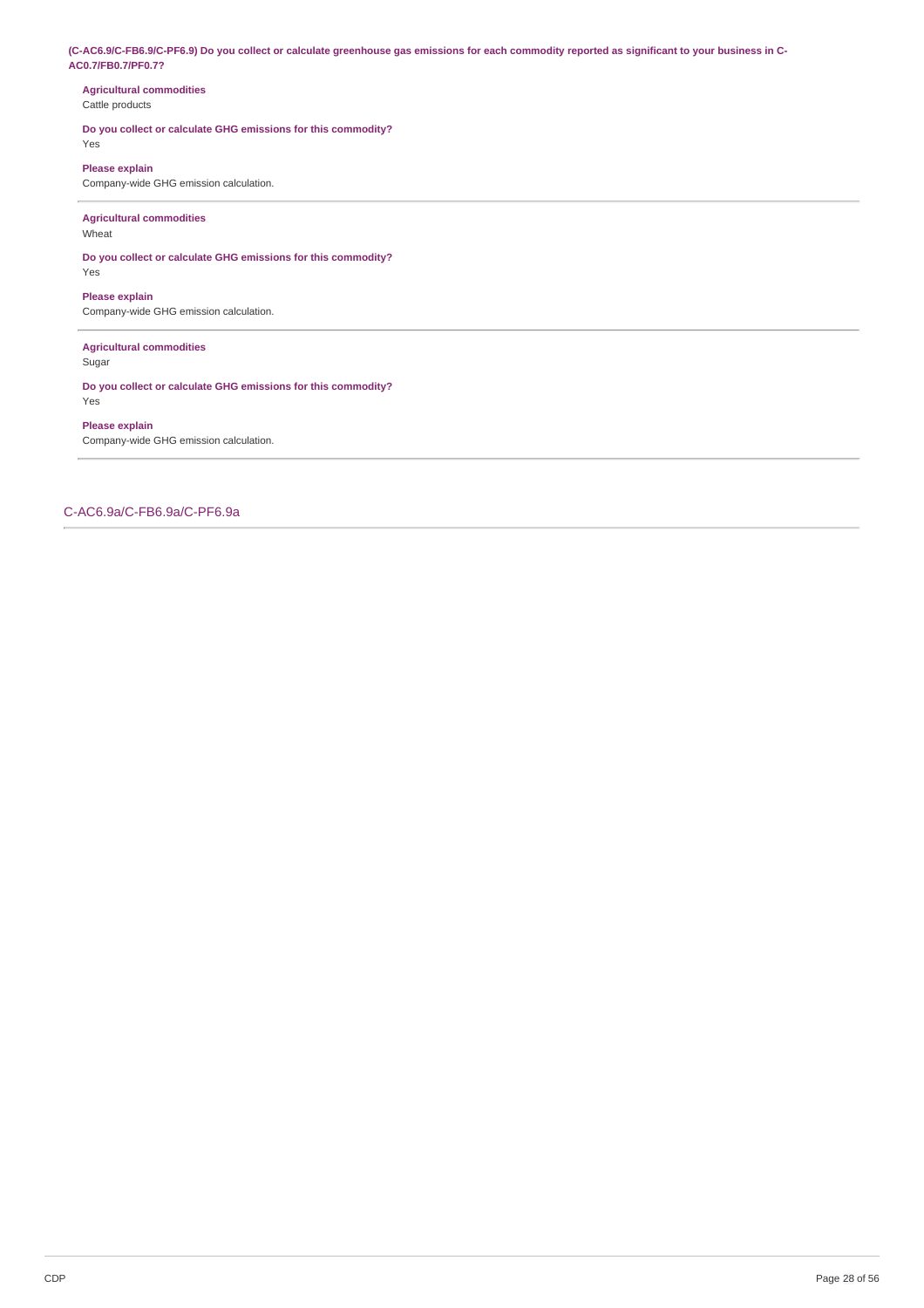(C-AC6.9a/C-FB6.9a/C-PF6.9a) Report your greenhouse gas emissions figure(s) for your disclosing commodity(ies), explain your methodology, and include any **exclusions.**

#### **Cattle products**

**Reporting emissions by**

Total

**Emissions (metric tons CO2e)** 348900

# **Denominator: unit of production**

<Not Applicable>

#### **Change from last reporting year** Lower

## **Please explain**

Cattle absolute emissions are calculated by multiplying consumption (from Orkla ERP systems) by emission factors. The emission factors are developed for Orkla product category groups based on official sources and verified by RICE research institute of Sweden. The GHG emission for cattle products is based on LCA performed for each product that belongs to this group: beef, milk, milk powder, cream, cheese and butter. The total GHG emission from cattle products has decreased in comparison with 2019.

### **Sugar**

## **Reporting emissions by**

Total

#### **Emissions (metric tons CO2e)** 45000

**Denominator: unit of production** <Not Applicable>

### **Change from last reporting year**

About the same

#### **Please explain**

Sugar absolute emissions are calculated by multiplying consumption (from Orkla ERP systems) by emission factors. The emission factors are developed for Orkla product category groups based on official sources and verified by RICE research institute of Sweden. The total GHG emission from sugar products has slightly increased compared to 2019.

### **Wheat**

#### **Reporting emissions by**

Total

#### **Emissions (metric tons CO2e)** 81400

**Denominator: unit of production** <Not Applicable>

#### **Change from last reporting year** About the same

### **Please explain**

Wheat absolute emissions are calculated by multiplying consumption (from Orkla ERP systems) by emission factors. The emission factors are developed for Orkla product category groups based on official sources and verified by RICE research institute of Sweden. The total GHG emission from wheat have slightly increased in comparison with 2019.

## C6.10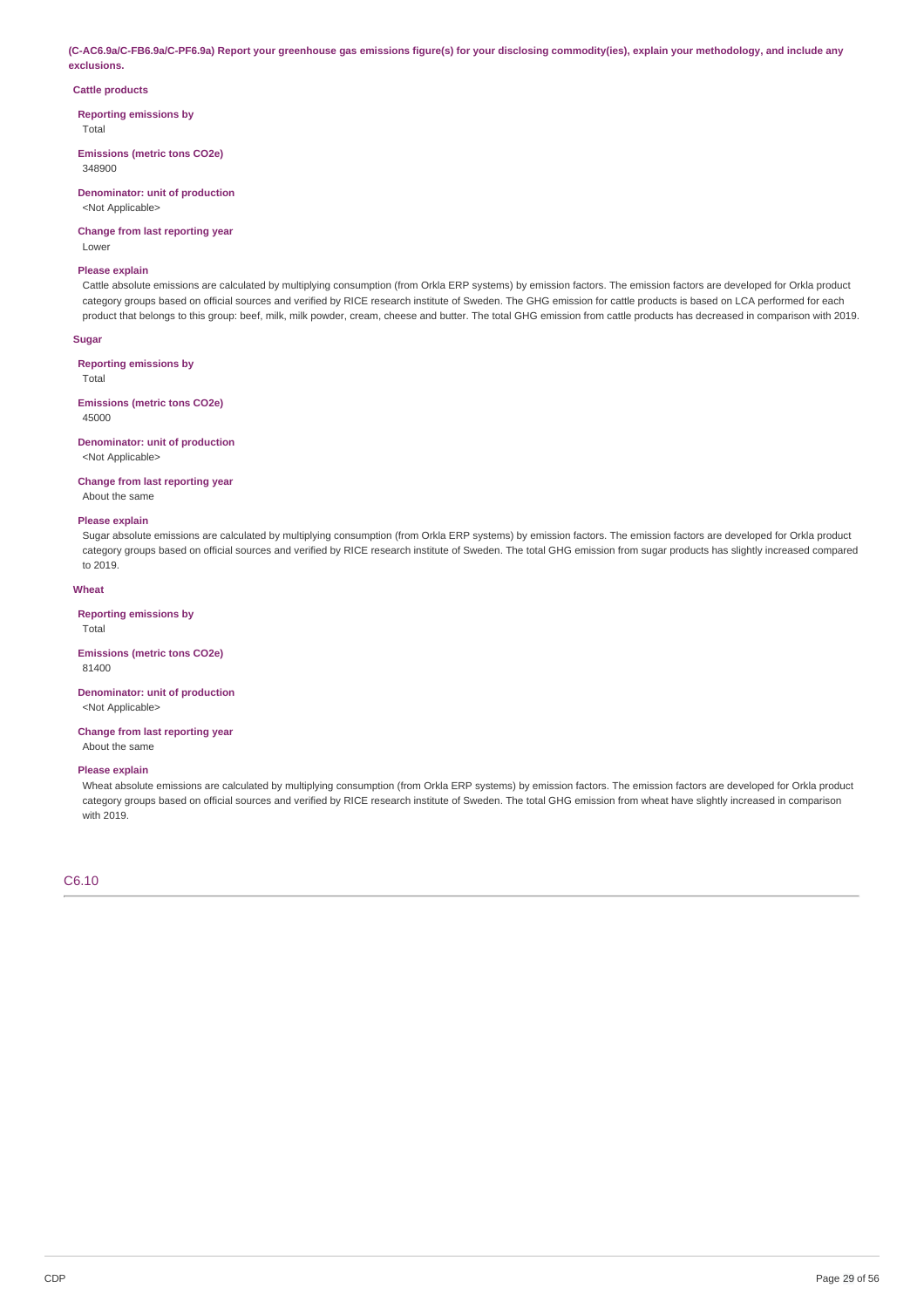(C6.10) Describe your gross global combined Scope 1 and 2 emissions for the reporting year in metric tons CO2e per unit currency total revenue and provide any **additional intensity metrics that are appropriate to your business operations.**

#### **Intensity figure** 0.00000384

**Metric numerator (Gross global combined Scope 1 and 2 emissions, metric tons CO2e)**

180964.8

**Metric denominator** unit total revenue

**Metric denominator: Unit total** 47137000000

**Scope 2 figure used** Location-based

**% change from previous year** 10

**Direction of change** Decreased

## **Reason for change**

There has been observed 5.4% decrease in Scope 1 and 2 location-based GHG emissions in comparison with previous years caused among others by GHG reduction initiatives including those reported in answer to question C4.3b, such as improved energy efficiency in buildings by changing to LED lights. Besides there has been observed increase in revenue by 8.1%. All in all, the value of the current KPI has been reduced by 10% compared to 2019.

## C7. Emissions breakdowns

## C7.1

**(C7.1) Does your organization break down its Scope 1 emissions by greenhouse gas type?** Yes

## C7.1a

(C7.1a) Break down your total gross global Scope 1 emissions by greenhouse gas type and provide the source of each used greenhouse warming potential **(GWP).**

| Greenhouse gas | Scope 1 emissions (metric tons of CO2e) | <b>IGWP Reference</b>                          |  |
|----------------|-----------------------------------------|------------------------------------------------|--|
| CO2            | 111661.2                                | IPCC Fourth Assessment Report (AR4 - 100 year) |  |
| CH4            | 129.6                                   | IPCC Fourth Assessment Report (AR4 - 100 year) |  |
| N2O            | 191.6                                   | IPCC Fourth Assessment Report (AR4 - 100 year) |  |
| <b>HFCs</b>    | 5010.7                                  | IPCC Fourth Assessment Report (AR4 - 100 year) |  |

C7.2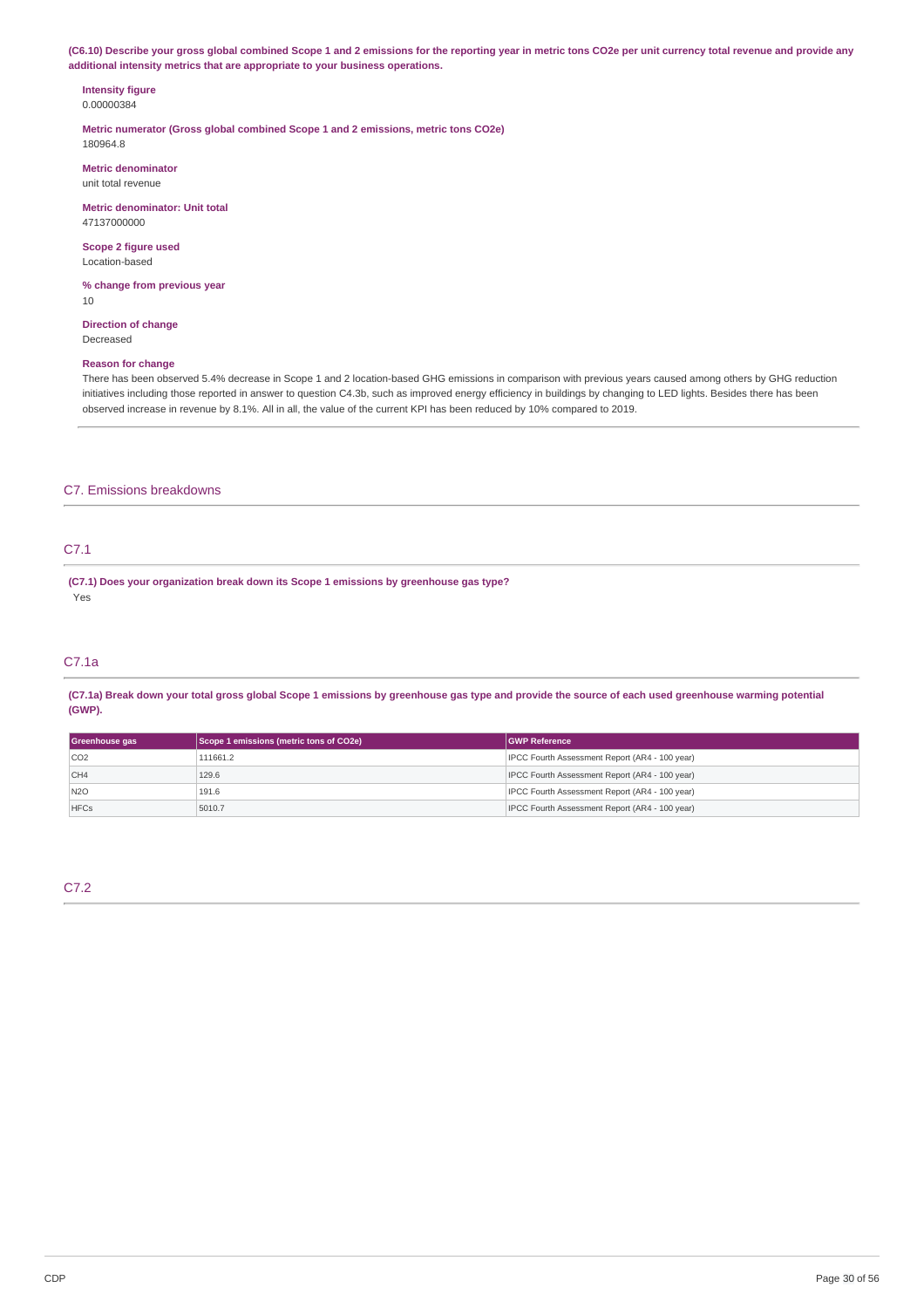## **(C7.2) Break down your total gross global Scope 1 emissions by country/region.**

| Country/Region                                       | Scope 1 emissions (metric tons CO2e) |
|------------------------------------------------------|--------------------------------------|
| Sweden                                               | 38862                                |
| Denmark                                              | 10184                                |
| Germany                                              | 58                                   |
| Estonia                                              | 4619                                 |
| Netherlands                                          | 1222                                 |
| Poland                                               | 2274                                 |
| Austria                                              | 3250                                 |
| China                                                | 52                                   |
| Spain                                                | 0                                    |
| India                                                | 988                                  |
| Norway                                               | 10443                                |
| Finland                                              | 6043                                 |
| Russian Federation                                   | 3629                                 |
| Lithuania                                            | 510                                  |
| Latvia                                               | 8498                                 |
| Malaysia                                             | 13                                   |
| Iceland                                              | 139                                  |
| Portugal                                             | 289                                  |
| Romania                                              | 2851                                 |
| Slovakia                                             | 936                                  |
| Czechia                                              | 21215                                |
| Hungary                                              | $\circ$                              |
| United Kingdom of Great Britain and Northern Ireland | 1627                                 |

## C7.3

**(C7.3) Indicate which gross global Scope 1 emissions breakdowns you are able to provide.** By business division

## C7.3a

## **(C7.3a) Break down your total gross global Scope 1 emissions by business division.**

| <b>Business division</b>               | Scope 1 emissions (metric ton CO2e) |  |  |
|----------------------------------------|-------------------------------------|--|--|
| Orkla Care                             | 2189                                |  |  |
| Orkla Confectionary & Snacks           | 29616                               |  |  |
| Orkla Food Ingredients                 | 16211                               |  |  |
| Orkla Foods International              | 29347                               |  |  |
| Orkla Foods N&B                        | 39969                               |  |  |
| Orkla Corp.                            | $\overline{0}$                      |  |  |
| Orkla Consumer & Financial Investments | 369                                 |  |  |

## C-AC7.4/C-FB7.4/C-PF7.4

(C-AC7.4/C-FB7.4/C-PF7.4) Do you include emissions pertaining to your business activity(ies) in your direct operations as part of your global gross Scope 1 **figure?**

Partially

## C-AC7.4b/C-FB7.4b/C-PF7.4b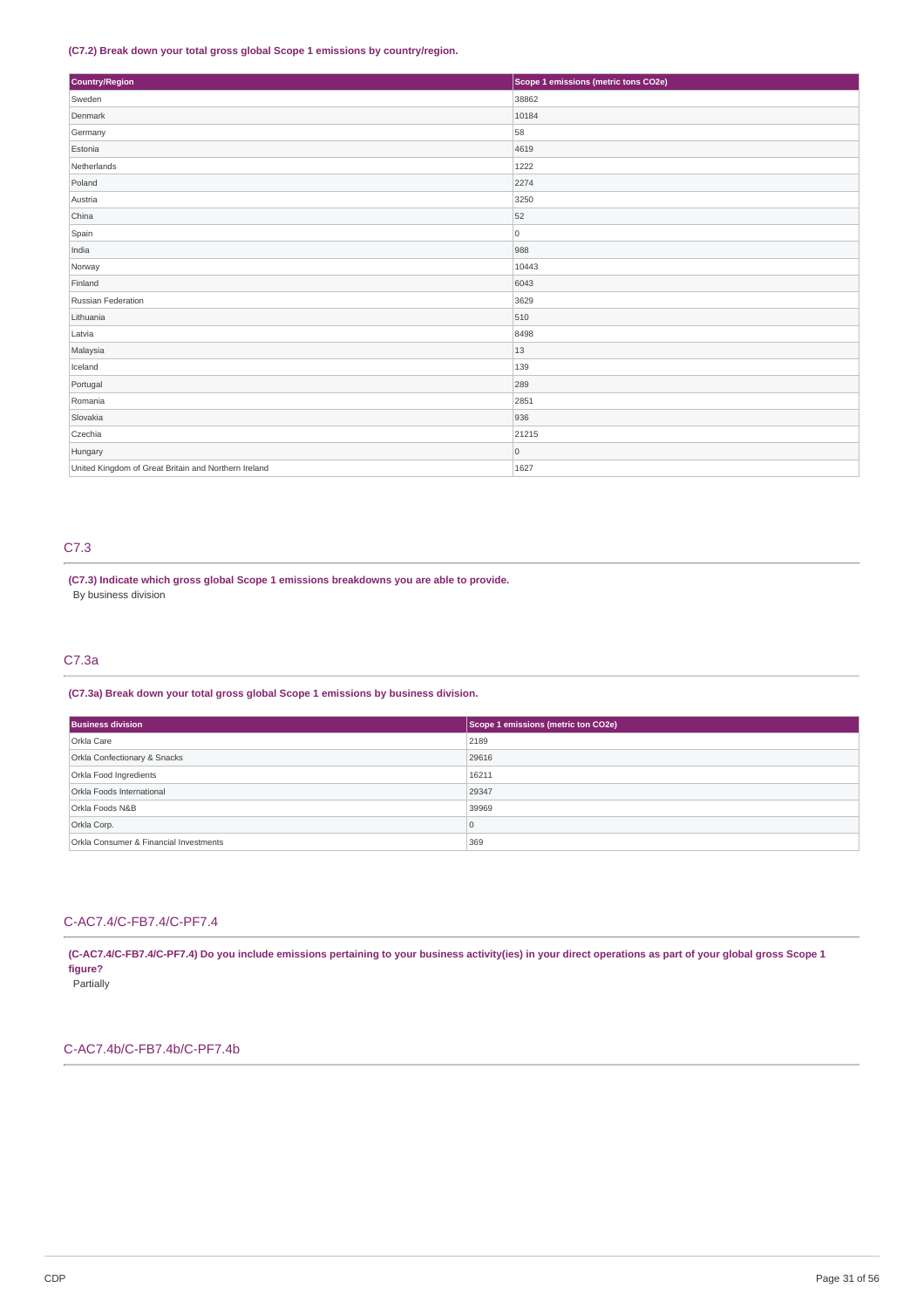(C-AC7.4b/C-FB7.4b/C-PF7.4b) Report the Scope 1 emissions pertaining to your business activity(ies) and explain any exclusions. If applicable, disaggregate your **agricultural/forestry by GHG emissions category.**

#### **Activity**

Processing/Manufacturing

**Emissions category**

<Not Applicable>

**Emissions (metric tons CO2e)** 117701

## **Methodology**

Default emissions factor

## **Please explain**

The GWP values used to calculate the emissions are IPCC Fourth Assessment Report (AR4 - 100 year). Allocation is based on the principle of operational control in the GHG Protocol Corporate Accounting and Reporting Standard. The emission factors used for calculations are the same as disclosed in answer to question C8.2c. The data input is real data gathered from all business units. No exclusions made.

## C7.5

#### **(C7.5) Break down your total gross global Scope 2 emissions by country/region.**

| Country/Region                                          | Scope 2, location-based<br>(metric tons CO2e) | Scope 2, market-based<br>Purchased and consumed electricity,<br>heat, steam or cooling (MWh)<br>(metric tons CO2e) |                | Purchased and consumed low-carbon electricity, heat, steam or cooling<br>accounted for in Scope 2 market-based approach (MWh) |  |
|---------------------------------------------------------|-----------------------------------------------|--------------------------------------------------------------------------------------------------------------------|----------------|-------------------------------------------------------------------------------------------------------------------------------|--|
| Sweden                                                  | 8007                                          | 876                                                                                                                | 189671         | 173937                                                                                                                        |  |
| Denmark                                                 | 2414                                          | 540                                                                                                                | 41546          | 36787                                                                                                                         |  |
| Germany                                                 | 332                                           | 0                                                                                                                  | 827            | 827                                                                                                                           |  |
| Estonia                                                 | 10090                                         | 0                                                                                                                  | 11885          | 11885                                                                                                                         |  |
| Netherlands                                             | 1714                                          | 0                                                                                                                  | 4102           | 4102                                                                                                                          |  |
| Poland                                                  | 2508                                          | 0                                                                                                                  | 3528           | 3528                                                                                                                          |  |
| Austria                                                 | 507                                           | 0                                                                                                                  | 3400           | 3400                                                                                                                          |  |
| China                                                   | 2134                                          | 2134                                                                                                               | 3459           | $\circ$                                                                                                                       |  |
| Spain                                                   | $\overline{0}$                                | 0                                                                                                                  | $\overline{0}$ | $\overline{0}$                                                                                                                |  |
| India                                                   | 4378                                          | 2046                                                                                                               | 10595          | 7874                                                                                                                          |  |
| Norway                                                  | 5503                                          | 101                                                                                                                | 138768         | 131825                                                                                                                        |  |
| Finland                                                 | 1907                                          | 1209                                                                                                               | 24338          | 15485                                                                                                                         |  |
| Russian Federation                                      | 686                                           | 0                                                                                                                  | 1922           | 1922                                                                                                                          |  |
| Lithuania                                               | 80                                            | $\mathbf 0$                                                                                                        | 1153           | 1153                                                                                                                          |  |
| Latvia                                                  | 1643                                          | 0                                                                                                                  | 11411          | 11411                                                                                                                         |  |
| Malaysia                                                | 3567                                          | $\mathbf 0$                                                                                                        | 5388           | 5388                                                                                                                          |  |
| Iceland                                                 | $\mathbf 0$                                   | 0                                                                                                                  | 3234           | 3234                                                                                                                          |  |
| Portugal                                                | 203                                           | 0                                                                                                                  | 683            | 683                                                                                                                           |  |
| Romania                                                 | 1907                                          | 0                                                                                                                  | 5963           | 5963                                                                                                                          |  |
| Slovakia                                                | 448                                           | $\mathbf 0$                                                                                                        | 2820           | 2820                                                                                                                          |  |
| Czechia                                                 | 14387                                         | 0                                                                                                                  | 29006          | 29006                                                                                                                         |  |
| United Kingdom of Great<br>Britain and Northern Ireland | 848                                           | 24                                                                                                                 | 4600           | 3602                                                                                                                          |  |
| Hungary                                                 | $\overline{0}$                                | 0                                                                                                                  | 0              | $\overline{0}$                                                                                                                |  |

## C7.6

**(C7.6) Indicate which gross global Scope 2 emissions breakdowns you are able to provide.** By business division

## C7.6a

## **(C7.6a) Break down your total gross global Scope 2 emissions by business division.**

| <b>Business division</b>               | Scope 2, location-based (metric tons CO2e) | Scope 2, market-based (metric tons CO2e) |  |
|----------------------------------------|--------------------------------------------|------------------------------------------|--|
| Orkla Care                             | 7205                                       | 489                                      |  |
| Orkla Confectionary and Snacks         | 13855                                      | 1327                                     |  |
| Orkla Food Ingredients                 | 9810                                       | 549                                      |  |
| Orkla Foods International              | 19848                                      | 2046                                     |  |
| Orkla Foods N&B                        | 9871                                       | 274                                      |  |
| Orkla Corp.                            | 36                                         | 15                                       |  |
| Orkla Consumer & Financial Investments | 2638                                       | 2230                                     |  |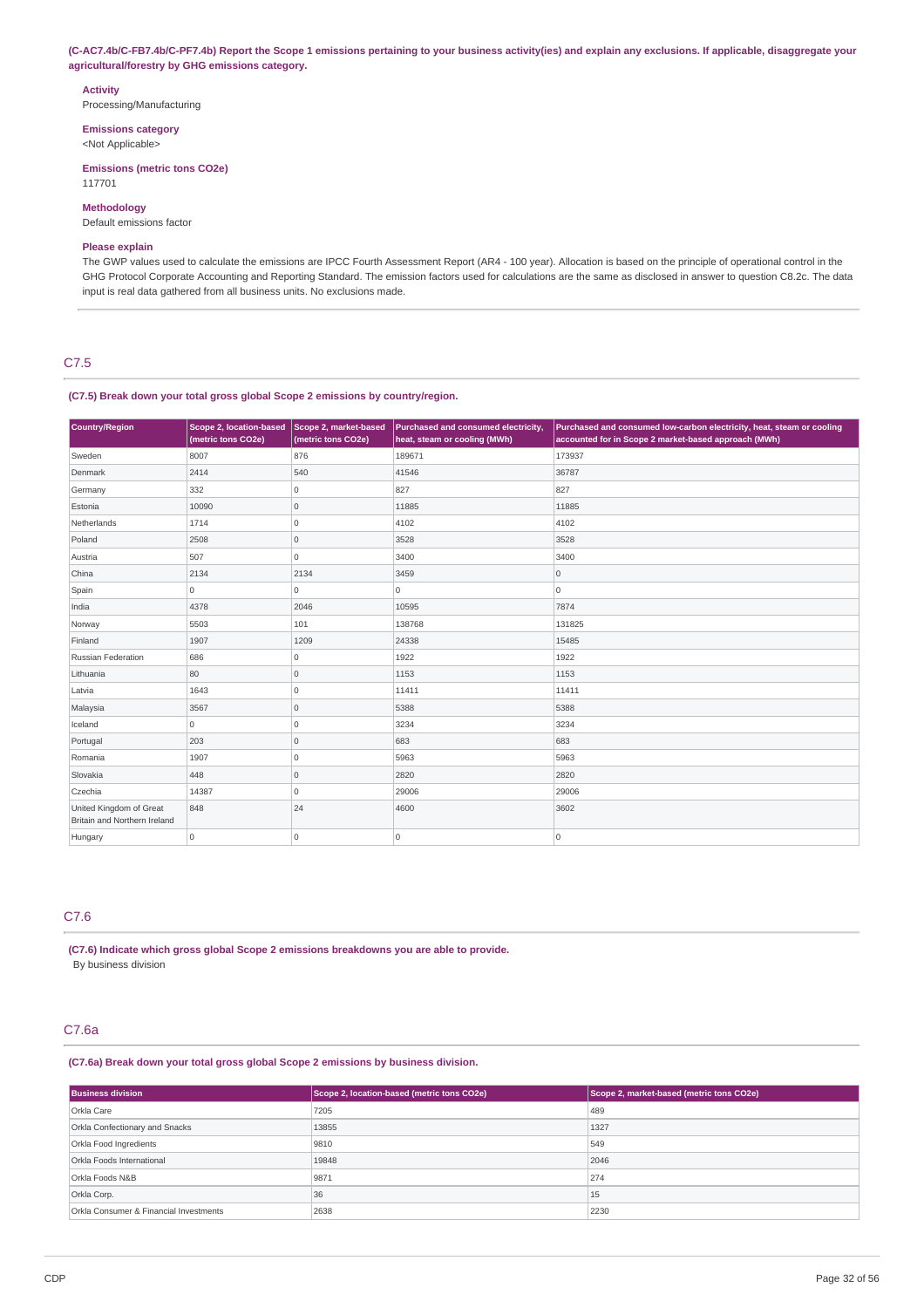## C7.9

(C7.9) How do your gross global emissions (Scope 1 and 2 combined) for the reporting year compare to those of the previous reporting year? Decreased

## C7.9a

(C7.9a) Identify the reasons for any change in your gross global emissions (Scope 1 and 2 combined), and for each of them specify how your emissions compare **to the previous year.**

|                                                  | Change in<br>emissions<br>(metric tons<br>CO <sub>2e</sub> ) | <b>Direction</b><br>of change value | Emissions<br>(percentage) | Please explain calculation                                                                                                                                                                                                                                                                                                                                                                                                          |
|--------------------------------------------------|--------------------------------------------------------------|-------------------------------------|---------------------------|-------------------------------------------------------------------------------------------------------------------------------------------------------------------------------------------------------------------------------------------------------------------------------------------------------------------------------------------------------------------------------------------------------------------------------------|
| Change in<br>renewable<br>energy<br>consumption  | 32502.6                                                      | Decreased 1                         |                           | There was a Scope 1 and 2 GHG emission reduction in amount of 32,502.6 tCO2e due to purchase of quarantees of origin for additional electricity<br>consumption in Orkla European locations. The emission value percentage was calculated as following: (32,502.6 tCO2e/134,443 tCO2e)*100 = 24%<br>where: 32,502.6tCO2e - GHG emission reduction due to above described reasons 134,443 tCO2e - Scope 1 and 2 GHG emission in 2019. |
| Other<br>emissions<br>reduction<br>activities    | 8260                                                         | Decreased 6                         |                           | There was a Scope 1 and 2 GHG emission reduction in amount of 8,6206,730 tCO2e due to different GHG emission reduction initiatives described in<br>answer to question C4.3b. The emission value percentage was calculated as following: (8,620tCO2e/134,443 tCO2e)*100 = 6% where: 8,620 tCO2 -<br>GHG emission reduction due to above described reasons 134,443 tCO2e - Scope 1 and 2 GHG emission in 2019.                        |
| Divestment                                       | $\Omega$                                                     | No change $ 0$                      |                           | No change in Scope 1 and 2 GHG emission due to this reason.                                                                                                                                                                                                                                                                                                                                                                         |
| Acquisitions                                     | $\mathbf 0$                                                  | No change $ 0$                      |                           | No change in Scope 1 and 2 GHG emission due to this reason.                                                                                                                                                                                                                                                                                                                                                                         |
| Mergers                                          | $\mathbf 0$                                                  | No change $ 0$                      |                           | No change in Scope 1 and 2 GHG emission due to this reason.                                                                                                                                                                                                                                                                                                                                                                         |
| Change in<br>output                              | $\Omega$                                                     | No change $ 0$                      |                           | No change in Scope 1 and 2 GHG emission due to this reason.                                                                                                                                                                                                                                                                                                                                                                         |
| Change in<br>methodology                         | 1608.2                                                       | Decreased 1                         |                           | There was a decrease in Scope 1 and 2 GHG emission in amount of 1,608.2 tCO2e due to update of emission factor values used for calculations. The<br>emissions value percentage was calculated as following: (1,608.2 tCO2e/134,443 tCO2e)*100=1% where: 1,608.2 tCO2e - GHG emission reduction due<br>to above described reason 134,443 tCO2e - Scope 1 and 2 GHG emission in 2019.                                                 |
| Change in<br>boundary                            | $\mathbf 0$                                                  | No change 0                         |                           | No change in Scope 1 and 2 GHG emission due to this reason.                                                                                                                                                                                                                                                                                                                                                                         |
| Change in<br>physical<br>operating<br>conditions | $\Omega$                                                     | No change 0                         |                           | No change in Scope 1 and 2 GHG emission due to this reason.                                                                                                                                                                                                                                                                                                                                                                         |
| Unidentified                                     | $\mathbf 0$                                                  | No change $ 0$                      |                           | No change in Scope 1 and 2 GHG emission due to this reason.                                                                                                                                                                                                                                                                                                                                                                         |
| Other                                            | 54908                                                        | Increased $ 41$                     |                           | There were changes in Scope 1 and 2 GHG emission in amount of 54,908 tCO2e. The emission value percentage was calculated as following: (54,908<br>tCO2e/134,443 tCO2e)*100= % where: 15,374 tCO2e - GHG emission change. 134,090 tCO2e - Scope 1 and 2 GHG emission in 2019.                                                                                                                                                        |

## C7.9b

(C7.9b) Are your emissions performance calculations in C7.9 and C7.9a based on a location-based Scope 2 emissions figure or a market-based Scope 2 **emissions figure?**

Market-based

## C8. Energy

## C8.1

**(C8.1) What percentage of your total operational spend in the reporting year was on energy?** More than 0% but less than or equal to 5%

## C8.2

**(C8.2) Select which energy-related activities your organization has undertaken.**

|                                                    | Indicate whether your organization undertook this energy-related activity in the reporting year |
|----------------------------------------------------|-------------------------------------------------------------------------------------------------|
| Consumption of fuel (excluding feedstocks)         | Yes                                                                                             |
| Consumption of purchased or acquired electricity   | Yes                                                                                             |
| Consumption of purchased or acquired heat          | Yes                                                                                             |
| Consumption of purchased or acquired steam         | N <sub>0</sub>                                                                                  |
| Consumption of purchased or acquired cooling       | <b>No</b>                                                                                       |
| Generation of electricity, heat, steam, or cooling | Yes                                                                                             |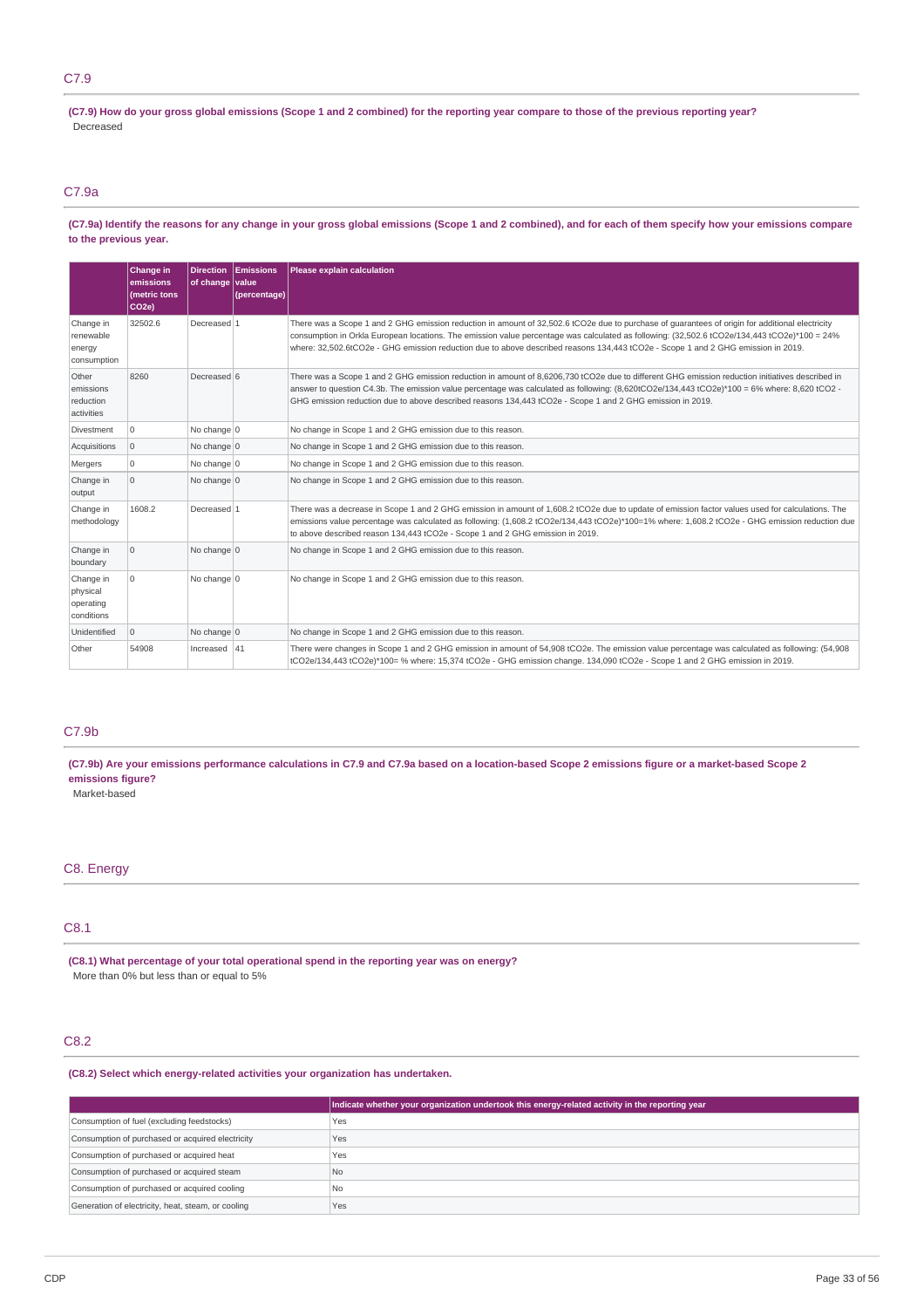## **(C8.2a) Report your organization's energy consumption totals (excluding feedstocks) in MWh.**

|                                                         | <b>Heating value</b>             |                           |                           | MWh from renewable sources MWh from non-renewable sources   Total (renewable and non-renewable) MWh |
|---------------------------------------------------------|----------------------------------|---------------------------|---------------------------|-----------------------------------------------------------------------------------------------------|
| Consumption of fuel (excluding feedstock)               | HHV (higher heating value) 55744 |                           | 564015                    | 619760                                                                                              |
| Consumption of purchased or acquired electricity        | <not applicable=""></not>        | 454193                    | 6180                      | 460374                                                                                              |
| Consumption of purchased or acquired heat               | <not applicable=""></not>        | υ.                        | 36385                     | 36385                                                                                               |
| Consumption of purchased or acquired steam              | <not applicable=""></not>        | <not applicable=""></not> | <not applicable=""></not> | <not applicable=""></not>                                                                           |
| Consumption of purchased or acquired cooling            | <not applicable=""></not>        | <not applicable=""></not> | <not applicable=""></not> | <not applicable=""></not>                                                                           |
| Consumption of self-generated non-fuel renewable energy | <not applicable=""></not>        | 1268                      | <not applicable=""></not> | 1268                                                                                                |
| Total energy consumption                                | <not applicable=""></not>        | 511205                    | 606580                    | 1117785                                                                                             |
|                                                         |                                  |                           |                           |                                                                                                     |

## C8.2b

## **(C8.2b) Select the applications of your organization's consumption of fuel.**

|                                                         | Indicate whether your organization undertakes this fuel application |
|---------------------------------------------------------|---------------------------------------------------------------------|
| Consumption of fuel for the generation of electricity   | No                                                                  |
| Consumption of fuel for the generation of heat          | Yes                                                                 |
| Consumption of fuel for the generation of steam         | I No                                                                |
| Consumption of fuel for the generation of cooling       | No                                                                  |
| Consumption of fuel for co-generation or tri-generation | l No                                                                |

## C8.2c

#### **(C8.2c) State how much fuel in MWh your organization has consumed (excluding feedstocks) by fuel type.**

**Fuels (excluding feedstocks)** Diesel

**Heating value**

Unable to confirm heating value

**Total fuel MWh consumed by the organization** 34531

**MWh fuel consumed for self-generation of electricity** <Not Applicable>

**MWh fuel consumed for self-generation of heat** <Not Applicable>

**MWh fuel consumed for self-generation of steam** <Not Applicable>

**MWh fuel consumed for self-generation of cooling** <Not Applicable>

**MWh fuel consumed for self-cogeneration or self-trigeneration** <Not Applicable>

**Emission factor** 2.68679

**Unit** kg CO2e per liter

**Emissions factor source** The Department of Environment, Food and Rural Affairs (DEFRA) 2020

### **Comment**

**Fuels (excluding feedstocks)** Petrol

**Heating value** HHV (higher heating value)

**Total fuel MWh consumed by the organization** 4163

**MWh fuel consumed for self-generation of electricity** <Not Applicable>

**MWh fuel consumed for self-generation of heat** <Not Applicable>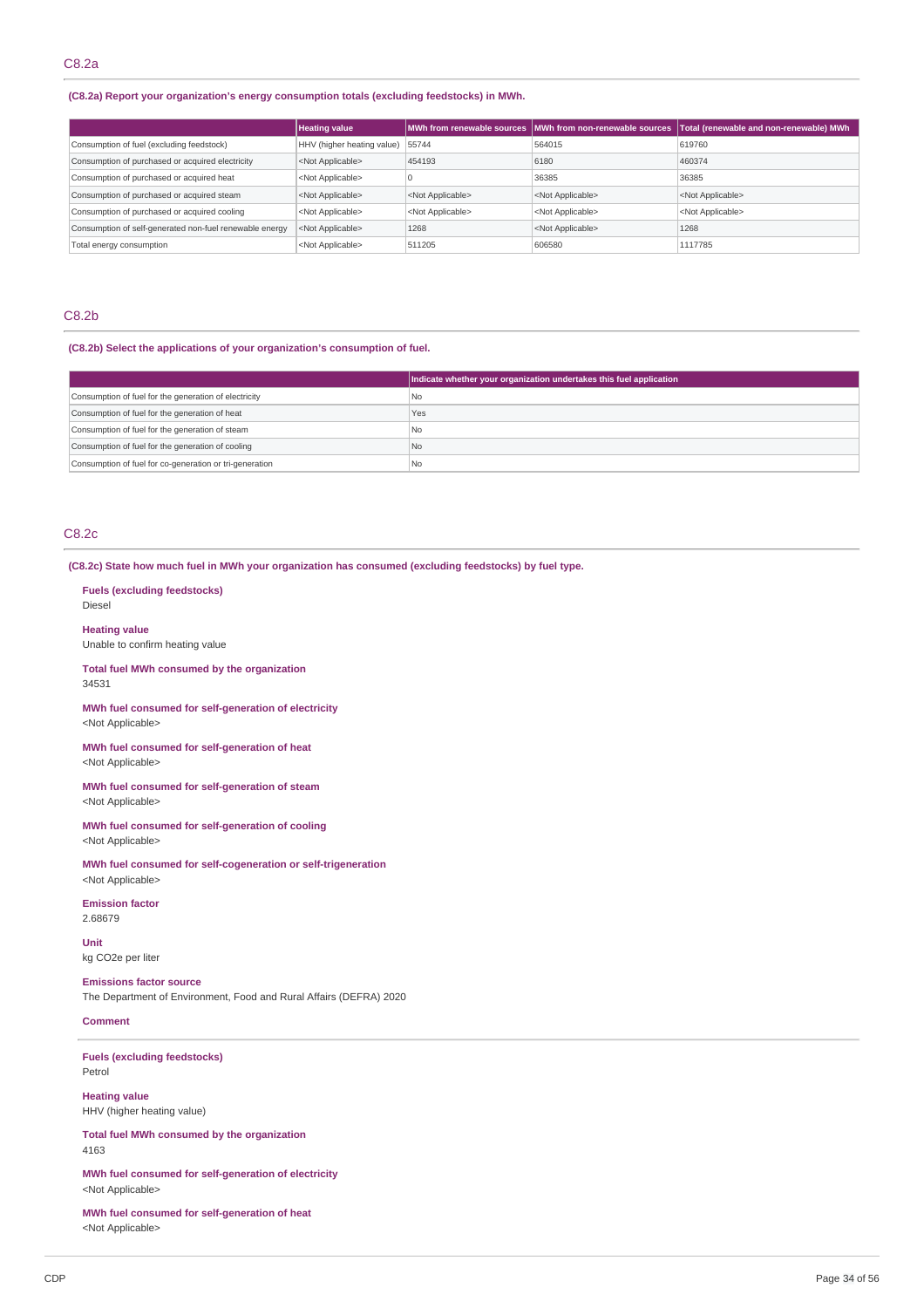**MWh fuel consumed for self-generation of steam** <Not Applicable>

**MWh fuel consumed for self-generation of cooling** <Not Applicable>

**MWh fuel consumed for self-cogeneration or self-trigeneration** <Not Applicable>

**Emission factor** 2.3147

**Unit** kg CO2e per liter

**Emissions factor source** The Department of Environment, Food and Rural Affairs (DEFRA) 2020

**Comment**

**Fuels (excluding feedstocks)** Compressed Natural Gas (CNG)

**Heating value** HHV (higher heating value)

**Total fuel MWh consumed by the organization** 92

**MWh fuel consumed for self-generation of electricity** <Not Applicable>

**MWh fuel consumed for self-generation of heat** <Not Applicable>

**MWh fuel consumed for self-generation of steam** <Not Applicable>

**MWh fuel consumed for self-generation of cooling** <Not Applicable>

**MWh fuel consumed for self-cogeneration or self-trigeneration** <Not Applicable>

**Emission factor** 0.4433

**Unit** kg CO2e per liter

**Emissions factor source** The Department of Environment, Food and Rural Affairs (DEFRA) 2020

**Comment**

**Fuels (excluding feedstocks)** Burning Oil

**Heating value** HHV (higher heating value)

**Total fuel MWh consumed by the organization** 21299

**MWh fuel consumed for self-generation of electricity** <Not Applicable>

**MWh fuel consumed for self-generation of heat** <Not Applicable>

**MWh fuel consumed for self-generation of steam** <Not Applicable>

**MWh fuel consumed for self-generation of cooling** <Not Applicable>

**MWh fuel consumed for self-cogeneration or self-trigeneration** <Not Applicable>

**Emission factor** 2.5404

**Unit** kg CO2 per liter

**Emissions factor source** The Department of Environment, Food and Rural Affairs (DEFRA) 2020

**Comment**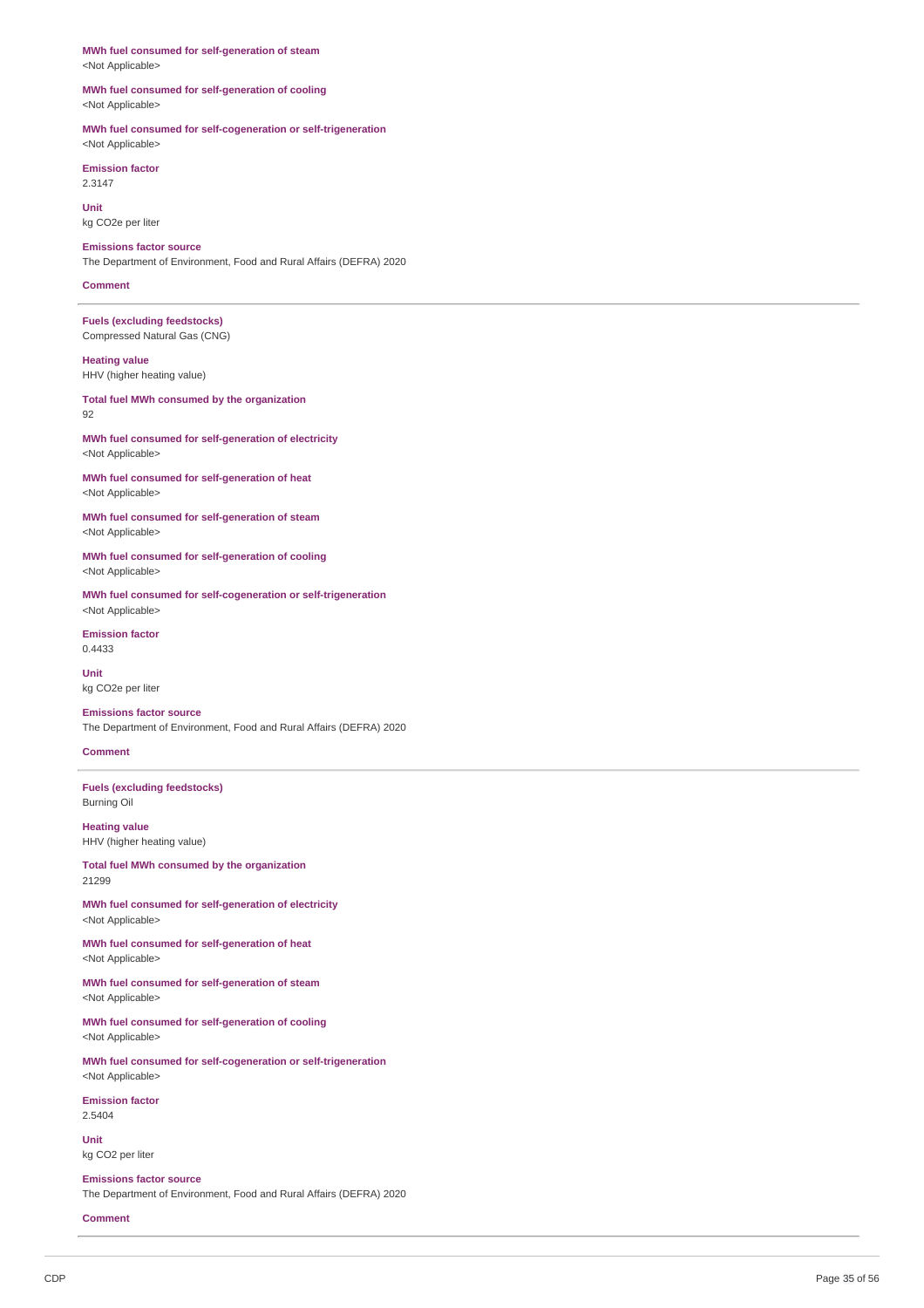#### **Fuels (excluding feedstocks)** Natural Gas

**Heating value**

HHV (higher heating value)

**Total fuel MWh consumed by the organization** 368012

**MWh fuel consumed for self-generation of electricity** <Not Applicable>

**MWh fuel consumed for self-generation of heat** <Not Applicable>

**MWh fuel consumed for self-generation of steam** <Not Applicable>

**MWh fuel consumed for self-generation of cooling** <Not Applicable>

**MWh fuel consumed for self-cogeneration or self-trigeneration** <Not Applicable>

**Emission factor** 0.1839

**Unit** kg CO2e per KWh

**Emissions factor source** The Department of Environment, Food and Rural Affairs (DEFRA) 2020

**Comment**

**Fuels (excluding feedstocks)** Liquefied Petroleum Gas (LPG)

**Heating value** HHV (higher heating value)

**Total fuel MWh consumed by the organization** 132847

**MWh fuel consumed for self-generation of electricity** <Not Applicable>

**MWh fuel consumed for self-generation of heat** <Not Applicable>

**MWh fuel consumed for self-generation of steam** <Not Applicable>

**MWh fuel consumed for self-generation of cooling** <Not Applicable>

**MWh fuel consumed for self-cogeneration or self-trigeneration** <Not Applicable>

**Emission factor** 1.5554

**Unit** kg CO2e per liter

**Emissions factor source** The Department of Environment, Food and Rural Affairs (DEFRA) 2020

#### **Comment**

**Fuels (excluding feedstocks)** Heavy Gas Oil

**Heating value** HHV (higher heating value)

**Total fuel MWh consumed by the organization** 3066

**MWh fuel consumed for self-generation of electricity** <Not Applicable>

**MWh fuel consumed for self-generation of heat** <Not Applicable>

**MWh fuel consumed for self-generation of steam** <Not Applicable>

**MWh fuel consumed for self-generation of cooling** <Not Applicable>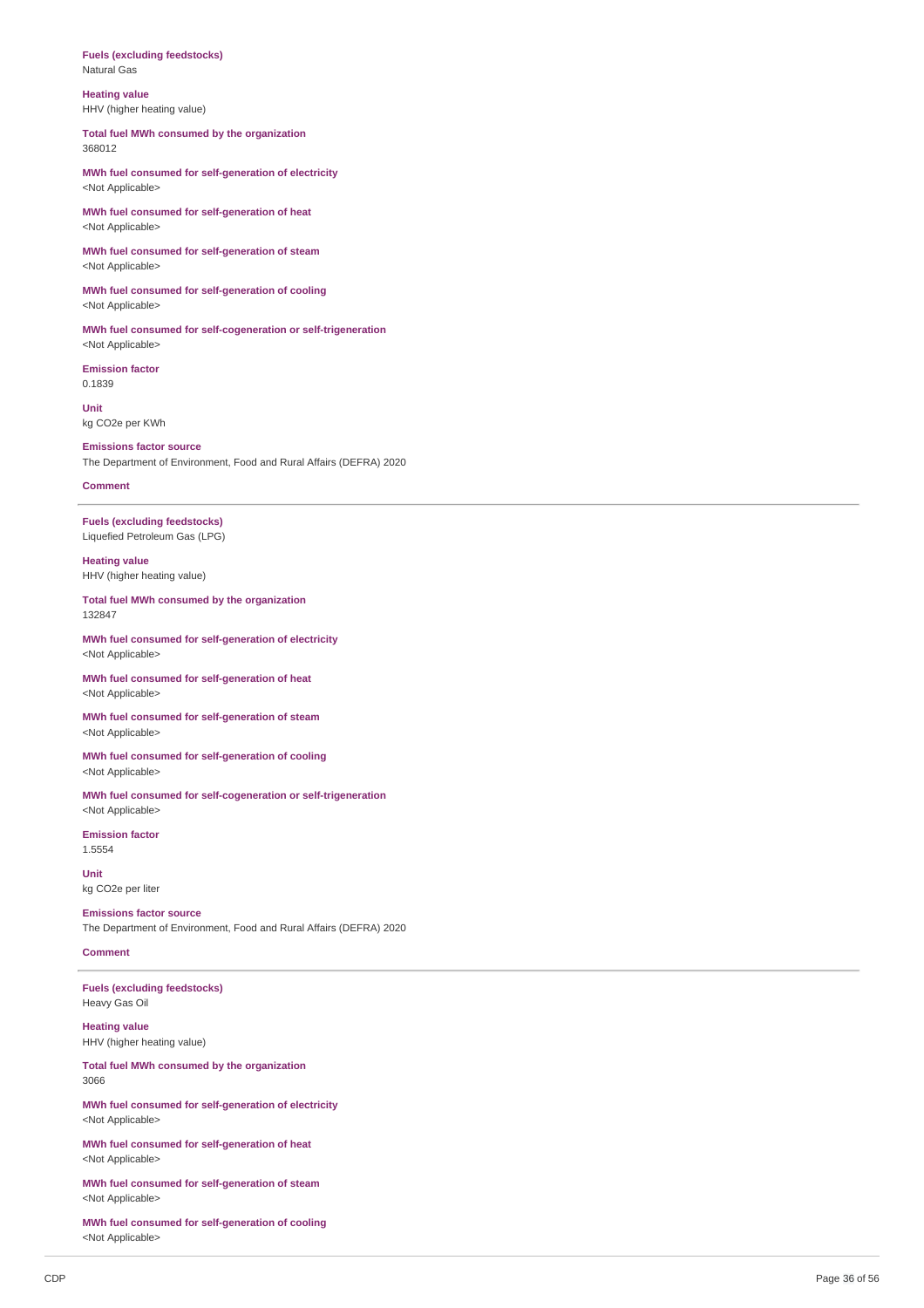#### **MWh fuel consumed for self-cogeneration or self-trigeneration** <Not Applicable>

**Emission factor** 3.1832

**Unit** kg CO2e per liter

## **Emissions factor source**

The Department of Environment, Food and Rural Affairs (DEFRA) 2020

**Comment**

**Fuels (excluding feedstocks)** Other, please specify (Bio energy)

**Heating value** HHV (higher heating value)

**Total fuel MWh consumed by the organization** 11353

**MWh fuel consumed for self-generation of electricity** <Not Applicable>

**MWh fuel consumed for self-generation of heat** <Not Applicable>

**MWh fuel consumed for self-generation of steam** <Not Applicable>

**MWh fuel consumed for self-generation of cooling** <Not Applicable>

**MWh fuel consumed for self-cogeneration or self-trigeneration** <Not Applicable>

**Emission factor** 0

**Unit** kg CO2e per KWh

**Emissions factor source** Bio energy

**Comment**

**Fuels (excluding feedstocks)** Biodiesel

**Heating value** HHV (higher heating value)

**Total fuel MWh consumed by the organization** 14599

**MWh fuel consumed for self-generation of electricity** <Not Applicable>

**MWh fuel consumed for self-generation of heat** <Not Applicable>

**MWh fuel consumed for self-generation of steam** <Not Applicable>

**MWh fuel consumed for self-generation of cooling** <Not Applicable>

**MWh fuel consumed for self-cogeneration or self-trigeneration** <Not Applicable>

**Emission factor** 0.1658

**Unit** kg CO2e per liter

**Emissions factor source** The Department of Environment, Food and Rural Affairs (DEFRA) 2020

**Comment**

**Fuels (excluding feedstocks)** Wood Pellets

**Heating value** HHV (higher heating value)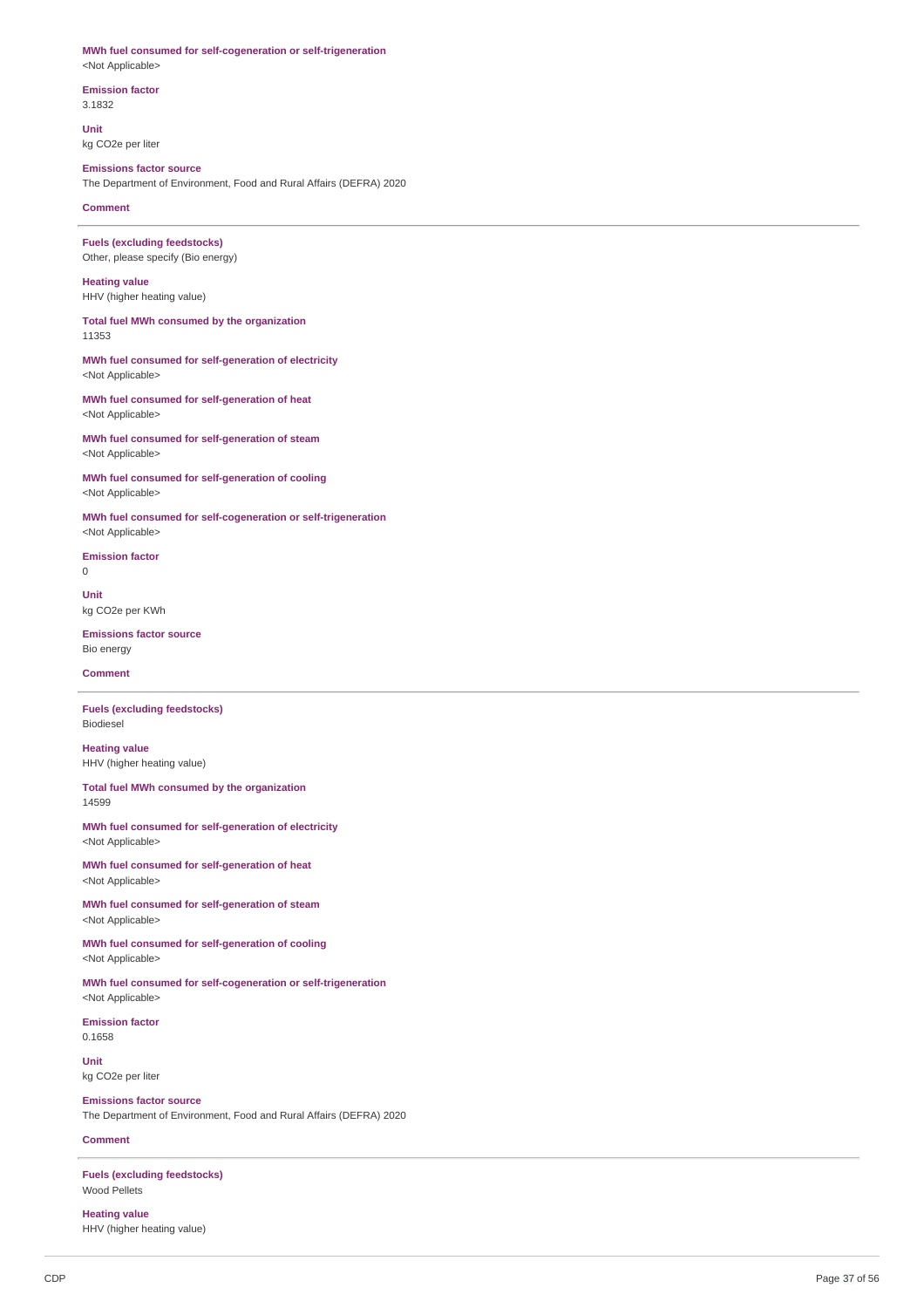#### **Total fuel MWh consumed by the organization** 29792

#### **MWh fuel consumed for self-generation of electricity** <Not Applicable>

### **MWh fuel consumed for self-generation of heat** <Not Applicable>

**MWh fuel consumed for self-generation of steam** <Not Applicable>

**MWh fuel consumed for self-generation of cooling** <Not Applicable>

## **MWh fuel consumed for self-cogeneration or self-trigeneration**

<Not Applicable> **Emission factor**

0.0155

**Unit** kg CO2e per KWh

#### **Emissions factor source**

The Department of Environment, Food and Rural Affairs (DEFRA) 2020

**Comment**

## C8.2d

(C8.2d) Provide details on the electricity, heat, steam, and cooling your organization has generated and consumed in the reporting year.

|                           | $ $ (MWh)      | <b>Total Gross generation</b> Generation that is consumed by the<br>organization (MWh) | (MWh) | Gross generation from renewable sources Generation from renewable sources that is consumed by the<br>organization (MWh) |
|---------------------------|----------------|----------------------------------------------------------------------------------------|-------|-------------------------------------------------------------------------------------------------------------------------|
| Electricity 1268          |                | 1268                                                                                   | 1268  | 1268                                                                                                                    |
| Heat                      | $\overline{0}$ |                                                                                        |       |                                                                                                                         |
| Steam                     |                |                                                                                        |       |                                                                                                                         |
| $\vert$ Cooling $\vert$ 0 |                |                                                                                        |       |                                                                                                                         |

## C8.2e

(C8.2e) Provide details on the electricity, heat, steam, and/or cooling amounts that were accounted for at a zero emission factor in the market-based Scope 2 **figure reported in C6.3.**

**Sourcing method**

Other, please specify (Electricity consumption from an onsite solar installation)

**Low-carbon technology type** Solar

**Country/area of consumption of low-carbon electricity, heat, steam or cooling** India

## **MWh consumed accounted for at a zero emission factor**

7570

**Comment**

## **Sourcing method**

Other, please specify (Electricity consumption from renewable energy onsite)

## **Low-carbon technology type**

Low-carbon energy mix

**Country/area of consumption of low-carbon electricity, heat, steam or cooling** United Kingdom of Great Britain and Northern Ireland

**MWh consumed accounted for at a zero emission factor**

### 902.1

**Comment**

## **Sourcing method**

Other, please specify (Electricity consumption from renewable energy onsite)

## **Low-carbon technology type**

Low-carbon energy mix

**Country/area of consumption of low-carbon electricity, heat, steam or cooling** Norway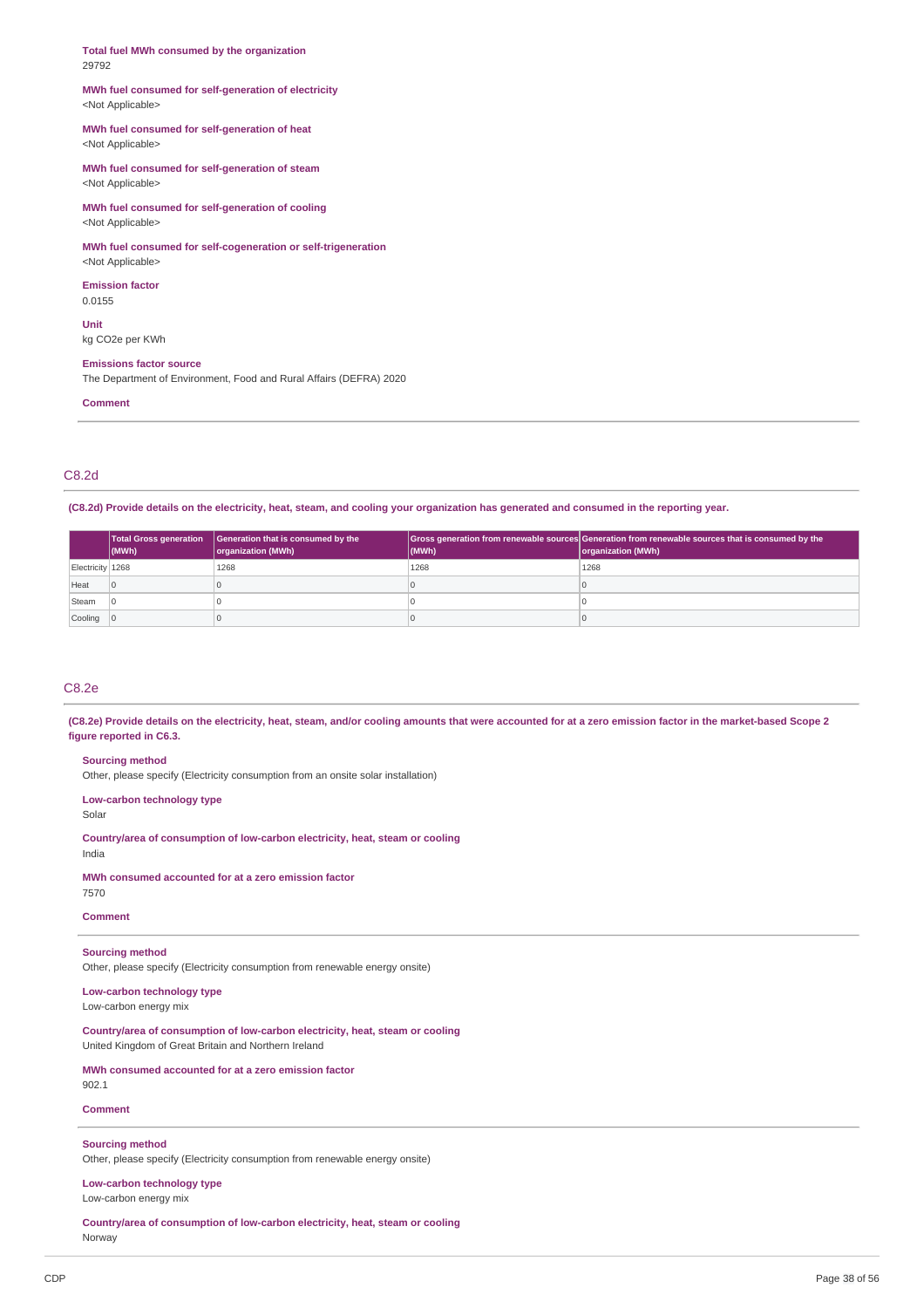| MWh consumed accounted for at a zero emission factor<br>61.9                             |
|------------------------------------------------------------------------------------------|
| <b>Comment</b>                                                                           |
| <b>Sourcing method</b><br>Unbundled energy attribute certificates, Guarantees of Origin  |
| Low-carbon technology type<br>Hydropower                                                 |
| Country/area of consumption of low-carbon electricity, heat, steam or cooling<br>Denmark |
| MWh consumed accounted for at a zero emission factor<br>36786.8                          |
| <b>Comment</b>                                                                           |
| <b>Sourcing method</b><br>Unbundled energy attribute certificates, Guarantees of Origin  |
| Low-carbon technology type<br>Hydropower                                                 |
| Countrylarea of consumption of low-carbon electricity, heat, steam or cooling<br>Finland |
| MWh consumed accounted for at a zero emission factor<br>15485.1                          |
| <b>Comment</b>                                                                           |
| <b>Sourcing method</b><br>Unbundled energy attribute certificates, Guarantees of Origin  |
| Low-carbon technology type<br>Hydropower                                                 |
| Country/area of consumption of low-carbon electricity, heat, steam or cooling<br>Norway  |
| MWh consumed accounted for at a zero emission factor<br>131700.9                         |
| <b>Comment</b>                                                                           |
| <b>Sourcing method</b><br>Unbundled energy attribute certificates, Guarantees of Origin  |
| Low-carbon technology type<br>Hydropower                                                 |
| Country/area of consumption of low-carbon electricity, heat, steam or cooling<br>Sweden  |
| MWh consumed accounted for at a zero emission factor<br>173937.3                         |
| <b>Comment</b>                                                                           |
| <b>Sourcing method</b><br>Unbundled energy attribute certificates, Guarantees of Origin  |
| Low-carbon technology type<br>Hydropower                                                 |
| Country/area of consumption of low-carbon electricity, heat, steam or cooling<br>Germany |
| MWh consumed accounted for at a zero emission factor<br>827                              |
| <b>Comment</b>                                                                           |
| <b>Sourcing method</b>                                                                   |

Unbundled energy attribute certificates, Guarantees of Origin

**Low-carbon technology type** Hydropower

**Country/area of consumption of low-carbon electricity, heat, steam or cooling** Estonia

**MWh consumed accounted for at a zero emission factor** 11906

**Comment**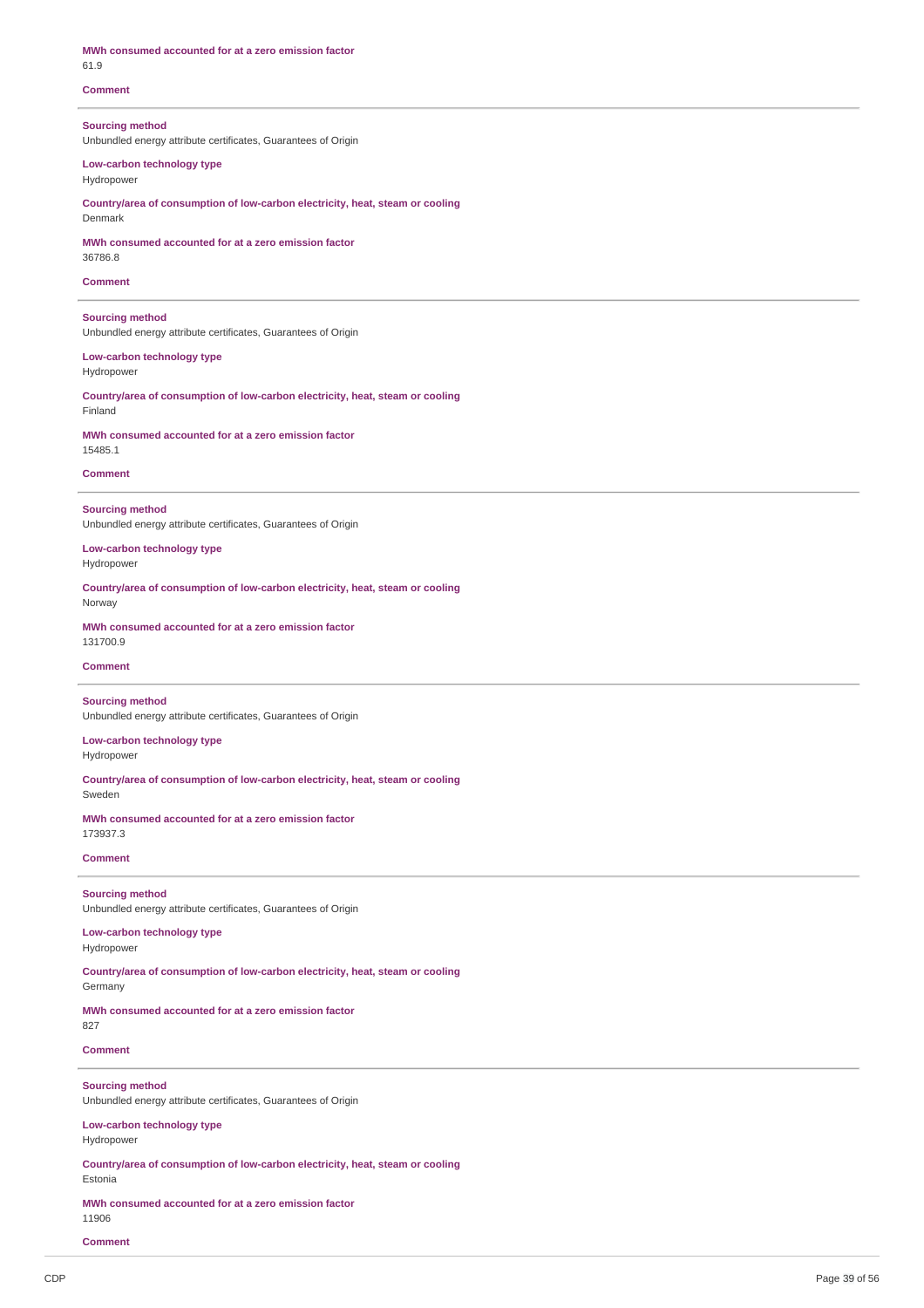| <b>Sourcing method</b><br>Unbundled energy attribute certificates, Guarantees of Origin                                               |
|---------------------------------------------------------------------------------------------------------------------------------------|
| Low-carbon technology type<br>Hydropower                                                                                              |
| Countrylarea of consumption of low-carbon electricity, heat, steam or cooling<br>Lithuania                                            |
| MWh consumed accounted for at a zero emission factor<br>1152.6                                                                        |
| <b>Comment</b>                                                                                                                        |
| <b>Sourcing method</b><br>Unbundled energy attribute certificates, Guarantees of Origin                                               |
| Low-carbon technology type<br>Hydropower                                                                                              |
| Countrylarea of consumption of low-carbon electricity, heat, steam or cooling<br>Netherlands                                          |
| MWh consumed accounted for at a zero emission factor<br>4101.5                                                                        |
| <b>Comment</b>                                                                                                                        |
| <b>Sourcing method</b><br>Unbundled energy attribute certificates, Guarantees of Origin                                               |
| Low-carbon technology type<br>Hydropower                                                                                              |
| Country/area of consumption of low-carbon electricity, heat, steam or cooling<br>United Kingdom of Great Britain and Northern Ireland |
| MWh consumed accounted for at a zero emission factor<br>2699.9                                                                        |
| <b>Comment</b>                                                                                                                        |
| <b>Sourcing method</b><br>Unbundled energy attribute certificates, Guarantees of Origin                                               |
| Low-carbon technology type<br>Hydropower                                                                                              |
| Countrylarea of consumption of low-carbon electricity, heat, steam or cooling<br>Latvia                                               |
| MWh consumed accounted for at a zero emission factor<br>11411.4                                                                       |
| <b>Comment</b>                                                                                                                        |
| <b>Sourcing method</b><br>Unbundled energy attribute certificates, Guarantees of Origin                                               |
| Low-carbon technology type<br>Hydropower                                                                                              |
| Country/area of consumption of low-carbon electricity, heat, steam or cooling<br>Iceland                                              |
| MWh consumed accounted for at a zero emission factor<br>3233.5                                                                        |
| <b>Comment</b>                                                                                                                        |
| <b>Sourcing method</b><br>Unbundled energy attribute certificates, Guarantees of Origin                                               |
| Low-carbon technology type<br>Hydropower                                                                                              |
| Countrylarea of consumption of low-carbon electricity, heat, steam or cooling<br>Poland                                               |
| MWh consumed accounted for at a zero emission factor<br>3506.5                                                                        |
| <b>Comment</b>                                                                                                                        |
| <b>Sourcing method</b>                                                                                                                |

Unbundled energy attribute certificates, Guarantees of Origin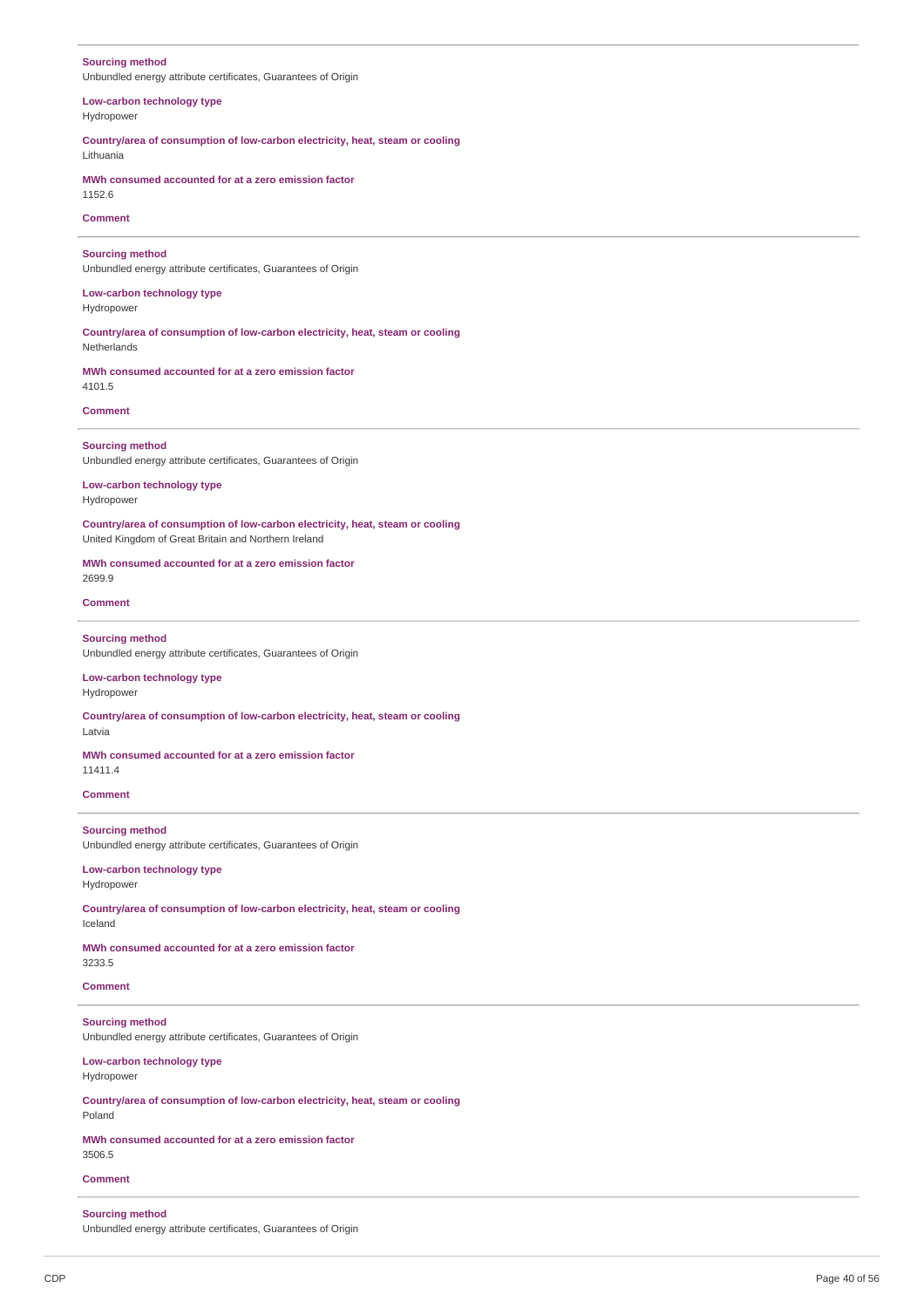| Low-carbon technology type<br>Hydropower                                                                   |
|------------------------------------------------------------------------------------------------------------|
| Country/area of consumption of low-carbon electricity, heat, steam or cooling<br>Portugal                  |
| MWh consumed accounted for at a zero emission factor<br>682.6                                              |
| <b>Comment</b>                                                                                             |
| <b>Sourcing method</b><br>Unbundled energy attribute certificates, Guarantees of Origin                    |
| Low-carbon technology type<br>Hydropower                                                                   |
| Country/area of consumption of low-carbon electricity, heat, steam or cooling<br>Romania                   |
| MWh consumed accounted for at a zero emission factor<br>5692.5                                             |
| <b>Comment</b>                                                                                             |
| <b>Sourcing method</b><br>Unbundled energy attribute certificates, Guarantees of Origin                    |
| Low-carbon technology type<br>Hydropower                                                                   |
| Country/area of consumption of low-carbon electricity, heat, steam or cooling<br>Slovakia                  |
| MWh consumed accounted for at a zero emission factor<br>2819.6                                             |
| <b>Comment</b>                                                                                             |
| <b>Sourcing method</b><br>Unbundled energy attribute certificates, Guarantees of Origin                    |
| Low-carbon technology type<br>Hydropower                                                                   |
| Countrylarea of consumption of low-carbon electricity, heat, steam or cooling<br>Austria                   |
| MWh consumed accounted for at a zero emission factor<br>3400.4                                             |
| <b>Comment</b>                                                                                             |
| <b>Sourcing method</b><br>Unbundled energy attribute certificates, Guarantees of Origin                    |
| Low-carbon technology type<br>Hydropower                                                                   |
| Countrylarea of consumption of low-carbon electricity, heat, steam or cooling<br><b>Russian Federation</b> |
| MWh consumed accounted for at a zero emission factor<br>1921.7                                             |
| <b>Comment</b>                                                                                             |
| <b>Sourcing method</b><br>Unbundled energy attribute certificates, Guarantees of Origin                    |
| Low-carbon technology type<br>Hydropower                                                                   |
| Countrylarea of consumption of low-carbon electricity, heat, steam or cooling<br>Malaysia                  |
| MWh consumed accounted for at a zero emission factor<br>5388.3                                             |
| <b>Comment</b>                                                                                             |
| <b>Sourcing method</b><br>Unbundled energy attribute certificates, Guarantees of Origin                    |

**Low-carbon technology type** Hydropower

**Country/area of consumption of low-carbon electricity, heat, steam or cooling**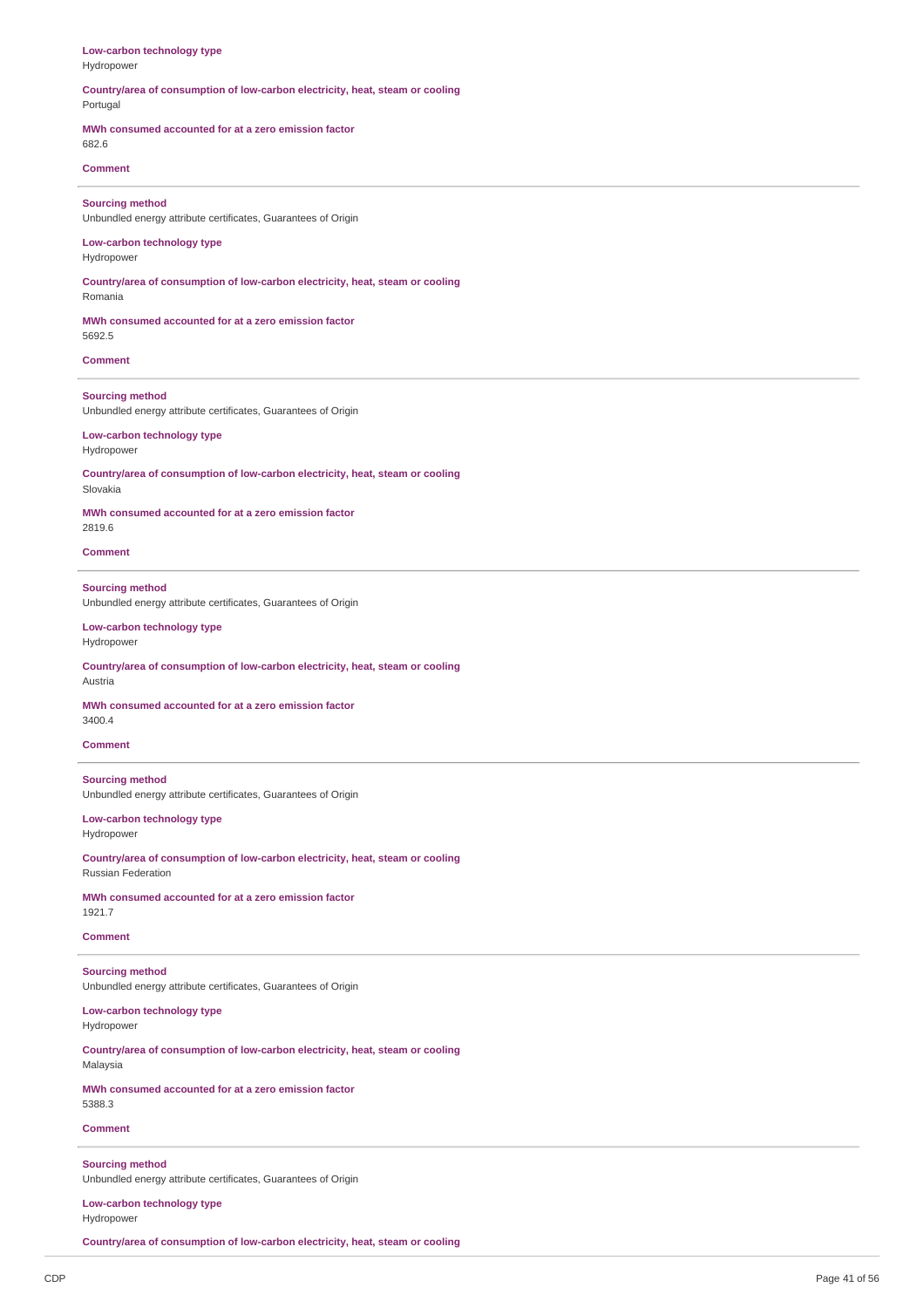### **MWh consumed accounted for at a zero emission factor** 29005.9

## **Comment**

## C9. Additional metrics

## C9.1

#### **(C9.1) Provide any additional climate-related metrics relevant to your business.**

### C10. Verification

## C10.1

## **(C10.1) Indicate the verification/assurance status that applies to your reported emissions.**

|                                          | Verification/assurance status                          |
|------------------------------------------|--------------------------------------------------------|
| Scope 1                                  | Third-party verification or assurance process in place |
| Scope 2 (location-based or market-based) | Third-party verification or assurance process in place |
| Scope 3                                  | Third-party verification or assurance process in place |

## C10.1a

(C10.1a) Provide further details of the verification/assurance undertaken for your Scope 1 emissions, and attach the relevant statements.

**Verification or assurance cycle in place** Annual process

**Status in the current reporting year** Complete

**Type of verification or assurance** Limited assurance

**Attach the statement** Orkla Verification 2020.pdf

**Page/ section reference** Page: 1-2

**Relevant standard** ISAE3000

**Proportion of reported emissions verified (%)** 100

## C10.1b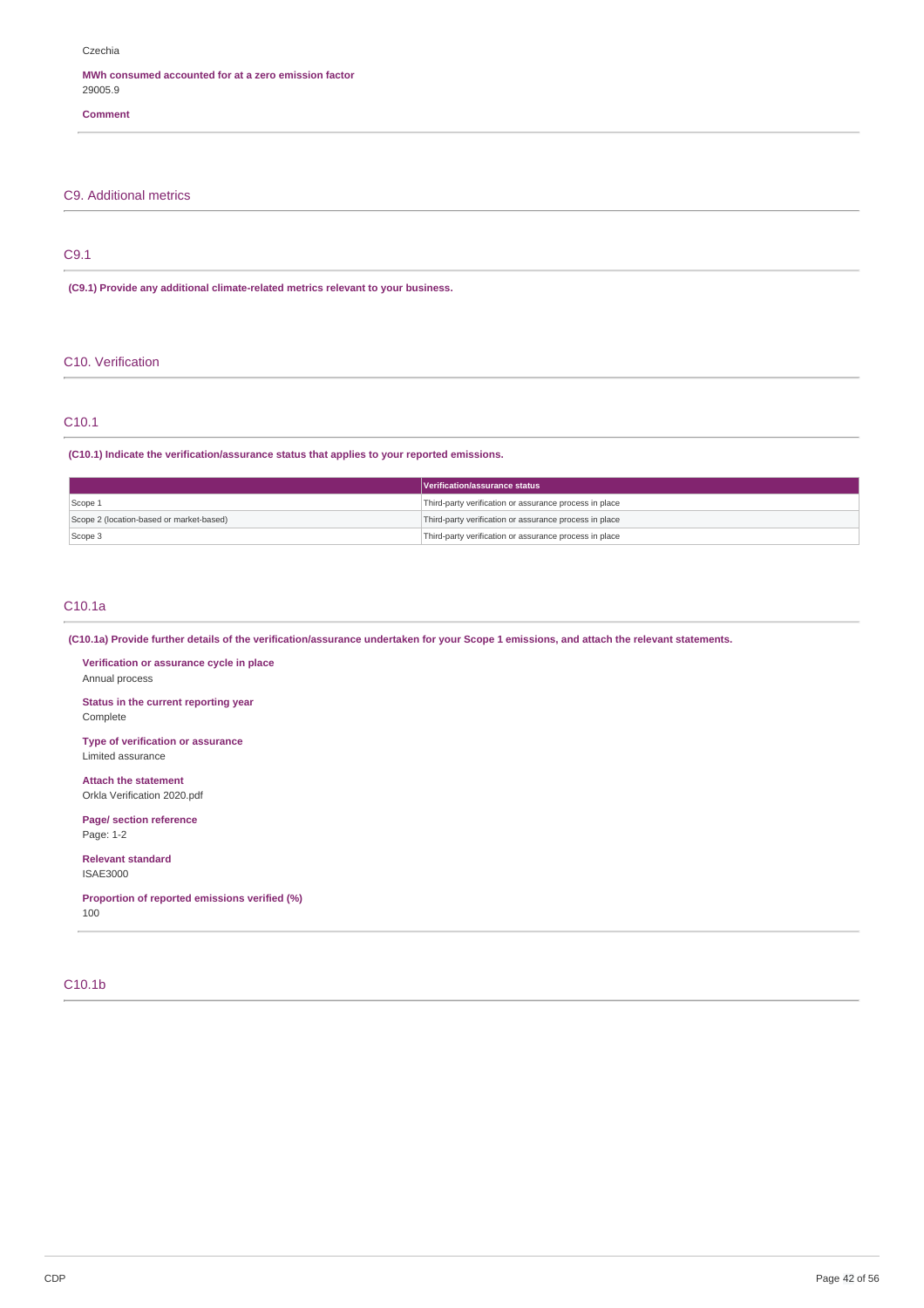#### (C10.1b) Provide further details of the verification/assurance undertaken for your Scope 2 emissions and attach the relevant statements.

**Scope 2 approach** Scope 2 location-based

**Verification or assurance cycle in place** Annual process

**Status in the current reporting year** Complete

**Type of verification or assurance** Limited assurance

**Attach the statement** Orkla Verification 2020.pdf

**Page/ section reference** Page: 1-2

**Relevant standard** ISAE3000

**Proportion of reported emissions verified (%)** 100

**Scope 2 approach** Scope 2 market-based

**Verification or assurance cycle in place** Annual process

**Status in the current reporting year** Complete

**Type of verification or assurance** Limited assurance

**Attach the statement** Orkla Verification 2020.pdf

**Page/ section reference** Page: 1-2

**Relevant standard** ISAE3000

**Proportion of reported emissions verified (%)** 100

## C10.1c

(C10.1c) Provide further details of the verification/assurance undertaken for your Scope 3 emissions and attach the relevant statements.

**Scope 3 category** Scope 3: Waste generated in operations

**Verification or assurance cycle in place**

Annual process

**Status in the current reporting year** Complete

**Type of verification or assurance** Limited assurance

**Attach the statement** Orkla Verification 2020.pdf

**Page/section reference** Page: 1-2

**Relevant standard** ISAE3000

**Proportion of reported emissions verified (%)**

## C10.2

(C10.2) Do you verify any climate-related information reported in your CDP disclosure other than the emissions figures reported in C6.1, C6.3, and C6.5? Yes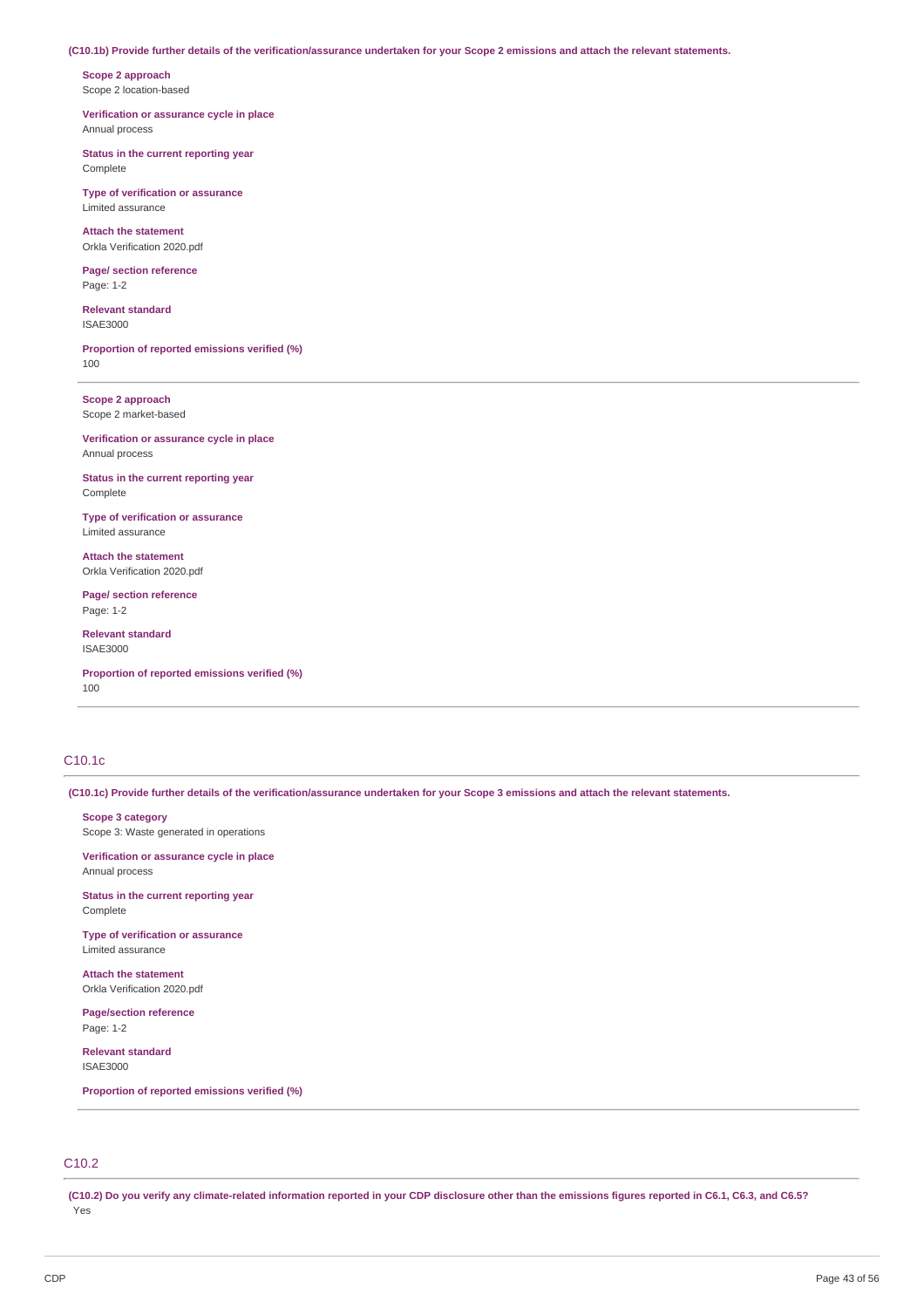## (C10.2a) Which data points within your CDP disclosure have been verified, and which verification standards were used?

| Disclosure module Data verified<br>verification relates |                     | <b>Verification standard</b>                                                                                                                                                       | Please explain                                                                                                                                                                                                                         |
|---------------------------------------------------------|---------------------|------------------------------------------------------------------------------------------------------------------------------------------------------------------------------------|----------------------------------------------------------------------------------------------------------------------------------------------------------------------------------------------------------------------------------------|
| l to                                                    |                     |                                                                                                                                                                                    |                                                                                                                                                                                                                                        |
|                                                         |                     | C6. Emissions data   Year on year change   ISAE 3000 (Revised), Assurance Engagements<br>in emissions (Scope   Other than Audits or Reviews of Historical Financial<br>Information | Verification of year on year change in Scope 1 GHG emission is company wide and performed annually. As long<br>as we use ISAE 3000 standard for verification of emissions in all scopes. the same standard was chosen in this<br>case. |
| C6. Emissions data                                      | in emissions (Scope | Year on year change ISAE 3000 (Revised), Assurance Engagements<br>Other than Audits or Reviews of Historical Financial<br>Information                                              | Verification of year on year change in Scope 1 GHG emission is company wide and performed annually. As long<br>as we use ISAE 3000 standard for verification of emissions in all scopes, the same standard was chosen in this<br>case. |
| C6. Emissions data                                      |                     | Year on year change ISAE 3000 (Revised), Assurance Engagements<br>in emissions (Scope   Other than Audits or Reviews of Historical Financial<br>Information                        | Verification of year on year change in Scope 1 GHG emission is company wide and performed annually. As long<br>as we use ISAE 3000 standard for verification of emissions in all scopes. the same standard was chosen in this<br>case. |

Orkla

Verification

2020.pdf

## C11. Carbon pricing

## C11.1

(C11.1) Are any of your operations or activities regulated by a carbon pricing system (i.e. ETS, Cap & Trade or Carbon Tax)? Yes

## C11.1a

**(C11.1a) Select the carbon pricing regulation(s) which impacts your operations.** EU ETS

## C11.1b

**(C11.1b) Complete the following table for each of the emissions trading schemes you are regulated by.**

## **EU ETS**

**% of Scope 1 emissions covered by the ETS**

15

**% of Scope 2 emissions covered by the ETS**

0

**Period start date** January 1 2019

**Period end date** December 31 2019

**Allowances allocated**

0

**Allowances purchased**

8026

**Verified Scope 1 emissions in metric tons CO2e** 8026

**Verified Scope 2 emissions in metric tons CO2e** 0

**Details of ownership**

Facilities we own and operate

**Comment**

## C11.1d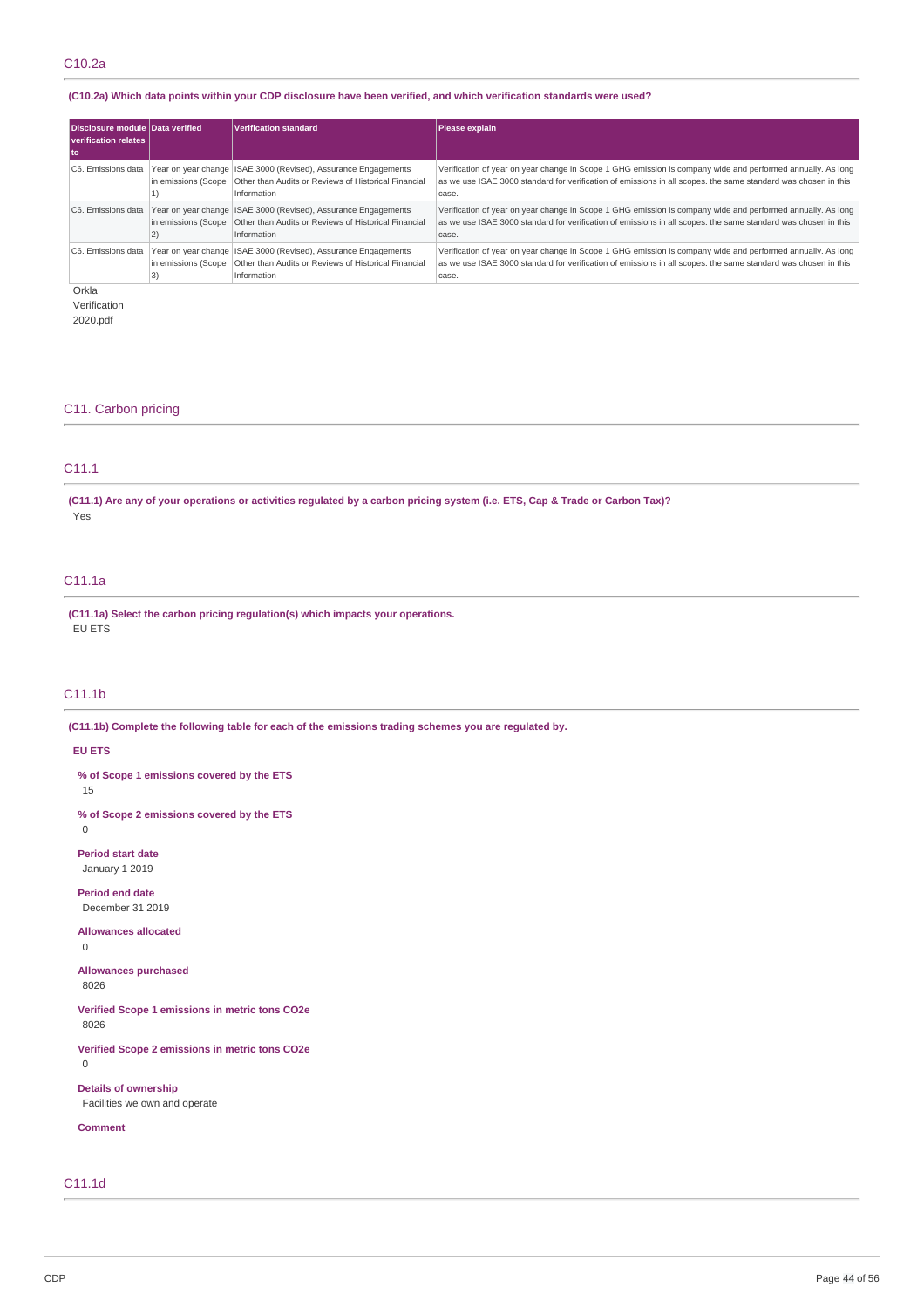## (C11.1d) What is your strategy for complying with the systems you are regulated by or anticipate being regulated by?

In Orkla only one boiler house, in Eslov, Sweden, is at the size to be part of EU ETS scheme. The strategy for complying with EU ETS is to have a constant focus on energy efficiency measures, which will directly reduce the relevant emissions. As part of Orkla's focus on energy efficiency, our goal is to achieve a 20% reduction in energy consumption for the 2014–2020 period and a 30% reduction up to 2025. To transfer best practices for improving energy efficiency, Orkla prepared a central energy initiative in 2015 as part of its Improved Resource and Energy Efficiency programme. As a result of the programme, a growing number of efficiency improvement projects are being implemented in all the business areas. Adjusted for acquisitions and increased turnover, energy consumption has been reduced by 19% since 2014.

## C11.2

**(C11.2) Has your organization originated or purchased any project-based carbon credits within the reporting period?** No

## C11.3

**(C11.3) Does your organization use an internal price on carbon?** No, and we do not currently anticipate doing so in the next two years

C12. Engagement

## C12.1

**(C12.1) Do you engage with your value chain on climate-related issues?**

Yes, our suppliers

Yes, our customers

Yes, other partners in the value chain

## C12.1a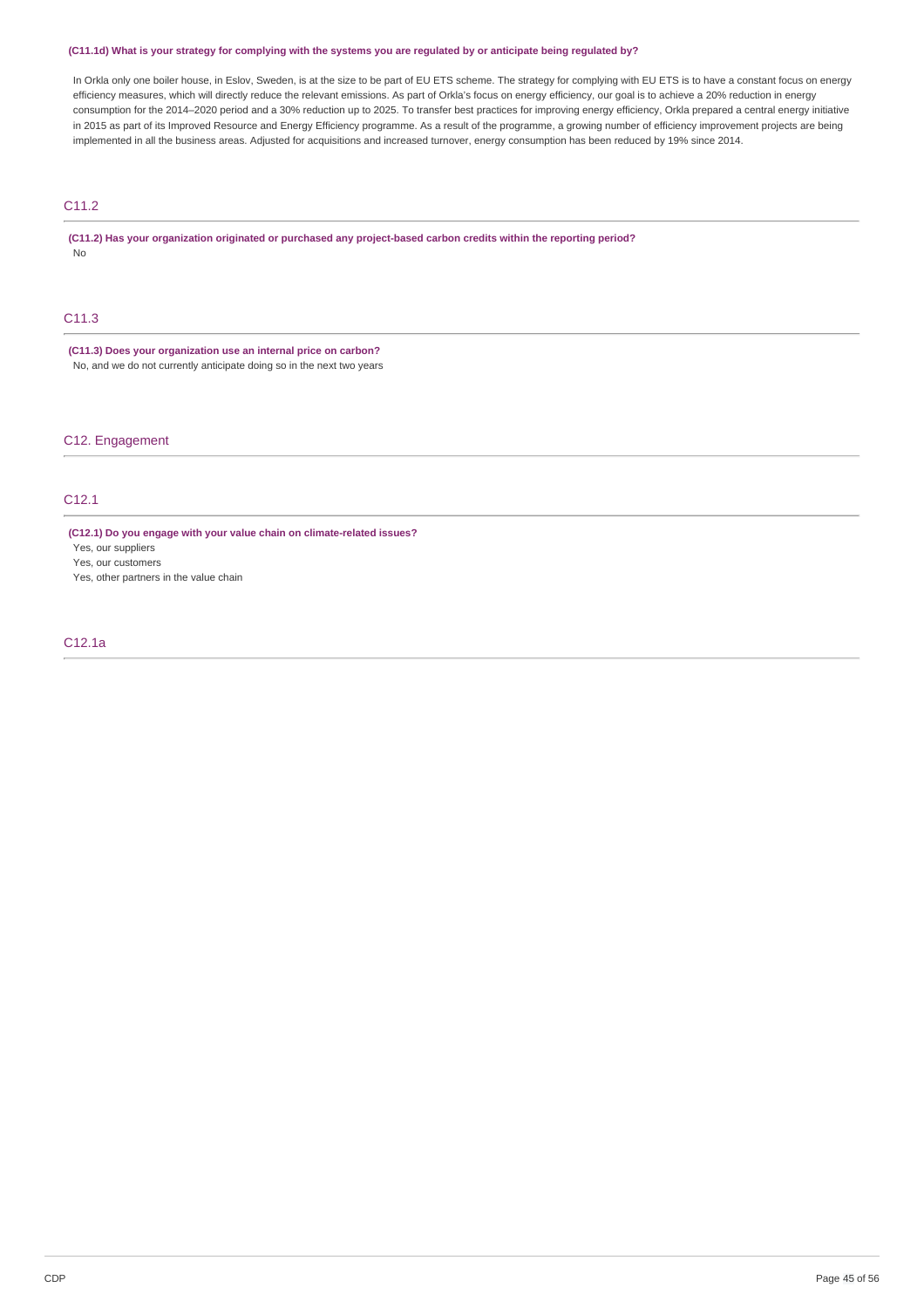#### **(C12.1a) Provide details of your climate-related supplier engagement strategy.**

#### **Type of engagement**

Information collection (understanding supplier behavior)

#### **Details of engagement**

Collect climate change and carbon information at least annually from suppliers

Other, please specify (Including climate change in supplier selection/management mechanism through our Supplier Code of Conduct)

**% of suppliers by number**

90

**% total procurement spend (direct and indirect)**

90

#### **% of supplier-related Scope 3 emissions as reported in C6.5**

90

#### **Rationale for the coverage of your engagement**

At Orkla we work closely with our suppliers all over the world to promote a sustainable value chain for food and grocery products. Regardless of the country concerned, we require that they all comply with the Orkla Supplier Code of Conduct, which defines what we consider to be necessary for the proper conduct of business. Close monitoring of suppliers plays a crucial role in ensuring compliance with our strict guidelines. Orkla's branded consumer goods companies have more than 25,000 direct suppliers. This multitude of suppliers makes it important to give priority to monitoring those considered to be most at-risk of failing to comply with our code of conduct. To identify these suppliers, Orkla carry out systematic risk assessments, in which certain countries, production methods and product categories are given a special risk weighting. Orkla subjects all its main direct suppliers to a bi-annual risk screening using a proprietary tool based on criteria relating to working conditions, the environment and anticorruption.Approx. 4500 suppliers are considered critical Tier 1 suppliers, standing for 90% of the total purchasing spend, which is the suppliers included in our engagement. Risky suppliers are assessed in greater detail based on a standardised method developed by the organisation Sedex. Orkla attaches importance to maintaining a good dialogue with its suppliers in order to promote good practices and continuous improvement. A large part of the Orkla companies' purchases come from local suppliers located in the company's home country. The Nordic region and the Baltics are the primary markets for Orkla's branded consumer goods. 60% of Orkla's overall sourcing comes from local suppliers. The inherent risk of breaches of workers' and human rights, as well as environmental issues, are assessed as higher in connection with purchasing from suppliers in Asia and in certain complex supplier chains for products such as cocoa, palm oil and fish. Climate-related issues are also part of certifications schemes that Orkla has implemented, cocoa (Rainforest Alliance), palm oil (RSPO), fish products (MSC), packaging (FSC), cotton (GOTS), where Orkla has clear policies and goals for the implementation.

### **Impact of engagement, including measures of success**

All suppliers receive the Orkla Supplier Code of Conduct which outlines our expectation on our suppliers. They are required to sign and return the document in which it is stated that environmental impact is considered throughout the value chain. The signing of the Code of Conduct is documented and followed up through internal databases and that's how we measure our success in these terms. We systematically assess all new suppliers as part of a pre- screening process. All existing critical suppliers based on spend are assessed every other year through a desktop assessment including dimensions such as corruption, climate risk and inherent category risk. We ask our high and medium risk suppliers to become Sedex members. Sedex is a global organization to drive improvement for sustainable business practices in global supply chain. Energy consumption is a part of the SAQ (self-assessment questionnaire) that the suppliers are filling out. Selected suppliers are assessed through SMETA 4-pillar audits. In our monitoring of direct suppliers, we primarily identify minor discrepancies, which the suppliers are required to remedy. Measure of success here is share of noncompliances closed. For non-tier 1 suppliers we have a category-based risk assessment process and follow up through our tier 1 suppliers and various type of improvement activities such as certification or supplier led improvement projects. Orkla are members of SAI Platform and aims to use certification standards on minimum SAI Silver level, as an example RSPO is on Gold level. Our certification standards set out important requirements on our supply chains in terms of environmental demands and help farmers improve by various capability building efforts. The percentage of Orkla's raw materials that are certified increased in 2020. An example is that 87% of all cocoa now is Rainforest Alliance certified. Example: close cooperation with local farms that grow potatoes, cucumbers, beets and other vegetables to document the environmental impact of the production and also meeting customers demand for food products based on local raw materials. In India, MTR Foods has worked actively for several years to promote production of clean milk and improve conditions for impoverished dairy farmers.

#### **Comment**

Orkla engages currently with around 4500 suppliers on climate-related issues.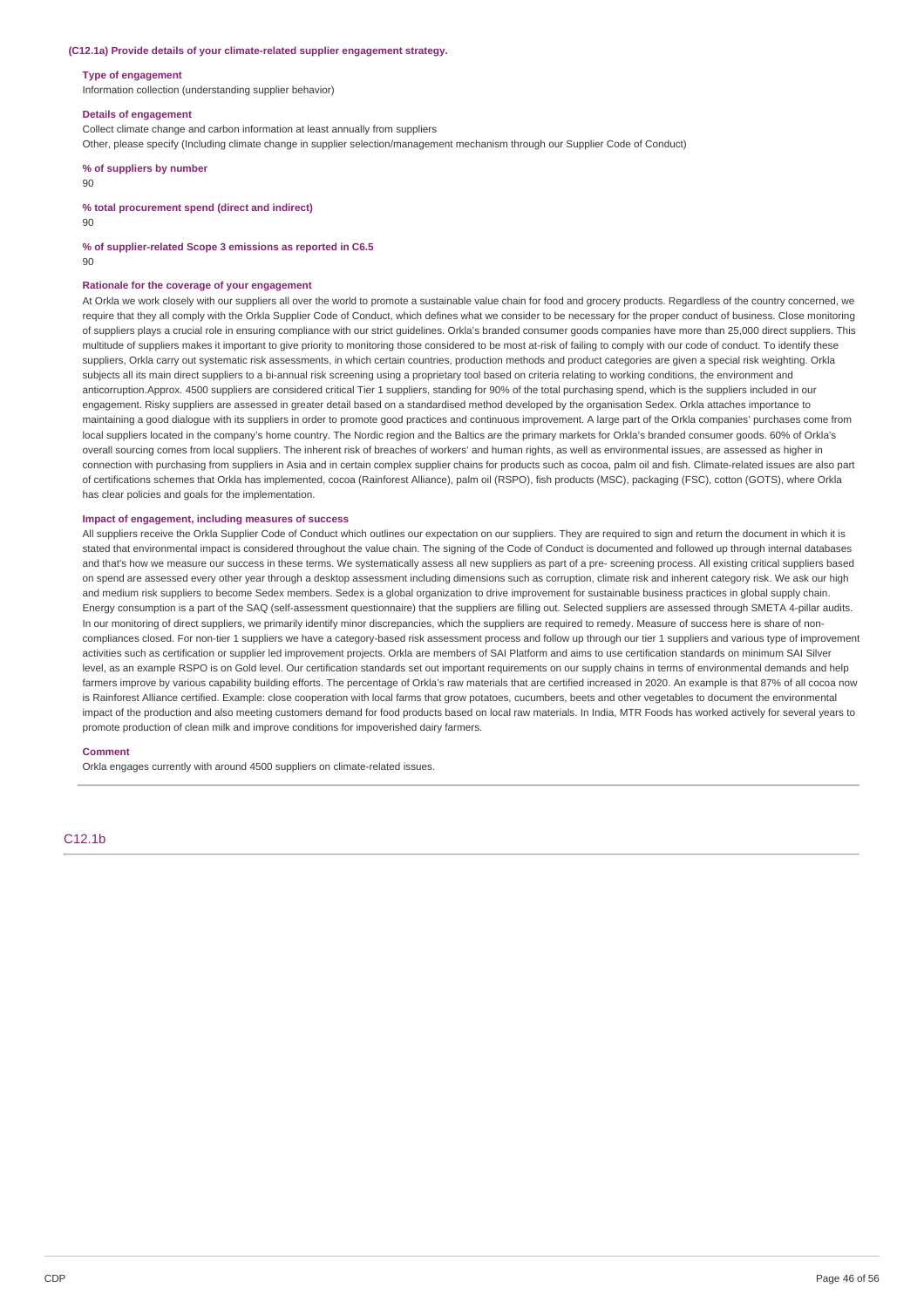#### **(C12.1b) Give details of your climate-related engagement strategy with your customers.**

**Type of engagement**

Education/information sharing

#### **Details of engagement**

Run an engagement campaign to educate customers about the climate change impacts of (using) your products, goods, and/or services

**% of customers by number**

#### 100

**% of customer - related Scope 3 emissions as reported in C6.5**

 $\Omega$ 

**Portfolio coverage (total or outstanding)**

<Not Applicable>

#### **Please explain the rationale for selecting this group of customers and scope of engagement**

Orkla has started co-operation with costumers in several of our markets. Selection of the customers for co-operation is based on the various reasons; costumer interest and maturity in environmental engagement. Customers who show their interest in answering surveys through various social media channels are included in the engagement, these surveys are directed towards our entire customer base. Orkla is also analysing general market research in order to understand customer preferences and expectations. Orkla is introducing on the market new products with improved environmental impact giving the customers a possibility to compare them with other alternatives on the market and contribute to the avoidance of climate change by choosing those products that are associated with lower GHG emission within all life cycle.

#### **Impact of engagement, including measures of success**

To understand the customer expectations Orkla participate in syndicated customer satisfaction surveys carried among the retailers by external partners in several of Orkla's main markets. This includes both survey's conducted by Orkla, as well as general market research. The surveys are carried out on an annual basis giving evaluations of each of Orklas companies within the respective country compared to competitors. The evaluations Orkla receives through the survey's are the way we measure the success of our cooperation with customers. For consumers we use consumer research to get insight and have established consumer service functions trough which we gain input on satisfaction. This is continuously evaluated by Orkla in order to meet customer demands. Before setting new products on the market it has been tested out by chosen consumer groups to have a better understanding about consumer preferences and expectations. We also follow-up the performance of the newly launched sustainable products. The innovation effort of new products is measured as percentage of the sales. The evaluations of customers expectations has resulted in the increased focus on launching vegan and vegetarian products, such as the brands Anamma, Naturli and Frankful. The share of turnover from vegan and lacto-ovo vegetarian were 57% compared to 53% in 2019. The plant-based brands NATURLI, Anamma, Felix, Beauvais Veggie and Lecora Green Line had a total turnover of NOK 869 million in 2020 and 21% growth compared with 2019. As a result of the Orkla Sustainable Life Barometer survey 2020, 72% of respondents say they are worried about the negative consequences of plastic packaging, 63% say it is important that the products they buy have recyclable packaging. In cooperation with packaging suppliers and other partners, Orkla focuses on developing new packaging solutions that minimize the use of fossil raw materials and contribute to increased recycling. For example, Orkla Confectionery & Snacks Sweden launched four varities of OLW crisps in bags made of bioplast produced from pine oil, a residual product from the Nordic forest industry. Use of bioplast in the packaging reduces CO2 emissions by 50% compared to conventional plastic packaging.

#### C12.1d

#### **(C12.1d) Give details of your climate-related engagement strategy with other partners in the value chain.**

We collaborate with certification organisations and key suppliers on preventing tropical deforestation, incl. collaboration with the RSPO, UTZ and Proterra and FSC. This is based on a Group-wide no deforestation policy with time-bound commitments. We prioritize engagement in the supply chains which are considered high-risk. The risk assessment is based on externally available reports and internal competence. In the case of raw materials from tropical regions, Orkla works closely with selected suppliers who implement their own programmes for ensuring deforestation-free raw material production.

We collaborate with other consumer goods companies, retailers and experts to improve business practices linked to climate management, sustainable sourcing and other challenges. Palm oil is an important raw material, also for companies that manufacture cleaning and personal hygiene products. In 2020, Orkla Home & Personal Care joined the Action for Sustainable Derivatives (ASD), an industry initiative targeting suppliers and producers that use derivatives rather than pure palm oil. ASD works to make it possible to trace palm oil all the way back to plantations, to be able to identify environmental and/or social challenges and contribute to improvements at local level.

Orkla uses several types of plant-based protein and constantly seeks interesting new alternatives that are better for the environment and health. Orkla participates in a research project run by Lund University to learn more about rapeseed as an alternative to soya as a source of protein. The aim is to obtain a high-quality ingredient from rapeseed with good techno-functional properties.

## C-AC12.2/C-FB12.2/C-PF12.2

(C-AC12.2/C-FB12.2/C-PF12.2) Do you encourage your suppliers to undertake any agricultural or forest management practices with climate change mitigation **and/or adaptation benefits?**

Yes

### C-AC12.2a/C-FB12.2a/C-PF12.2a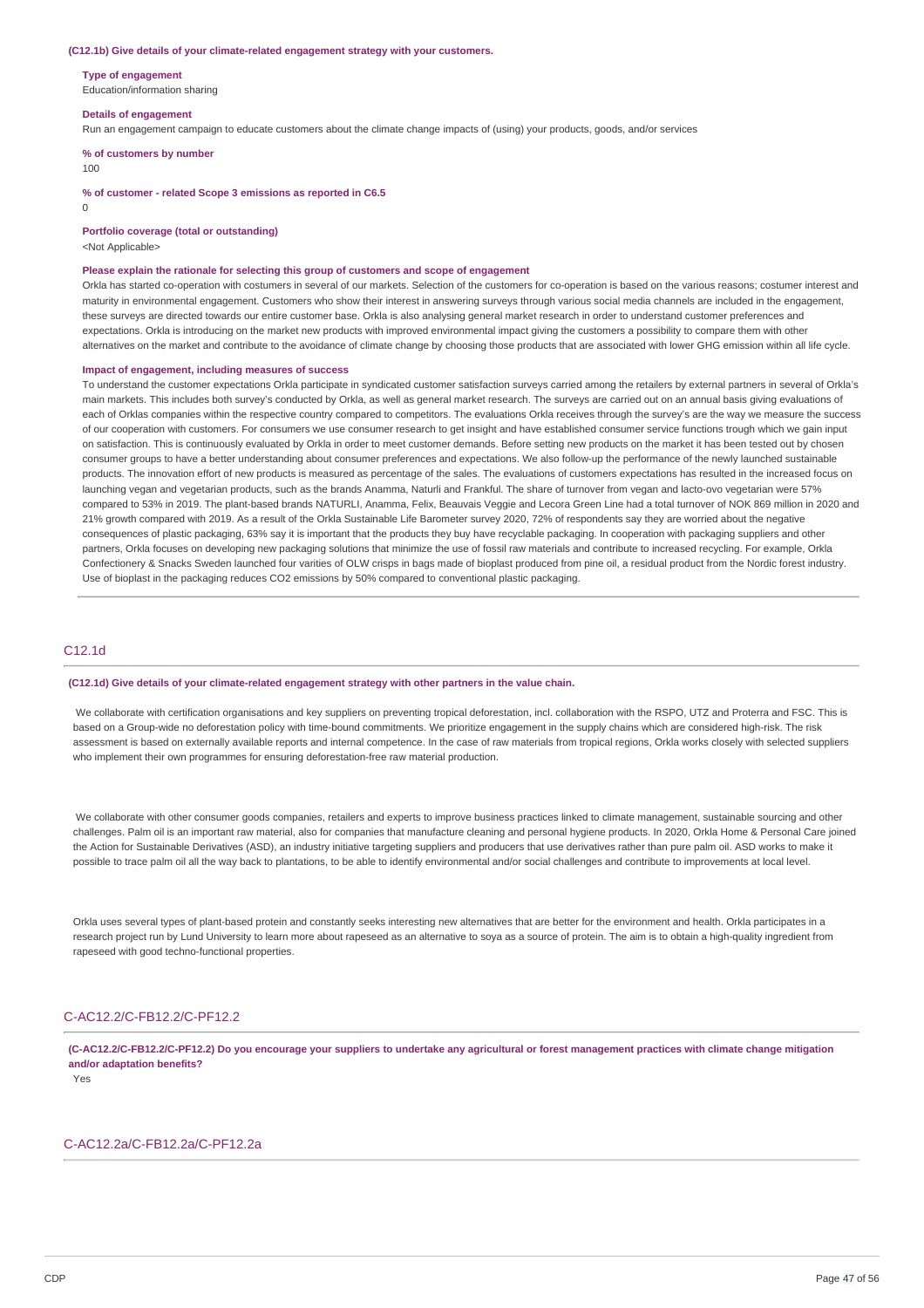(C-AC12.2a/C-FB12.2a/C-PF12.2a) Specify which agricultural or forest management practices with climate change mitigation and/or adaptation benefits you **encourage your suppliers to undertake and describe your role in the implementation of each practice.**

**Management practice reference number** MP1

**Management practice** Fertilizer management

#### **Description of management practice**

Orkla's main suppliers are followed up through an audit program and specific cooperation programs. Several management practices are introduced through these contacts. One example is a cooperation between Orkla Foods Sweden and local farmers producing cucumbers. The farmers are IP-certified and minimize their use of chemical fertilizers.

**Your role in the implementation**

Knowledge sharing

**Explanation of how you encourage implementation**

The implementation of described management practice is encouraged by regular meetings, dialogue and audits.

### **Climate change related benefit**

Reduced demand for fertilizers (adaptation)

**Comment**

#### C-AC12.2b/C-FB12.2b/C-PF12.2b

(C-AC12.2b/C-FB12.2b/C-PF12.2b) Do you collect information from your suppliers about the outcomes of any implemented agricultural/forest management **practices you have encouraged?**

Yes

## C12.3

(C12.3) Do you engage in activities that could either directly or indirectly influence public policy on climate-related issues through any of the following? Direct engagement with policy makers Trade associations

Funding research organizations **Other** 

## C12.3a

#### **(C12.3a) On what issues have you been engaging directly with policy makers?**

| <b>Focus of legislation</b>                                                | <b>position</b> | Corporate Details of engagement                                                                                                                                                                                                                            | <b>Proposed legislative</b><br><b>solution</b>     |
|----------------------------------------------------------------------------|-----------------|------------------------------------------------------------------------------------------------------------------------------------------------------------------------------------------------------------------------------------------------------------|----------------------------------------------------|
| Other, please specify (Food waste, Support<br>packaging and deforestation) |                 | We have engagement with policymakers, primarily linked to food waste, packaging and de-forestation. An example is the implementation We support this<br>of an agreement between the Norwegian Government and Norwegian Food Industry to reduce food waste. | agreement with no<br>exceptions.                   |
| <b>Energy efficiency</b>                                                   | Support         | We have performed energy audits based on EU Energy Efficiency Directive.                                                                                                                                                                                   | We support this legislation<br>with no exceptions. |

## C12.3b

**(C12.3b) Are you on the board of any trade associations or do you provide funding beyond membership?** Yes

### C12.3c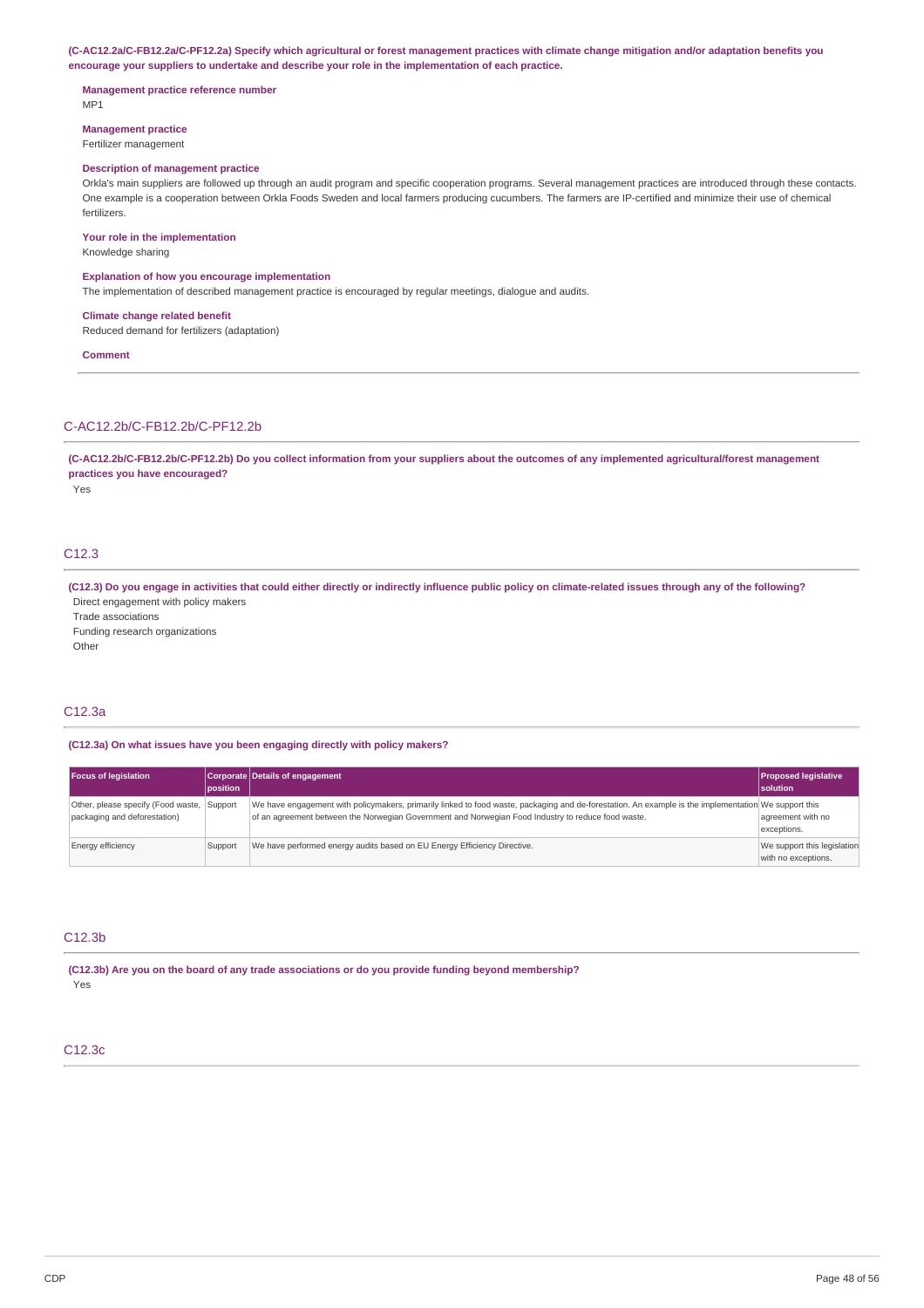#### (C12.3c) Enter the details of those trade associations that are likely to take a position on climate change legislation.

#### **Trade association**

NHO Mat & Drikke (Norwegian Food and Drink Federation)

#### **Is your position on climate change consistent with theirs?**

Consistent

#### **Please explain the trade association's position**

NHO is an active partner for the Norwegian government in engaging business in efforts towards the Sustainable Development Goals (SDG) and has a particular focus on business opportunities linked to renewable energy and technology development.

#### **How have you influenced, or are you attempting to influence their position?**

Orkla supports the sustainable development goals and have support the positive initiatives from the trade associations. Among others Orkla has taken a leading role in the work on zero deforestation in Norway and Sweden.

#### **Trade association**

Cereals Europe

#### **Is your position on climate change consistent with theirs?**

Consistent

#### **Please explain the trade association's position**

Cereals Europe work towards creating a positive and balanced regulatory environment conducive to sustainable growth.

#### **How have you influenced, or are you attempting to influence their position?**

Orkla supports the Sustainable Development Goals and have support the positive initiatives from the trade associations. Among others Orkla has taken a leading role in the work on zero deforestation in Norway and Sweden.

#### **Trade association**

Swedish Food Federation

#### **Is your position on climate change consistent with theirs?**

Consistent

#### **Please explain the trade association's position**

The Swedish Food Federation has developed a sustainability manifest towards 2025 and states among others a focus on climate gas reductions, waste reduction, energy efficiency and renewable energy.

#### **How have you influenced, or are you attempting to influence their position?**

Orkla supports the sustainable development goals and have support the positive initiatives from the trade associations. Among others Orkla has taken a leading role in the work on zero deforestation in Norway and Sweden.

## C12.3d

#### **(C12.3d) Do you publicly disclose a list of all research organizations that you fund?** Yes

#### C12.3e

#### **(C12.3e) Provide details of the other engagement activities that you undertake.**

Orkla joined the UN Global Compact in 2005, and participates with more than 8,000 other companies and organizations in promoting the Global Compact's ten core principles of human and labour rights, environment and anti-corruption. Through the adherence to the Global Compact Orkla has committed itself to report annually on progress. We do this through the publication of Orkla's Sustainability Report, which describes the group's work on sustainability and CSR issues during the last year. At the same time, Orkla's website contains detailed information about the group's policies and practice on specific themes.

Orkla is actively engaged in dialogue with a number of organisations on various issues. For example, Orkla's policy and approach to sustainable palm oil and deforestationfree supply chains were developed with input from the Rainforest Foundation of Norway and Greenpeace. The Rainforest Foundation has played an important role in assisting the Norwegian government in establishing a program for forest protection under the REDD system. Orkla is participating in a forum on fossil-free plastic organised by the organisation Zero for learning, and in a Swedish industry and retailer sustainability network administered by WWF. Orkla participate in the 10 year R&D programme; HighEFF - Centre for an Energy Efficient and Competitive Industry for the Future, is one of Norway'sCentres for Environment-friendly Energy Research (FME) co-funded by the Research Council of Norway and Industry. The host institution is SINTEF Energy Research. Future Pack is a major new research project funded by the Research Council of Norway and participating companies. The purpose of the project is to develop capabilities and technology for the production and recycling of both fossil and bio-based raw materials. The aim is to be able to make more sustainable plastic packaging. The project also examines specific case studies related to product recycling.

## C12.3f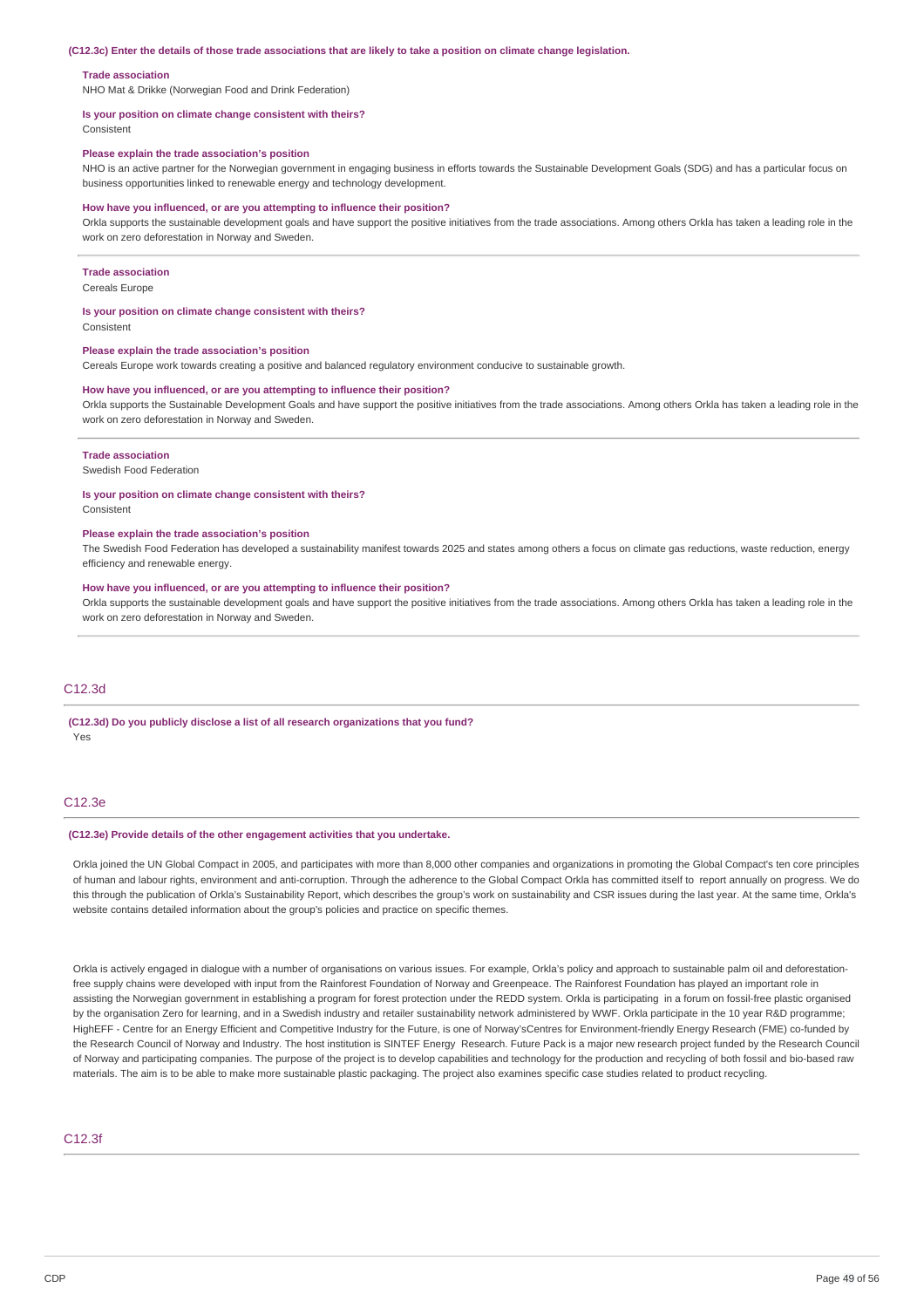(C12.3f) What processes do you have in place to ensure that all of your direct and indirect activities that influence policy are consistent with your overall climate **change strategy?**

Contact with authorities and communication with external organisations take place at Group and company level. The management of the individual company maintains a dialogue with local and national political authorities to find workable solutions to individual issues that concern their operations, and to create understanding for the companies' goals, plans and needs. We have an internal communication network where important activities are discussed and coordinated.

In addition, the Orkla companies maintain an ongoing dialogue with the supervisory authorities to ensure compliance with the operating requirements imposed by the authorities and to obtain advice on practical issues. This contact is administered by the relevant specialist functions at the individual factory. Orkla ASA Corporate Communications and Corporate Affairs maintains a dialogue with the authorities at Nordic level and in Brussels concerning legislation on food and the framework conditions for trade policy, such as the EU program Farm to Fork and the taxonomy. At Group level, Orkla is a member of the Strategic Council for Environmental Technology, the Government's consultative body in work on preparing a national environmental technology strategy. Much of the dialogue with authorities in the countries in which Orkla is represented takes place through national employers' organisations such as the Confederation of Norwegian Enterprise (NHO), the Swedish Food Federation (LI) and the Confederation of Danish Industry (DI), as well as industry and trade associations. Through these channels of dialogue, Orkla receives input regarding new regulations relevant for the Orkla companies, such as regulations on carbon taxes, as well as national climate strategies. Orkla continuously work towards being in line with the national climate strategies where we are located, as well as being proactive in meeting new regulations regarding climate change.

## $C12A$

(C12.4) Have you published information about your organization's response to climate change and GHG emissions performance for this reporting year in places **other than in your CDP response? If so, please attach the publication(s).**

**Publication**

In mainstream reports

**Status** Complete

**Attach the document** Orkla Annual Report 2020 ndf

**Page/Section reference** Chapter 3, pages: 56-157

**Content elements** Governance Strategy Risks & opportunities Emissions figures Emission targets Other metrics

**Comment**

## C13. Other land management impacts

## C-AC13.2/C-FB13.2/C-PF13.2

(C-AC13.2/C-FB13.2/C-PF13.2) Do you know if any of the management practices mentioned in C-AC12.2a/C-FB12.2a/C-PF12.2a that were implemented by your **suppliers have other impacts besides climate change mitigation/adaptation?** Yes

C-AC13.2a/C-FB13.2a/C-PF13.2a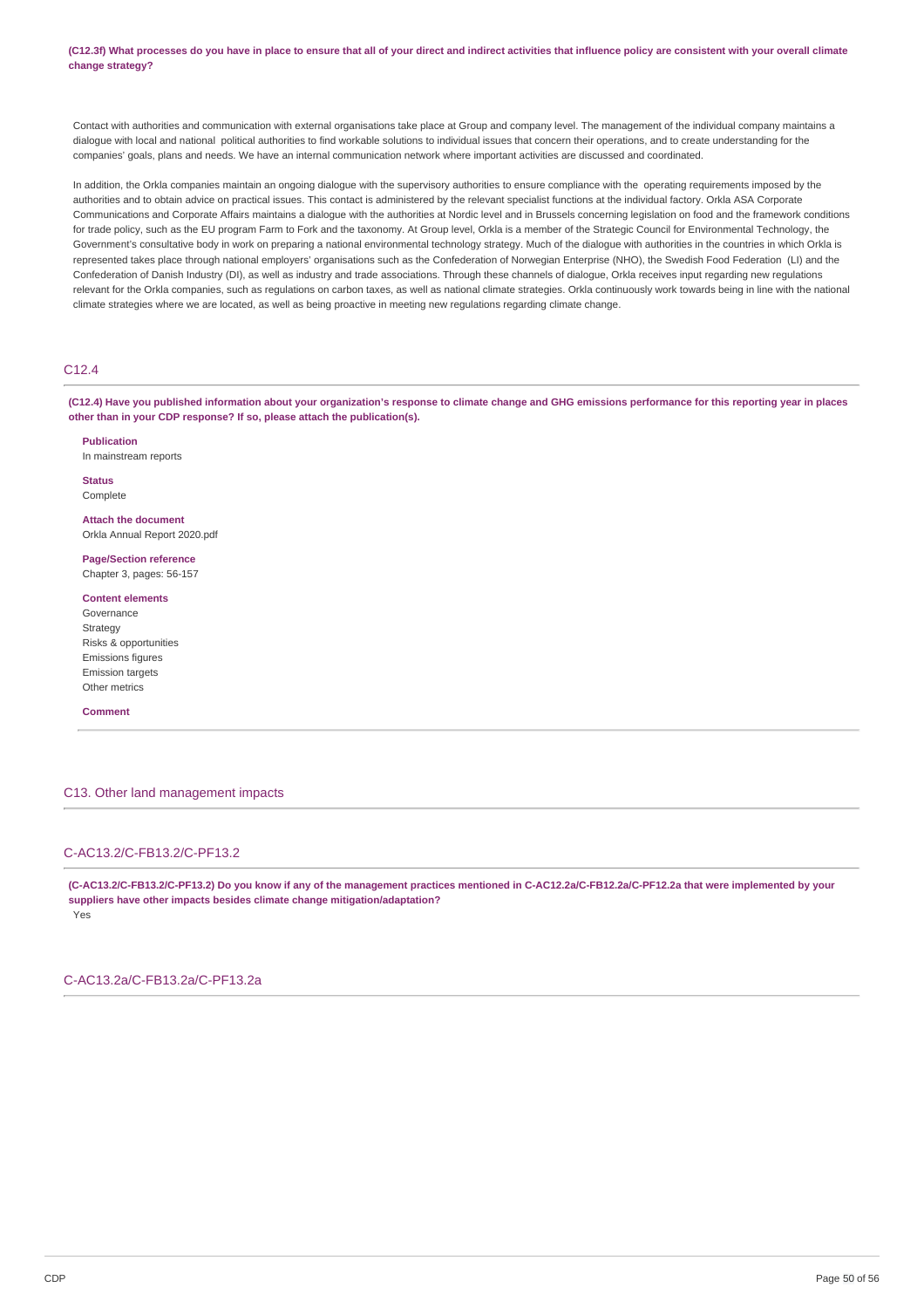(C-AC13.2a/C-FB13.2a/C-PF13.2a) Provide details of those management practices implemented by your suppliers that have other impacts besides climate change **mitigation/adaptation.**

## **Management practice reference number** MP1

**Overall effect**

Positive

## **Which of the following has been impacted?**

Soil Water

## **Description of impacts**

Reduced soil and water pollution. We have just started cooperation with suppliers related to different management practices.

#### **Have any response to these impacts been implemented?** Yes

#### **Description of the response(s)**

The cooperation so far with few suppliers to start with we have a positive attitude to manage, mitigate, control or adapt to management practice.

## C15. Signoff

## C-FI

(C-FI) Use this field to provide any additional information or context that you feel is relevant to your organization's response. Please note that this field is optional **and is not scored.**

## C15.1

**(C15.1) Provide details for the person that has signed off (approved) your CDP climate change response.**

|       | <b>Job title</b>       | Corresponding job category    |
|-------|------------------------|-------------------------------|
| Row 1 | CEO and President<br>. | Chief Executive Officer (CEO) |

## SC. Supply chain module

## SC0.0

**(SC0.0) If you would like to do so, please provide a separate introduction to this module.**

## SC0.1

**(SC0.1) What is your company's annual revenue for the stated reporting period?**

|       | Annual<br><b>Revenue</b> |
|-------|--------------------------|
| Row 1 | 137000000<br>.           |

## SC0.2

**(SC0.2) Do you have an ISIN for your company that you would be willing to share with CDP?** Yes

## SC0.2a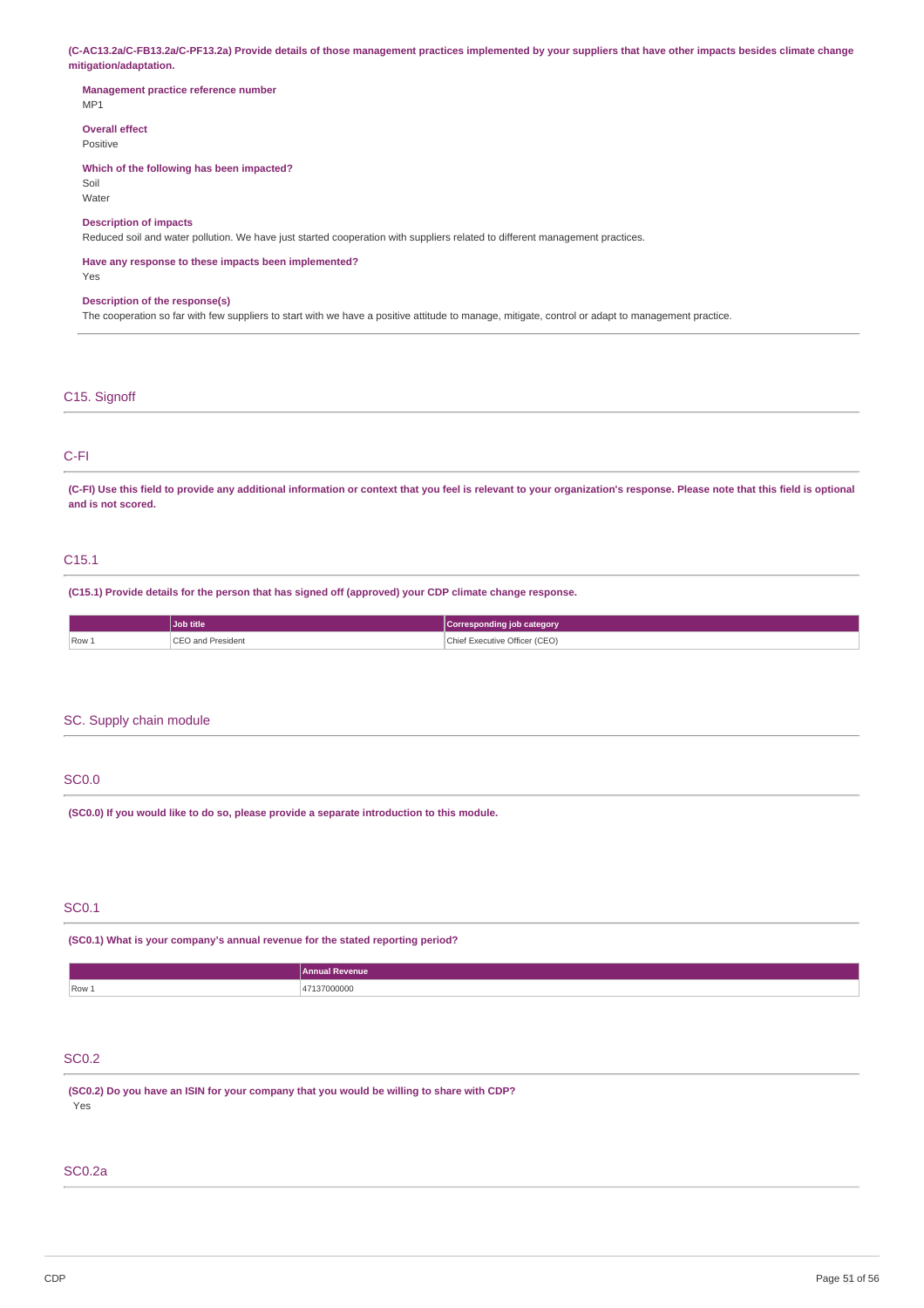|     | <b>ISIN</b> country code (2 letters) | SIN numeric identifier and single check digit (10 numbers overall) |
|-----|--------------------------------------|--------------------------------------------------------------------|
| Row |                                      | 1084823                                                            |

## SC1.1

(SC1.1) Allocate vour emissions to your customers listed below according to the goods or services you have sold them in this reporting period.

### **Requesting member**

McDonald's Corporation

## **Scope of emissions**

Scope 1

#### **Allocation level** Company wide

#### **Allocation level detail** <Not Applicable>

**Emissions in metric tonnes of CO2e**

593.3

## **Uncertainty (±%)**

5

#### **Major sources of emissions**

Natural Gas, LPG and wood pellets combustion as well as refrigerants leakage.

**Verified** Yes

#### **Allocation method**

Other, please specify (Based on revenue from sale of products)

#### Please explain how you have identified the GHG source, including major limitations to this process and assumptions made

The brands purchased by Mc Donalds are produced in Fågelmara, Vega Eslöv, Orchard Valley Foods Sweden, Frima Vafler and Orchard Valley Foods ltd in Sweden, Denmark and England. These factories are included in annual GHG emission accounting and hence, Orkla has an overview of the carbon footprint for their production. The allocation of emissions was based on revenue from the factories. Therefore, it is limited due to the fact the factories produce also other products with different market value. The market value of the products does not necessarily correspond to the carbon footprint.

### **Requesting member**

McDonald's Corporation

**Scope of emissions** Scope 2

**Allocation level** Company wide

**Allocation level detail** <Not Applicable>

**Emissions in metric tonnes of CO2e** 45.5

**Uncertainty (±%)** 5

**Major sources of emissions Electricity** 

**Verified**

Yes

**Allocation method** Other, please specify (Based on revenue from sale of products)

## Please explain how you have identified the GHG source, including major limitations to this process and assumptions made

The brands purchased by Mc Donalds are produced in Fågelmara, Vega Eslöv, Orchard Valley Foods Sweden, Frima Vafler and Orchard Valley Foods ltd in Sweden, Denmark and England. These factories are included in annual GHG emission accounting and hence, Orkla has an overview of the carbon footprint for their production. The allocation of emissions was based on revenue from the factories. Therefore, it is limited due to the fact the factories produce also other products with different market value. The market value of the products does not necessarily correspond to the carbon footprint.

**Requesting member** S Group **Scope of emissions** Scope 1

**Allocation level** Company wide

**Allocation level detail**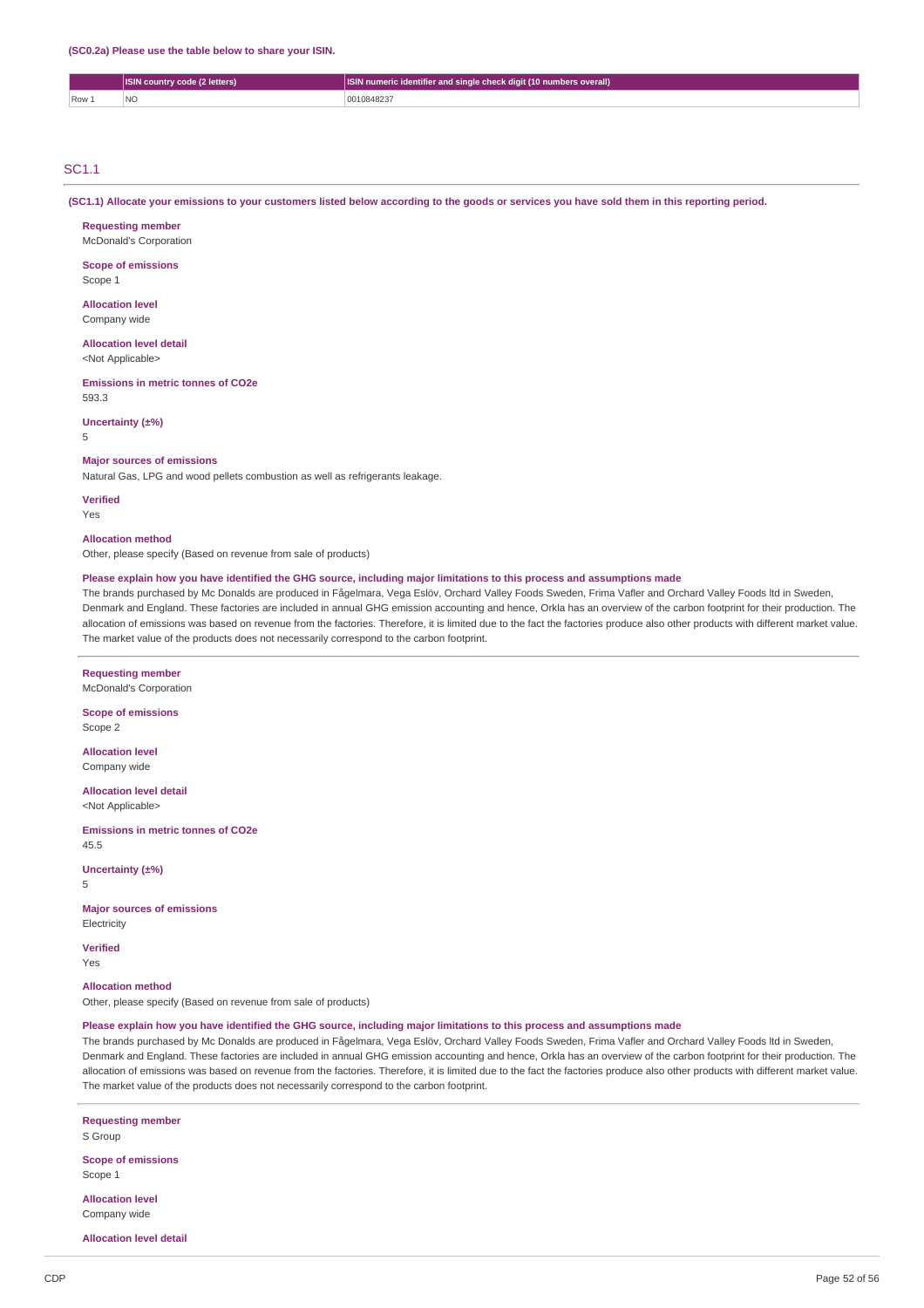#### <Not Applicable>

### **Emissions in metric tonnes of CO2e**

1791.1

**Uncertainty (±%)**

5

## **Major sources of emissions**

Burning oil, LPG, and wood pellets combustion as well as refrigerants leakage.

**Verified** Yes

#### **Allocation method**

Other, please specify (Based on revenue from sale of products)

#### Please explain how you have identified the GHG source, including major limitations to this process and assumptions made

The brands purchased by S Group are produced in Haraldsby and Vajakoski factory in Finland. These two factories are included in annual GHG emission accounting and hence, Orkla has an overview of the carbon footprint for their production. The allocation of emissions was based on revenue from S Group. Therefore, it is limited due to the fact the factories produce also other products with different market value. The market value of the products does not necessarily correspond to the carbon footprint.

**Requesting member** S Group

**Scope of emissions** Scope 2

**Allocation level** Company wide

**Allocation level detail** <Not Applicable>

**Emissions in metric tonnes of CO2e** 484

**Uncertainty (±%)**

5

**Major sources of emissions Electricity** 

**Verified** Yes

#### **Allocation method**

Other, please specify (Based on revenue from sale of products)

## Please explain how you have identified the GHG source, including major limitations to this process and assumptions made

The brands purchased by S Group are produced in Haraldsby and Vajakoski factory in Finland. These two factories are included in annual GHG emission accounting and hence. Orkla has an overview of the carbon footprint for their production. The allocation of emissions was based on revenue from S Group. Therefore, it is limited due to the fact the factories produce also other products with different market value. The market value of the products does not necessarily correspond to the carbon footprint.

**Requesting member** Kesko Corporation

**Scope of emissions** Scope 1

**Allocation level** Company wide

**Allocation level detail** <Not Applicable>

**Emissions in metric tonnes of CO2e**  $\Omega$ 

**Uncertainty (±%)** 5

**Major sources of emissions** Burning oil, LPG, and wood pellets combustion as well as refrigerants leakage.

**Verified** Yes

#### **Allocation method**

Other, please specify (Based on revenue from sale of products)

#### Please explain how you have identified the GHG source, including major limitations to this process and assumptions made

The brands purchased by Kesko Corporation are produced in Orkla Wound Care's factories in Spain and Poland. These two factories are included in annual GHG emission accounting and hence, Orkla has an overview of the carbon footprint for their production. The allocation of emissions was based on revenue from Kesko Corporation. Therefore, it is limited due to the fact the factories produce also other products with different market value. The market value of the products does not necessarily correspond to the carbon footprint.

**Requesting member**

Kesko Corporation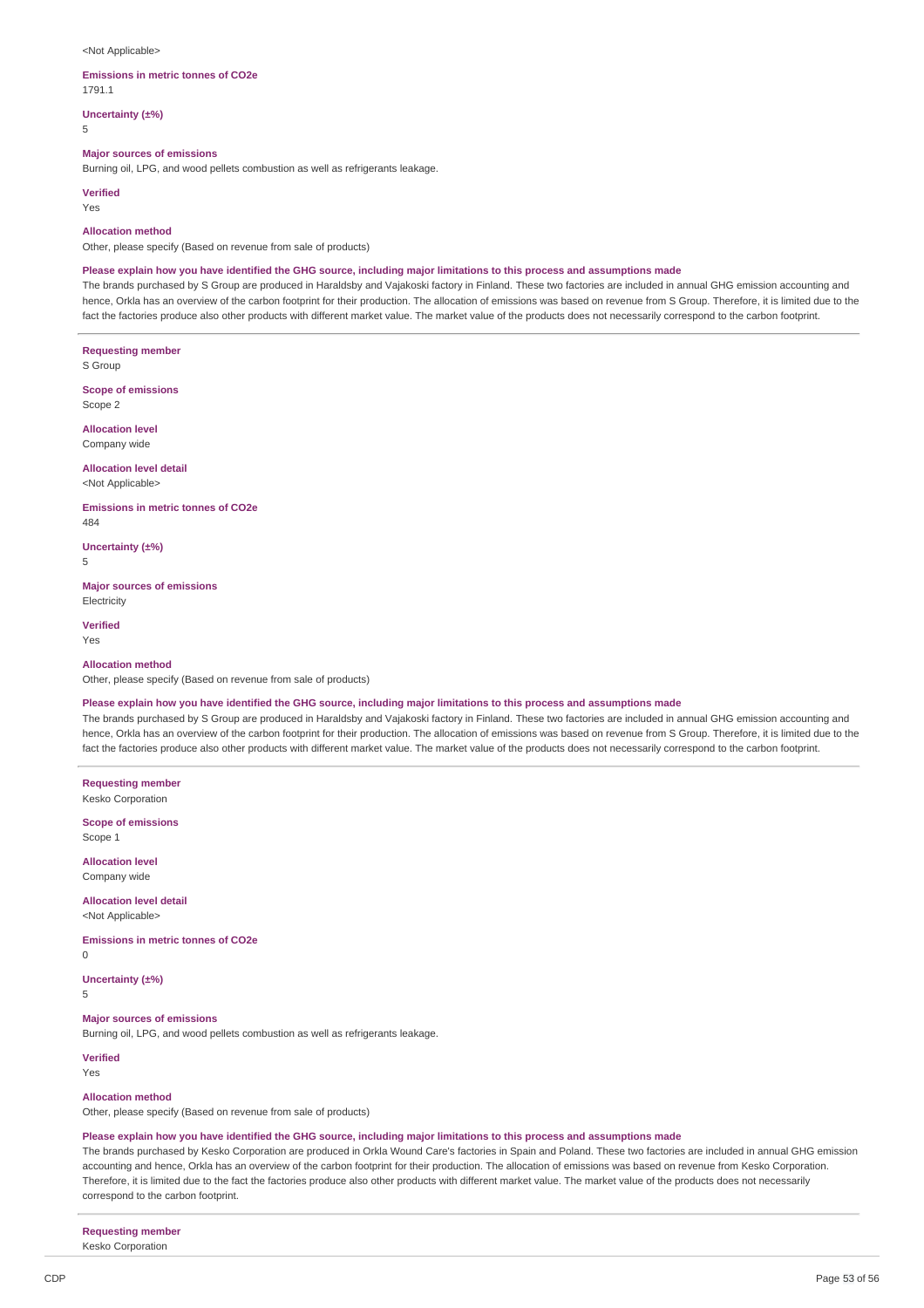#### **Scope of emissions** Scope 2

**Allocation level** Company wide

**Allocation level detail** <Not Applicable>

**Emissions in metric tonnes of CO2e** 12.23

## **Uncertainty (±%)**

5

**Major sources of emissions** Electricity.

**Verified** Yes

**Allocation method** Other, please specify (Based on revenue from sale of products)

Please explain how you have identified the GHG source, including major limitations to this process and assumptions made

The brands purchased by Kesko Corporation are produced in Orkla Wound Care's factories in Spain and Poland. These two factories are included in annual GHG emission accounting and hence, Orkla has an overview of the carbon footprint for their production. The allocation of emissions was based on revenue from Kesko Corporation. Therefore, it is limited due to the fact the factories produce also other products with different market value. The market value of the products does not necessarily correspond to the carbon footprint.

**Requesting member** Coop Danmark A/S

**Scope of emissions** Scope 1

**Allocation level** Company wide

**Allocation level detail** <Not Applicable>

**Emissions in metric tonnes of CO2e** 461.4

**Uncertainty (±%)** 5

**Major sources of emissions**

Burning oil, LPG, and wood pellets combustion as well as refrigerants leakage.

**Verified** Yes

**Allocation method** Other, please specify (Based on revenue from sale of products)

### Please explain how you have identified the GHG source, including major limitations to this process and assumptions made

The brands purchased by Coop Danmark A/S are produced in Orkla Food Ingredients factories in Denmark and Finland. These two factories are included in annual GHG emission accounting and hence, Orkla has an overview of the carbon footprint for their production. The allocation of emissions was based on revenue from Coop Danmark A/S. Therefore, it is limited due to the fact the factories produce also other products with different market value. The market value of the products does not necessarily correspond to the carbon footprint.

**Requesting member** Coop Danmark A/S

**Scope of emissions** Scope 2

**Allocation level** Company wide

**Allocation level detail** <Not Applicable>

**Emissions in metric tonnes of CO2e** 263.8

**Uncertainty (±%)** 5

**Major sources of emissions** Electricity

**Verified** Yes

**Allocation method**

Other, please specify (Based on revenue from sale of products)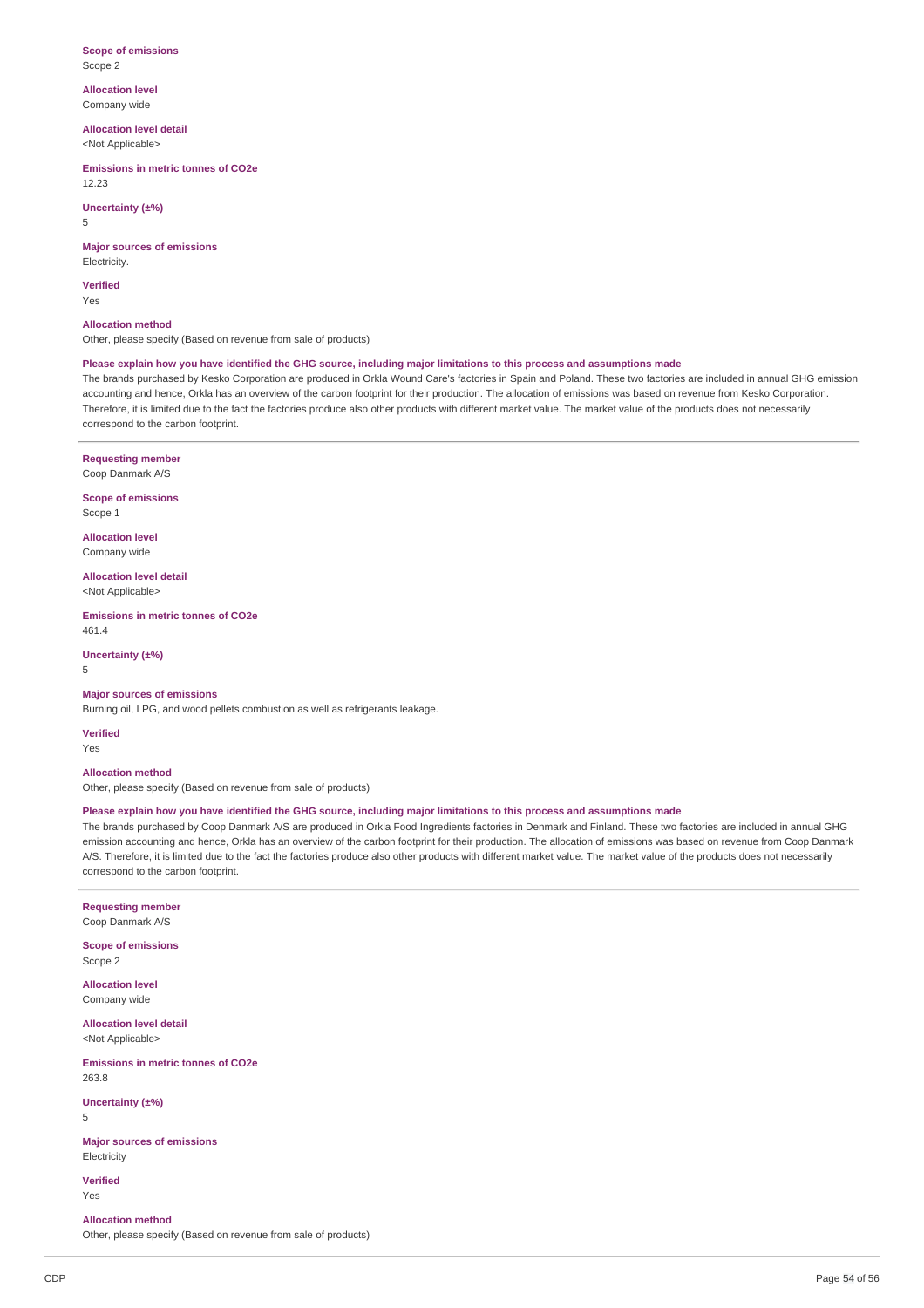#### Please explain how you have identified the GHG source, including major limitations to this process and assumptions made

The brands purchased by Coop Danmark A/S are produced in Orkla Food Ingredients factories in Denmark and Finland. These two factories are included in annual GHG emission accounting and hence. Orkla has an overview of the carbon footprint for their production. The allocation of emissions was based on revenue from Coop Danmark A/S. Therefore, it is limited due to the fact the factories produce also other products with different market value. The market value of the products does not necessarily correspond to the carbon footprint.

## SC1.2

**(SC1.2) Where published information has been used in completing SC1.1, please provide a reference(s).**

The Scope 1 and 2 GHG emission on a company level is presented in the Orkla Annual Report, 2020. However, it is not split per factory.

## SC1.3

(SC1.3) What are the challenges in allocating emissions to different customers, and what would help you to overcome these challenges?

| Allocation challenges                                                                                 | Please explain what would help you overcome these challenges |
|-------------------------------------------------------------------------------------------------------|--------------------------------------------------------------|
| Diversity of product lines makes accurately accounting for each product/product line cost ineffective | Limitation of products portfolio.                            |

## SC1.4

**(SC1.4) Do you plan to develop your capabilities to allocate emissions to your customers in the future?** Yes

## SC1.4a

#### **(SC1.4a) Describe how you plan to develop your capabilities.**

Orkla in cooperation with Swedish research institute has developed LCA tool to asses environmental impact of each product in its portfolio. That includes also carbon footprint. The tool will facilitate allocation of emissions to each customer in the future. Knowing the quantities of orders and the carbon footprint of the particular products we will be able to easily calculate associated total GHG emissions with high certainty.

### SC2.1

(SC2.1) Please propose any mutually beneficial climate-related projects you could collaborate on with specific CDP Supply Chain members.

## SC2.2

(SC2.2) Have requests or initiatives by CDP Supply Chain members prompted your organization to take organizational-level emissions reduction initiatives? No

#### SC4.1

**(SC4.1) Are you providing product level data for your organization's goods or services?** No, I am not providing data

## Submit your response

**In which language are you submitting your response? English** 

#### **Please confirm how your response should be handled by CDP**

|                             | I am submitting to | <b>Public or Non-Public Submission</b> | Are you ready to submit the additional Supply Chain questions? |
|-----------------------------|--------------------|----------------------------------------|----------------------------------------------------------------|
| I am submitting my response | Investors          | Public                                 | Yes, I will submit the Supply Chain questions now              |
|                             | Customers          |                                        |                                                                |